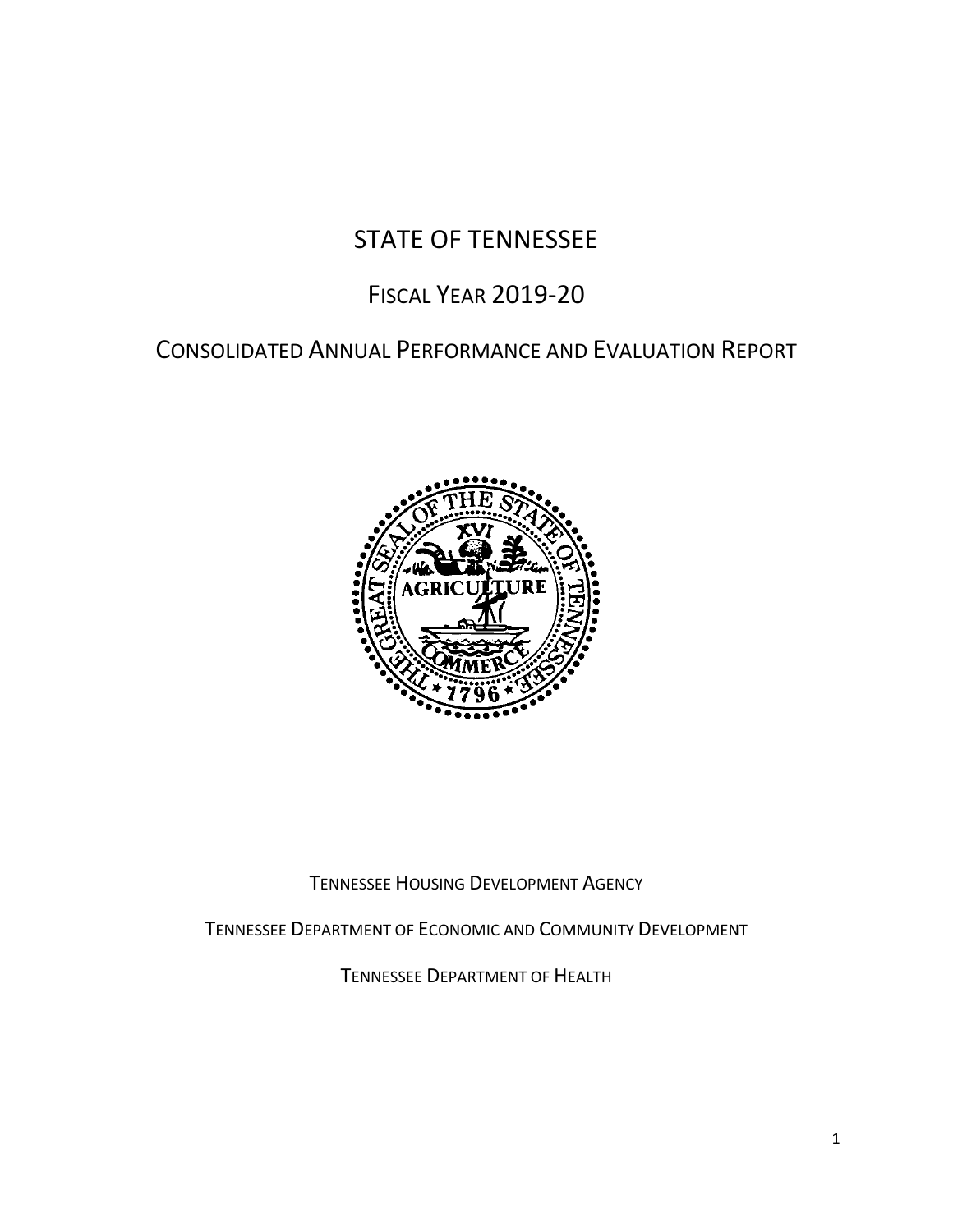# **CR-05 - Goals and Outcomes**

#### **Progress the jurisdiction has made in carrying out its strategic plan and its action plan.**

*This could be an overview that includes major initiatives and highlights that were proposed and executed throughout the program year.*

2019-2020 Program Overviews and Highlights:

Community Development Block Grant (CDBG) – A total of 67 contracts were awarded to city governments, county governments, and other subrecipients totaling expenditures of \$27,091,845 through the CDBG program, administered by Economic and Community Development (ECD). This amount included the FY 2019-20 award amount plus additional funds that were recaptured, unspent funds from completed projects from previous years, and CDBG loan repayment funds from the CDBG Economic Development Loan Program. A total of 414,770 persons, 272,231 of which are low- and moderate-income (LMI) persons will be assisted.

HOME Investment Partnership Program – In total, Tennessee Housing Development Agency (THDA) expended \$5,137,046 in program funds during FY 2019-20. A total of 135 housing units were assisted with HOME dollars, which were funded by previous allocations but completed during FY 2019-20. Out of the 135 households assisted during the reporting period, 51 were extremely low-income, 44 were considered very low-income, and 40 were considered low-income.

Emergency Solutions Grants (ESG) - A total of \$2,864,338 was expended through the ESG program (administered by THDA) for this reporting period. ESG contracts were awarded to 22 agencies and 4 cities (totaling 14 sub contracts) during this reporting period. Total ESG funding during the reporting period assisted more than 6,188 low-, very low-, and extremely low-income persons. Of the ESG beneficiaries that reported their status, 359 were veterans, 488 were chronically homeless, 1,429 were children, and 991 were fleeing domestic violence.

Housing Trust Fund (HTF) – As of June 30, 2020, THDA has provided awards totaling \$13,858,711 for the development of 269 units of rental housing for families or individuals whose income is at or below 30 percent of the area median income. As of the end of the program year, \$2,208,781 has been requested and 26 HTF units have been completed and put into service.

Housing Opportunities for Persons With AIDS (HOPWA) – The Tennessee Department of Health (DOH) expended \$1,394,078 to seven project sponsors across the state that directly administer the program and for State of Tennessee administrative activities. HOPWA funds are used to provide assistance in the following categories: Tenent Based Rental Assistance, short term rental assistance, mortgage and utility assistance, supportive services, permanent housing placement, and ongoing housing case management. The HOPWA program reported activity for 532 households in need of HOPWA services.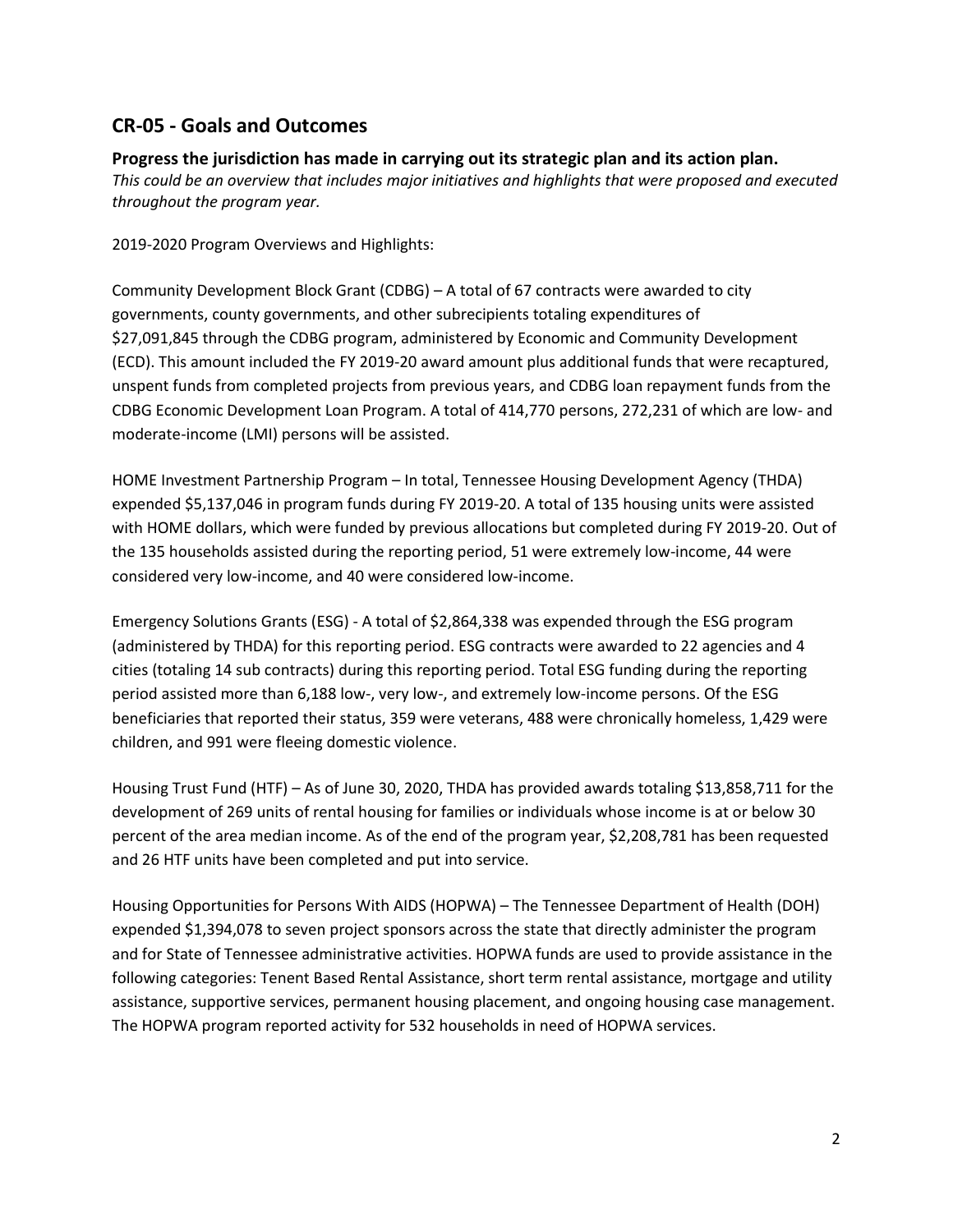CARES Act funding:

HOPWA-CV –The HOPWA-CV allocation will be distributed through a formula process based on the reported HIV and AIDS case data provided by CDC and further adjusted base on the six State of TN HOPWA Regions listed below:

- East Tennessee & Upper Cumberland (Positively Living) \$55,500
- North East Tennessee (Frontier Health HOPE for TN) \$25,100
- Mid Cumberland (Nashville CARES) \$25,100
- South Central Tennessee (Columbia CARES) \$25,100
- West Tennessee (WTLS) \$25,100
- South East Tennessee (Chattanooga CARES) \$50,000

The proposed distribution of funds address all of our priority need housing areas including but not limited to:

- assisting HOPWA eligible households in accessing essential services and supplies such as food, water, medications, medical care, and information;
- **•** educating assisted households on ways to reduce the risk of getting sick or spreading infectious diseases such as COVID-19 to others;
- providing transportation services for eligible households, including costs for privately owned vehicle transportation when needed, to access medical care, supplies, and food or to commute to places of employment;
- providing nutrition services for eligible households in the form of food banks, groceries, and meal deliveries;
- providing lodging at hotels, motels, or other locations to quarantine HOPWA-eligible persons or their household members;
- providing short-term rent, mortgage, and utility (STRMU) assistance payments to prevent homelessness of a tenant or mortgagor of a dwelling for a period of up to 24 months; and
- implementing regulatory waivers to offer additional flexibility to program participants to prevent the spread of COVID-19 and to facilitate assistance to eligible communities and households economically impacted by the virus (i.e. HOPWA Program: Self-Certification of Income and Credible Information on HIV Status, FMR Rent Standard, Property Standards for TBRA, Space and Security etc. ) to preserving affordable housing, provide suitable living environments, permanent housing placement (PHP), short term rent, mortgage and utility assistance STRMU, SS to the extent that it is driven by applicant demand of these activities and federal and State statutory or regulatory requirements for the use of these funds to prevent and or alleviate homelessness among people living with HIV/AIDS and in order to prevent, prepare for, and respond to coronavirus.

ESG-CV – Tennessee received two Nonentitlement ESG-CV allocations totalling \$33,586,727 through June 30, 2020. As of that date, no CV funds had been expended. The focus of the allocations is to provide support to previous and current grantees, CoC partners, HMIS Leads as well as other cities and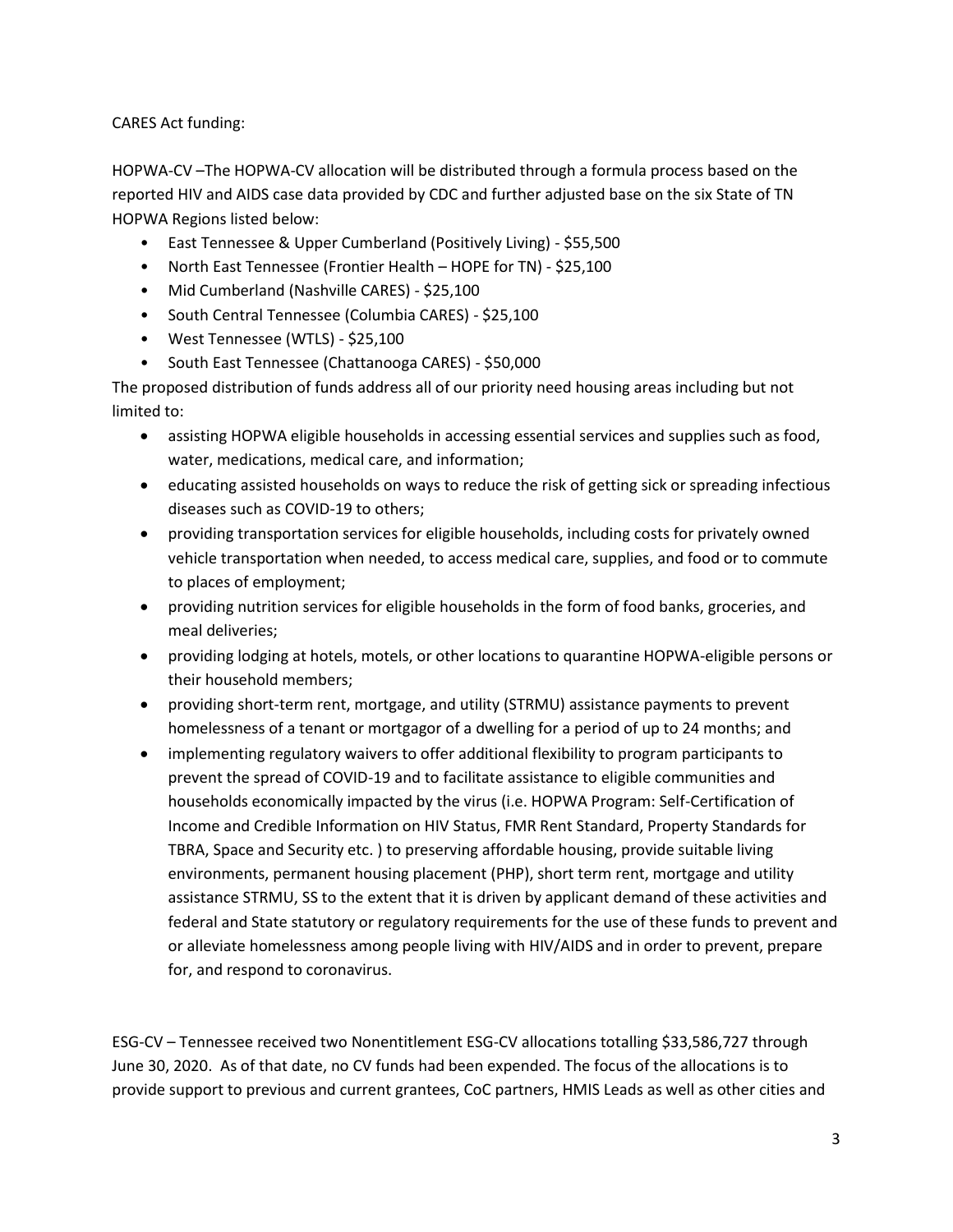service providers based on CoC priorities. In June 2020, ESG assessed need throughout the state, and continues to do so on an ongoing basis.

CDBG-CV – As of June 30, 2020, CDBG received two entitlement allocations totaling \$34,921,822. Applications will be received and awarded in Spring 2021, so no funds had been expended by the end of the program year.

#### **Program Year Goals and Outcomes**

\*Please note some of these goals may have been prioritized or accomplished in prior years. HTF projects are still in development. Funds may have been awarded but not yet expended.

| Goal                                                     | Category                                               | Source / Amount                                                                                                                                                             | Indicator                                                 | Unit of<br><b>Measure</b>        | <b>Program Year</b><br><b>Outcomes</b>                                                                                                                        |
|----------------------------------------------------------|--------------------------------------------------------|-----------------------------------------------------------------------------------------------------------------------------------------------------------------------------|-----------------------------------------------------------|----------------------------------|---------------------------------------------------------------------------------------------------------------------------------------------------------------|
| Creation and<br>preservation of<br>affordable<br>housing |                                                        |                                                                                                                                                                             | Rental units<br>constructed                               | Household<br><b>Housing Unit</b> | <b>LIHC: 454</b><br><b>TN HTF: 95</b><br>CITC: 1,811                                                                                                          |
|                                                          |                                                        | HOME: \$5,137,045.70<br>CDBG: \$1,035,000<br><b>HTF: \$0</b><br>LIHC: \$9,708,434<br>S8CA: \$197,341,100<br>HCV: \$41,381,286<br>TN HTF: \$9,204,107<br>CITC: \$380,770,009 | Rental units<br>rehabilitated                             | Household<br><b>Housing Unit</b> | <b>LIHC: 807</b><br><b>TN HTF: 278</b><br><b>CITC: 618</b><br><b>HOME: 15</b><br><b>TN HTF: 65</b><br><b>CITC: 100</b><br><b>CDBG: 12</b><br><b>HOME: 117</b> |
|                                                          | Affordable<br>Housing                                  |                                                                                                                                                                             | Homeowner<br><b>Housing Added</b>                         | Household<br><b>Housing Unit</b> |                                                                                                                                                               |
|                                                          |                                                        |                                                                                                                                                                             | Homeowner<br>Housing<br>Rehabilitated                     | Household<br><b>Housing Unit</b> | <b>TN HTF: 277</b><br>CITC: 1                                                                                                                                 |
|                                                          |                                                        |                                                                                                                                                                             | Tenant-based<br>rental assistance<br>/ Rapid<br>Rehousing | Households<br>Assisted           | HCV: 6,978<br>S8CA: 28,208                                                                                                                                    |
| Fair housing                                             | Affordable<br>Housing<br>Public<br>Housing<br>Homeless | Homebuyer Education:<br>\$722,400                                                                                                                                           | Other                                                     | Households<br>Assisted           | Homebuyer<br>Education: 3,962                                                                                                                                 |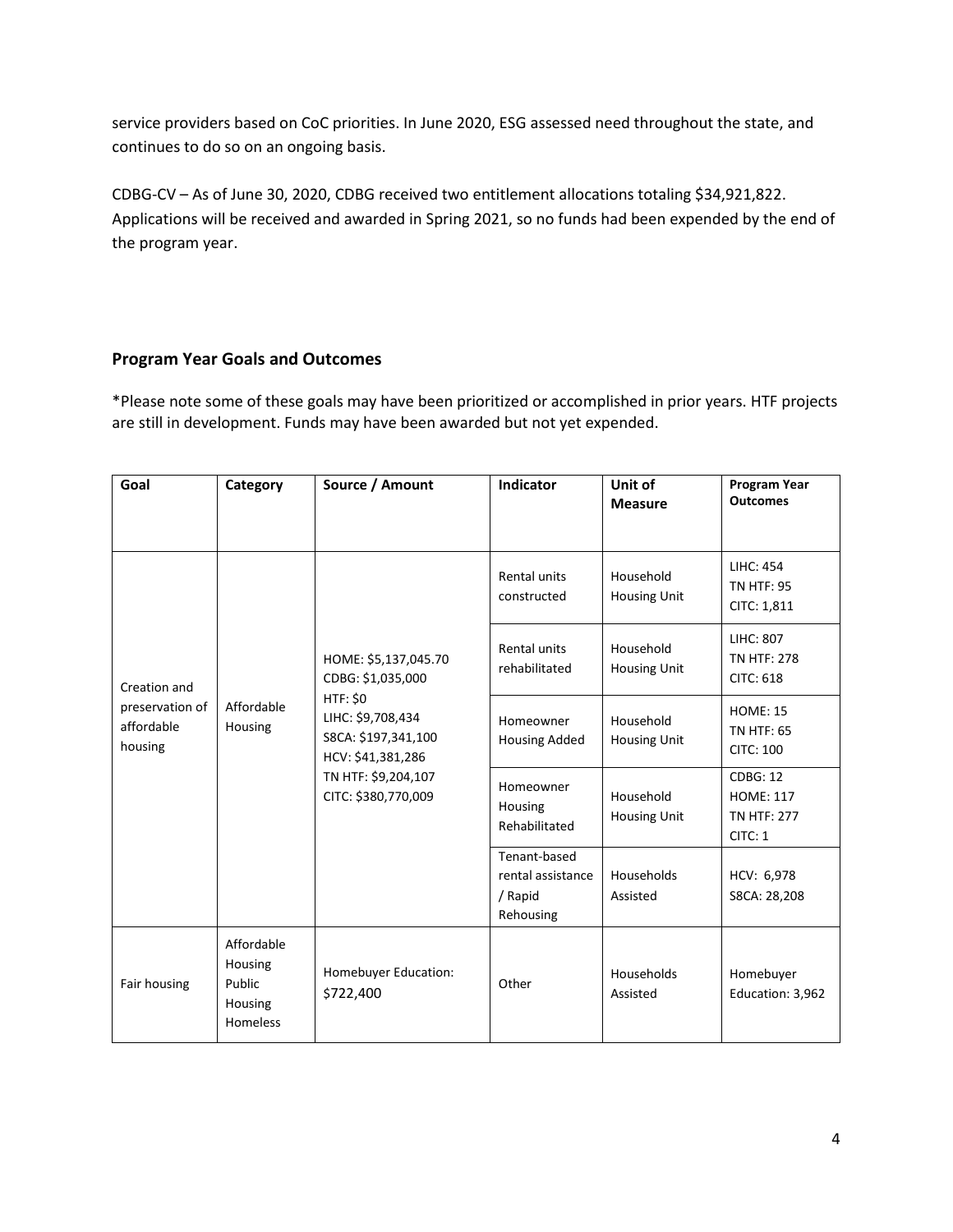| Physical<br>infrastructure<br>development                      | Non-Housing<br>Community<br>Development | CDBG: \$20,849,847                                                | Public Facility or<br>Infrastructure<br>Activities for<br>Low/Moderate<br><b>Income Housing</b><br><b>Benefit</b> | Households<br>(Persons)<br>Assisted | 162,567     |
|----------------------------------------------------------------|-----------------------------------------|-------------------------------------------------------------------|-------------------------------------------------------------------------------------------------------------------|-------------------------------------|-------------|
| Preserve<br>homeless<br>facilities &<br>supportive<br>services |                                         |                                                                   | Public Facility or<br>Infrastructure<br>Activities for<br>Low/Moderate<br><b>Income Housing</b><br><b>Benefit</b> | Households<br>Assisted              | $\mathbf 0$ |
|                                                                | Homeless                                | ESG: \$2,864,338                                                  | Public service<br>activities for<br>Low/Moderate<br><b>Income Housing</b><br>Benefit                              | Households<br>Assisted              | 1,588       |
|                                                                |                                         |                                                                   | Tenant-based<br>rental assistance<br>/ Rapid<br>Rehousing                                                         | Households<br>Assisted              | 1,344       |
|                                                                |                                         |                                                                   | Homeless<br>Person<br>Overnight<br>Shelter                                                                        | Persons Assisted                    | 3,924       |
|                                                                |                                         |                                                                   | Homelessness<br>Prevention                                                                                        | Persons Assisted                    | 455         |
| Preserve<br>housing for<br>persons with<br>AIDS/HIV            | Affordable<br>Housing<br>Non-           | HOPWA: \$1,404,510<br>HOPWA-CV: \$205,500<br>Leveraged Funds Ryan | Public Facility or<br>Infrastructure<br>Activities for<br>Low/Moderate<br><b>Income Housing</b><br><b>Benefit</b> | Households<br>Assisted              | 401         |
|                                                                | Homeless<br>Special Needs               | White: \$518,879.91                                               | Tenant-based<br>rental assistance<br>/ Rapid<br>Rehousing                                                         | Households<br>Assisted              | 38          |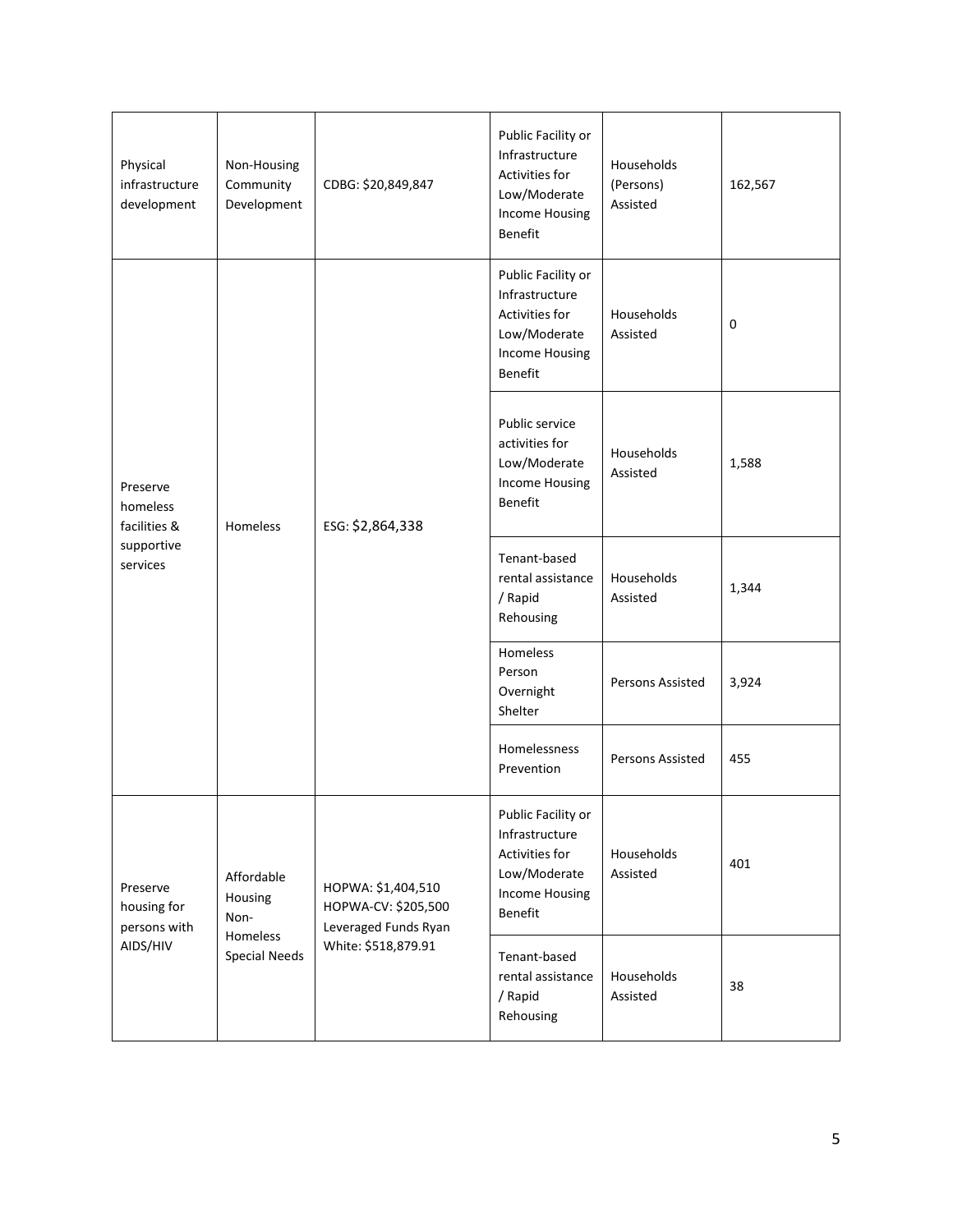| Revitalize<br>disinvested<br>areas &<br>improve<br>livability | Non-Housing<br>Community<br>Development | CDBG: \$5,206,998       | Other                         | Other (Persons<br>Assisted)   | 252,159     |
|---------------------------------------------------------------|-----------------------------------------|-------------------------|-------------------------------|-------------------------------|-------------|
| TA,<br>Job/Business<br>Development,<br>Administration         | Non-Housing<br>Community<br>Development | CDBG: \$932,800 - Admin | Other                         | Other                         | $\mathbf 0$ |
| Target<br>economic                                            | Non-Housing<br>Community                | CDBG: \$0               | <b>Businesses</b><br>assisted | <b>Businesses</b><br>Assisted | 0           |
| Development<br>distress                                       |                                         | Other                   | Other                         | 0                             |             |

**Table 1 - Accomplishments – Program Year**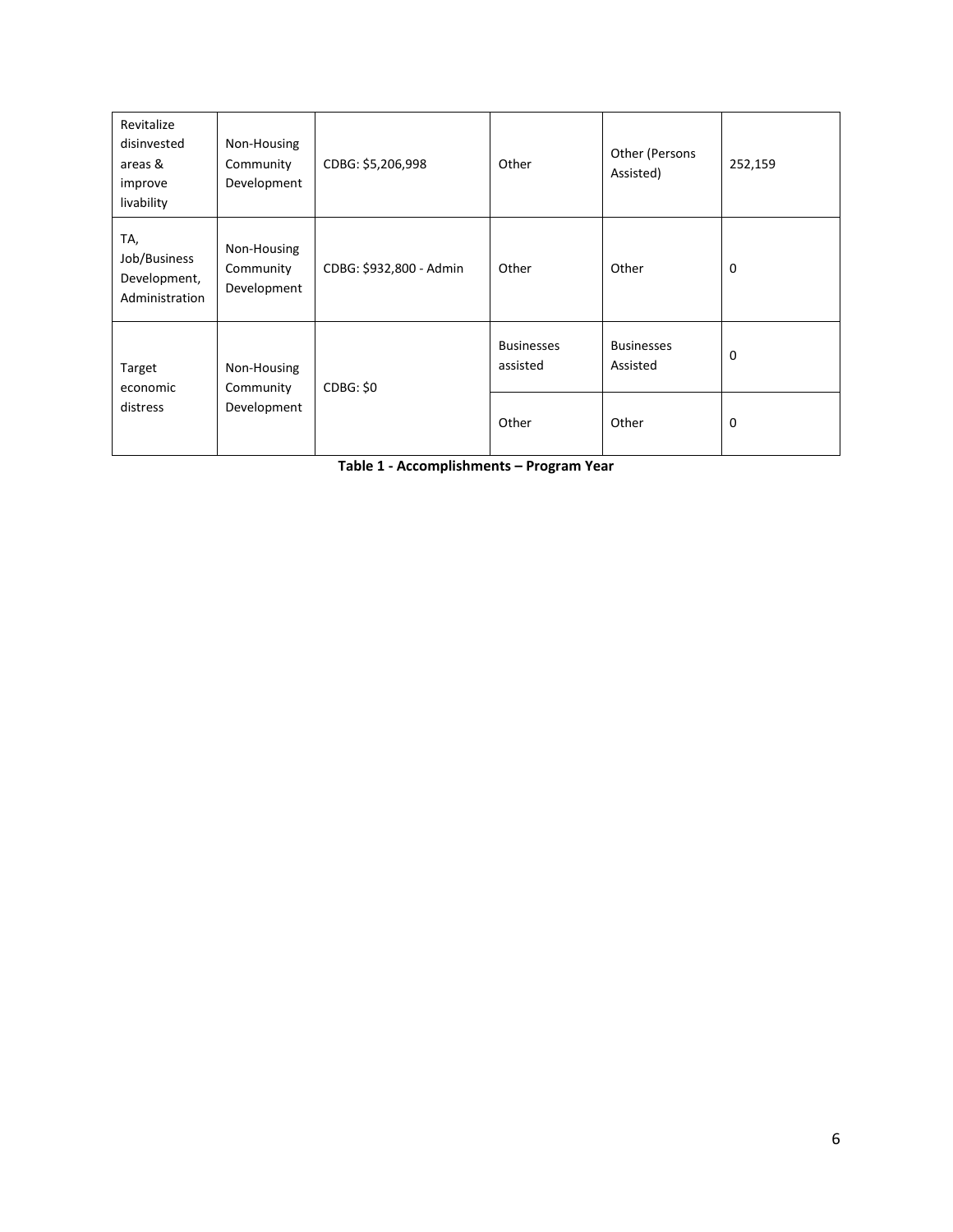# **Assess how the jurisdiction's use of funds, particularly CDBG, addresses the priorities and specific objectives identified in the plan, giving special attention to the highest priority activities identified.**

One of the State of Tennessee's highest housing priority areas focuses on the provision of affordable housing opportunities throughout the state, whether through preserving the affordable housing stock that already exists, by increasing the number of new affordable housing stock or by creating new homeownership opportunities. Each aspect of this priority area has been met during this reporting period.

In regards to preserving the affordable housing stock, in FY 2019-20, HOME grantees completed 112 housing rehabilitations projects and five acquisition and rehabilitation projects. As for increasing the number of new affordable housing units and new homeownership opportunities, 15 new construction units were completed during this reporting period through the HOME Program. Three acquisition only projects were also completed during this reporting period. Note that in addition to the Consolidated Planning programs, other THDA programs including the Community Investment Tax Credit (CITC) Program, the Low Income Housing Credit (LIHC) Program, Multifamily Bond Authority Program, and the Tennessee Housing Trust Fund also contribute to the state's goal of preserving and developing new housing opportunities for Tennesseans.

The primary usage of CDBG funds in Tennessee are for water and sewer public infrastructure and public facilities. This connects to the state's priority to provide for the viability of communities through ensuring infrastructure development, community livability, health and safety, and targeting economic distress. For FY 2019-20, approximately 77 percent of CDBG funds were used for infrastructure development, approximately 19 percent for community livability, health and safety, and two percent to target economic distress. The commercial façade program is no longer funded with CDBG dollars; it has been successfully transitioned to a state funded program. With FY 2019-20 awards the CDBG program expects to rehabilitate 12 low- to moderate-income (LMI) owned houses. For FY 2019-20, one activity was awarded under the urgent need National Objective totaling \$315,000.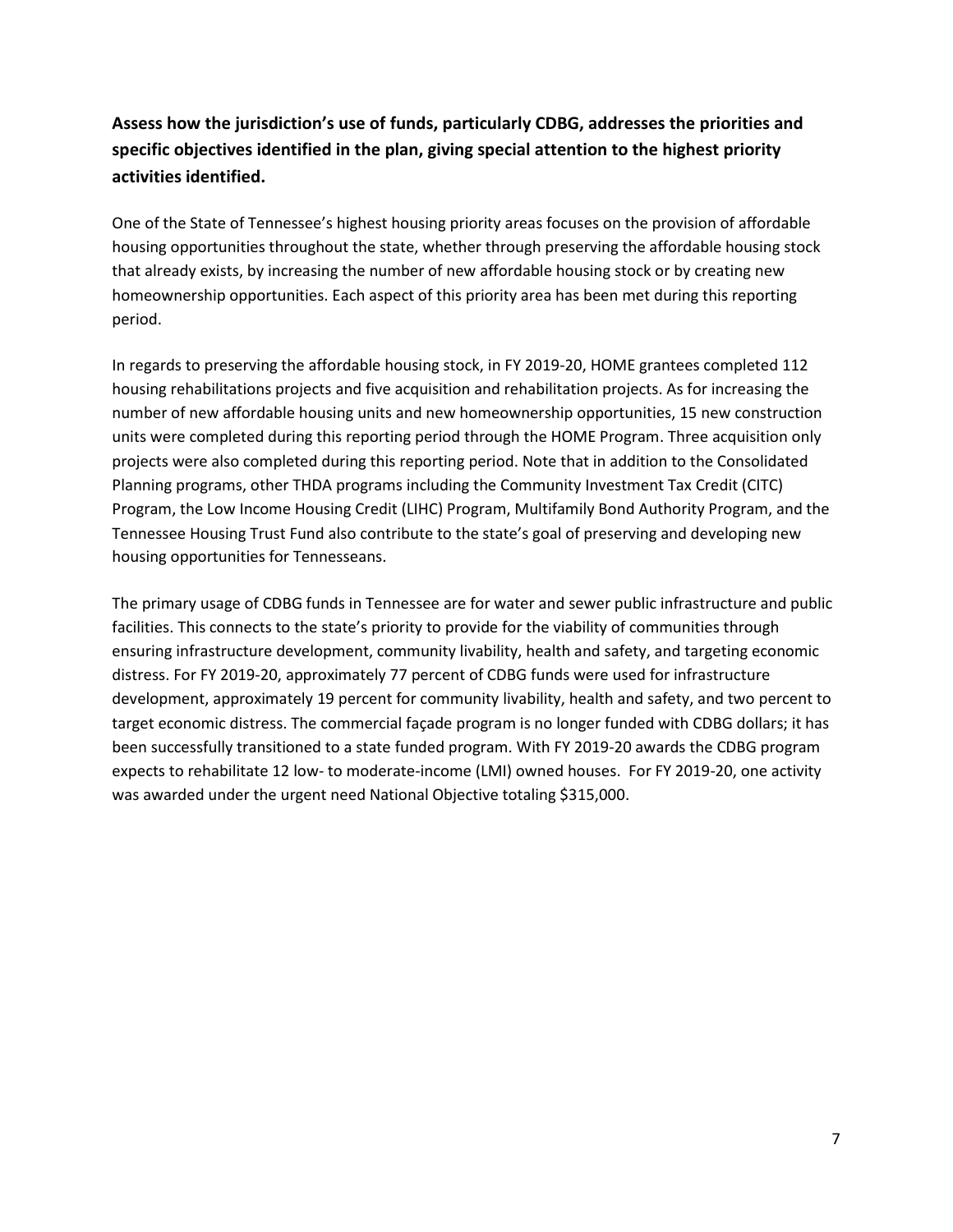## **CR-10 - Racial and Ethnic composition of families assisted**

|                                                        | CDBG*   | <b>HOME</b> | ESG*  | HOPWA*      | <b>HTF</b>  | <b>Total</b> |
|--------------------------------------------------------|---------|-------------|-------|-------------|-------------|--------------|
| Race                                                   |         |             |       |             |             |              |
| White                                                  | 375,651 | 100         | 4,182 | 339         | 0           | 380,272      |
| Black/African<br>American                              | 29,723  | 35          | 1,573 | 187         | 0           | 31,518       |
| Asian                                                  | 1,059   | 0           | 24    | 0           | 0           | 1,083        |
| American Indian or<br><b>American Native</b>           | 573     | 0           | 29    | 6           | $\mathbf 0$ | 608          |
| Native Hawaiian or<br><b>Other Pacific</b><br>Islander | 118     | 0           | 8     | $\mathbf 0$ | $\mathbf 0$ | 126          |
| Other/Multi-racial                                     | 5,006   | 0           | 221   | $\mathbf 0$ | $\mathbf 0$ | 5,227        |
| Total**                                                | 412,130 | 135         | 6,160 | 532         | $\mathbf 0$ | 418,957      |
|                                                        |         |             |       |             |             |              |
| Ethnicity                                              |         |             |       |             |             |              |
| Hispanic                                               | 7,009   | 1           | 252   | 40          | 0           | 7,302        |
| Non Hispanic                                           | 405,130 | 134         | 5,762 | 492         | 0           | 411,518      |

**Describe the families assisted (including the racial and ethnic status of families assisted).**

*\*CDBG, ESG, and HOPWA represent individual level demographic data, while HOME represents household level demographics. By the nature of the work, some programs have beneficiaries missing client data, which is why some totals may be off.*

**Table 2 – Table of assistance to racial and ethnic populations by source of funds**

#### **Narrative**

Of the total 418,957 beneficiaries of the CDBG, HOME, HOPWA, HTF, and ESG programs, 31,518 beneficiaries identified as Black or African American, while 380,272 beneficiaries identified as White. Table 2 shows that 1,083 beneficiaries were Asian, 608 were American Indian or American Native, and 126 were Native Hawaiian or Other Pacific Islander. In total, 7,302 of the beneficiaries were of Hispanic or Latino origin.

Note: The HTF program placed 26 units in service during the program year, but these units were not yet occupied.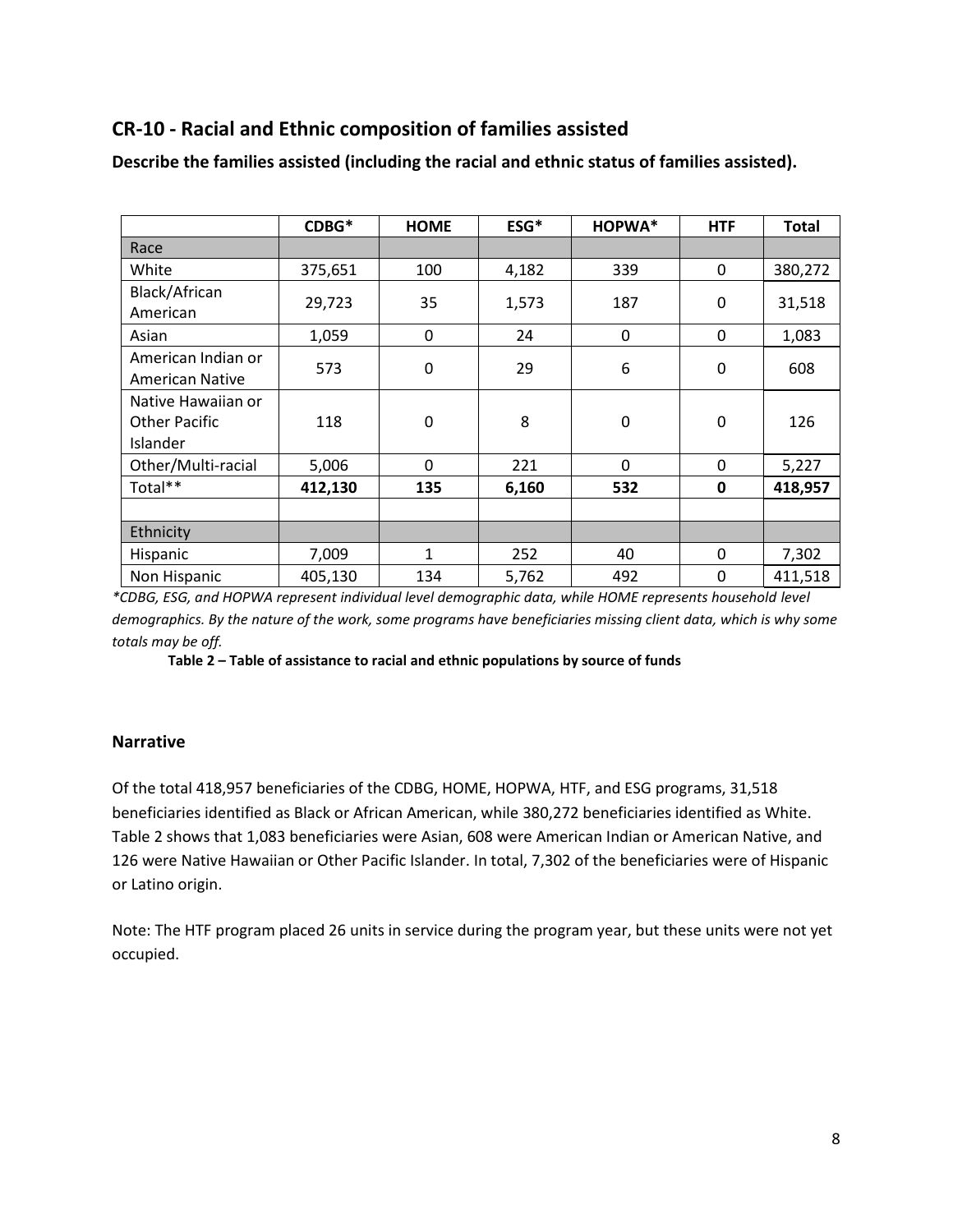## **CR-15 - Resources and Investments**

| <b>Source of Funds</b>         | <b>Source</b>             | <b>Resources Made</b><br><b>Available</b> | <b>Amount Expended</b><br><b>During Program</b><br>Year |
|--------------------------------|---------------------------|-------------------------------------------|---------------------------------------------------------|
| <b>CDBG</b>                    | <b>CDBG</b>               | \$27,091,845                              | \$30,627,331.26                                         |
| <b>HOME</b>                    | <b>HOME</b>               | \$14,097,481.02                           | \$5,137,045.70                                          |
| <b>HOPWA</b>                   | <b>HOPWA</b>              | \$1,404,710.00                            | \$1,394,078.04                                          |
| <b>HOPWA-CV</b>                | <b>HOPWA-CV</b>           | \$205,500                                 | \$0                                                     |
| <b>ESG</b>                     | <b>ESG</b>                | \$2,967,701.14                            | \$2,864,338                                             |
| <b>Housing Trust Fund</b>      | <b>Housing Trust Fund</b> | \$3,241,878                               | \$0                                                     |
| <b>LIHC</b>                    | <b>LIHC</b>               |                                           | \$9,708,434                                             |
| <b>Section 8 Contract</b>      |                           |                                           |                                                         |
| Administration                 | S8CA                      |                                           | \$197,341,100                                           |
|                                | Homebuyer                 |                                           |                                                         |
| <b>Homebuyer Education</b>     | Education                 |                                           | \$722,400                                               |
| TN Housing Trust Fund          | TN HTF                    |                                           | \$9,204,107                                             |
| <b>CITC</b>                    | <b>CITC</b>               |                                           | \$380,770,009                                           |
| <b>Housing Choice Vouchers</b> | <b>HCV</b>                |                                           | \$41,381,286                                            |

#### **Identify the resources made available**

#### **Table 3 - Resources Made Available**

CV, or CARES Act, funds were awarded late in the program year and therefore may not have been expended. Plans for these funds are included as amendments to the 2019-2020 Annual Action Plan. HOPWA-CV, ESG-CV, and CDBG-CV all plan to expend CV funds in the 2020-2021 program year.

LIHC amount expended represents a single year award amount. The Low-Income Housing Credit is a credit against federal income tax liability each year for 10 years.

| <b>Target Area</b>              | <b>Planned</b><br>Percentage of<br><b>Allocation</b> | <b>Actual Percentage</b><br>of Allocation | <b>Narrative</b><br><b>Description</b> |
|---------------------------------|------------------------------------------------------|-------------------------------------------|----------------------------------------|
| Non-Entitlement Statewide Grant |                                                      |                                           | <b>State Funding</b>                   |
| <b>Allocation Priority</b>      | 100                                                  | 100                                       | Priority                               |

**Table 4 – Identify the geographic distribution and location of investments**

#### **Narrative**

Funds were directed to areas of the state with the greatest need and/or areas that have had disproportionately fewer funds made available to them. The HOME Program used the Not Proportionately Served measure to advantage counties that did not receive as many HOME funds per capita as other counties in the previous years. The HOME competition divides the resources between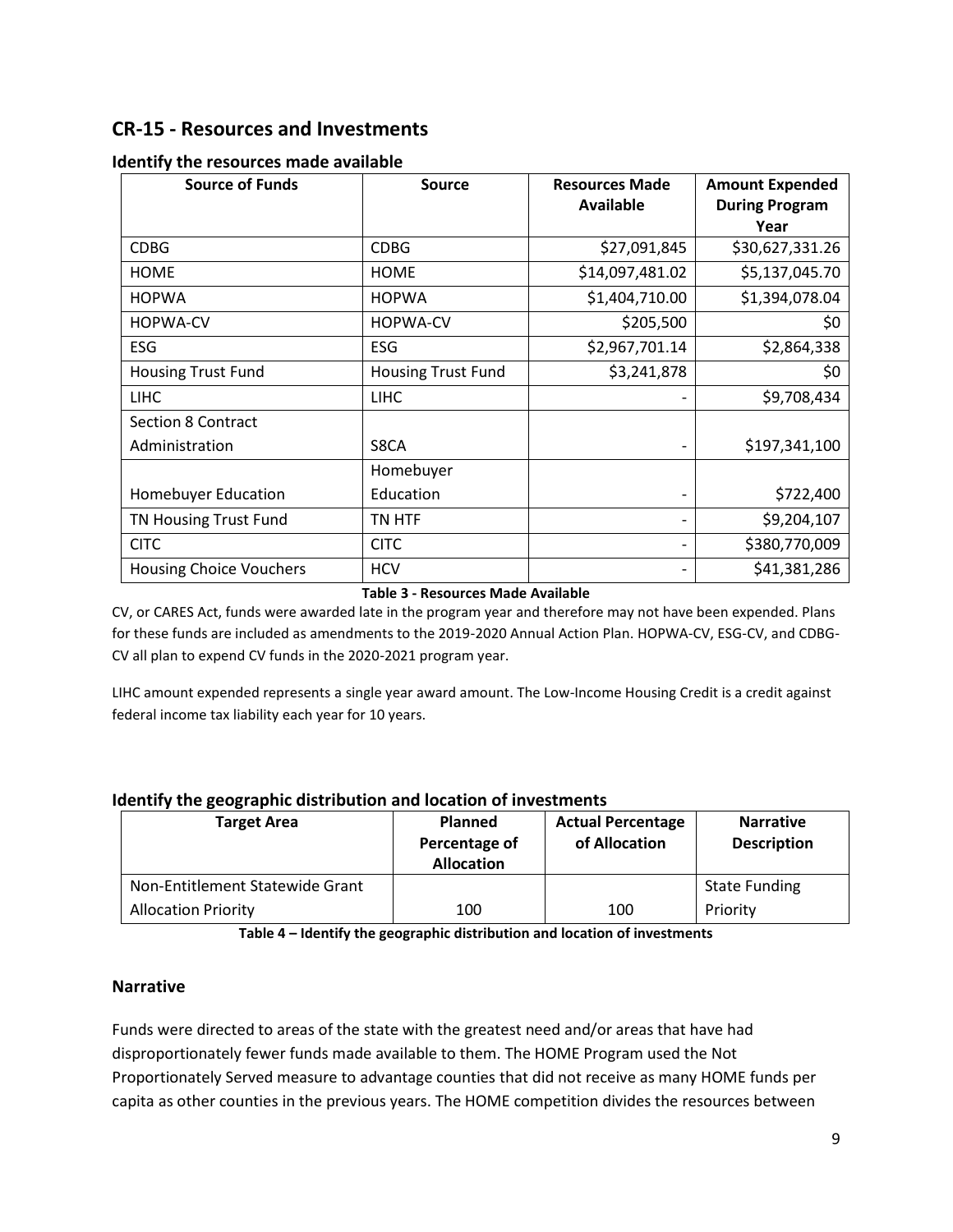urban and rural counties so as to ensure a mixture of urban and rural counties are served by the state's HOME program. All applicants of the CDBG program are considered and scored with respect to community need and the relationship between the county's unemployment rate and per capita income. All CDBG applicants (other than those considered under the slums and blight and urgent need national objectives) must serve at least 51 percent LMI households.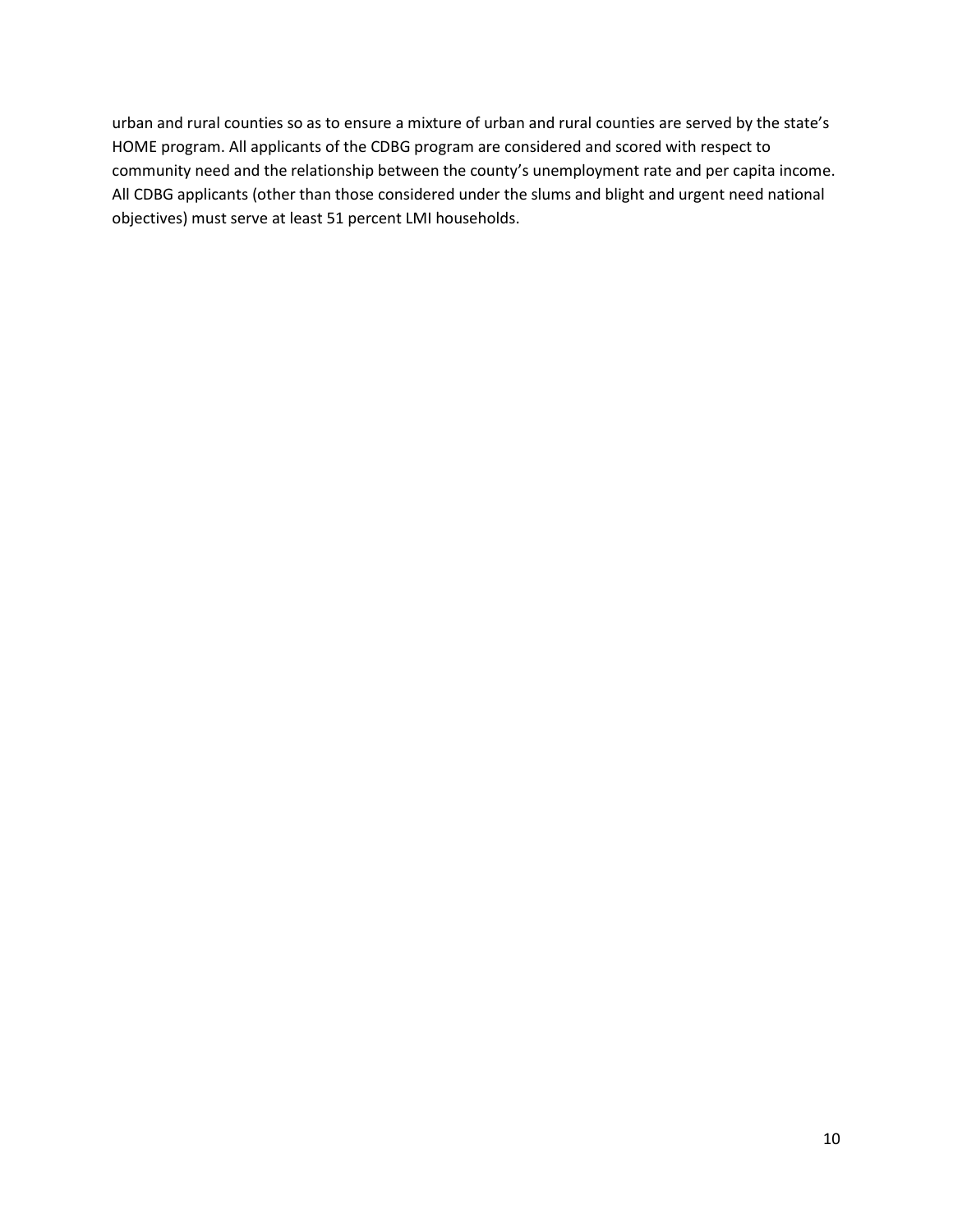### **Leveraging**

**Explain how federal funds leveraged additional resources (private, state and local funds), including a description of how matching requirements were satisfied, as well as how any publicly owned land or property located within the jurisdiction that were used to address the needs identified in the plan.**

HOME: THDA provides points in its scoring matrix associated with the award of HOME funding to encourage the leveraging of additional resources with the HOME program, including such resources as the Federal Home Loan Bank of Cincinnati, other federal funds (including the Self-Help Homeownership Opportunity Program), local agency resources, and homeowner contributions. Additionally, homes constructed by Community Housing Development Organizations will often use the THDA mortgage revenue bond financed first mortgage program as leverage to provide an affordable low interest, fixed rate loan for the home buyer. Leveraging will be much more strongly encouraged in future fiscal years.

ESG: The ESG program requires that grantees provide a dollar for dollar match for ESG funds. All grantees must supplement their ESG funds with equal amounts of funds or in-kind support from non-ESG sources. Matching funds or in-kind support must be provided after the date of the grant award to the recipient and within the period of the ESG contract with THDA.

HTF: Though match and leverage were encouraged in the development budget of the proposed projects, neither were required. Applicants were provided additional points in the competitive application scoring process for providing match and/or leverage to the projects. In most cases, leverage was included in the projects primarily from the Tennessee State Housing Trust Fund through competitive grants, Community Investment Tax Credits or through the sale of Low Income Housing Credits. In addition, some applicants who were Public Housing Authorities (PHAs) brought leverage and in some cases match by providing owner equity to the projects.

CDBG: HUD does not require that CDBG have match requirements; however, the TN CDBG program awards many projects each year that will be completed on publicly-owned property, particularly water and sewer system improvement projects where work is often done at water and wastewater treatment plants or other similar properties.

HOPWA: HUD does not require that HOPWA have match requirements, however in the State of Tennessee, the HOPWA program utilizes Ryan White funding as leveraging in the state administration of the program. Ryan White leveraging consisted of \$55,375.02 in housing subsidy and \$463,504.89 in supportive services to include case management, nutrition and transportation.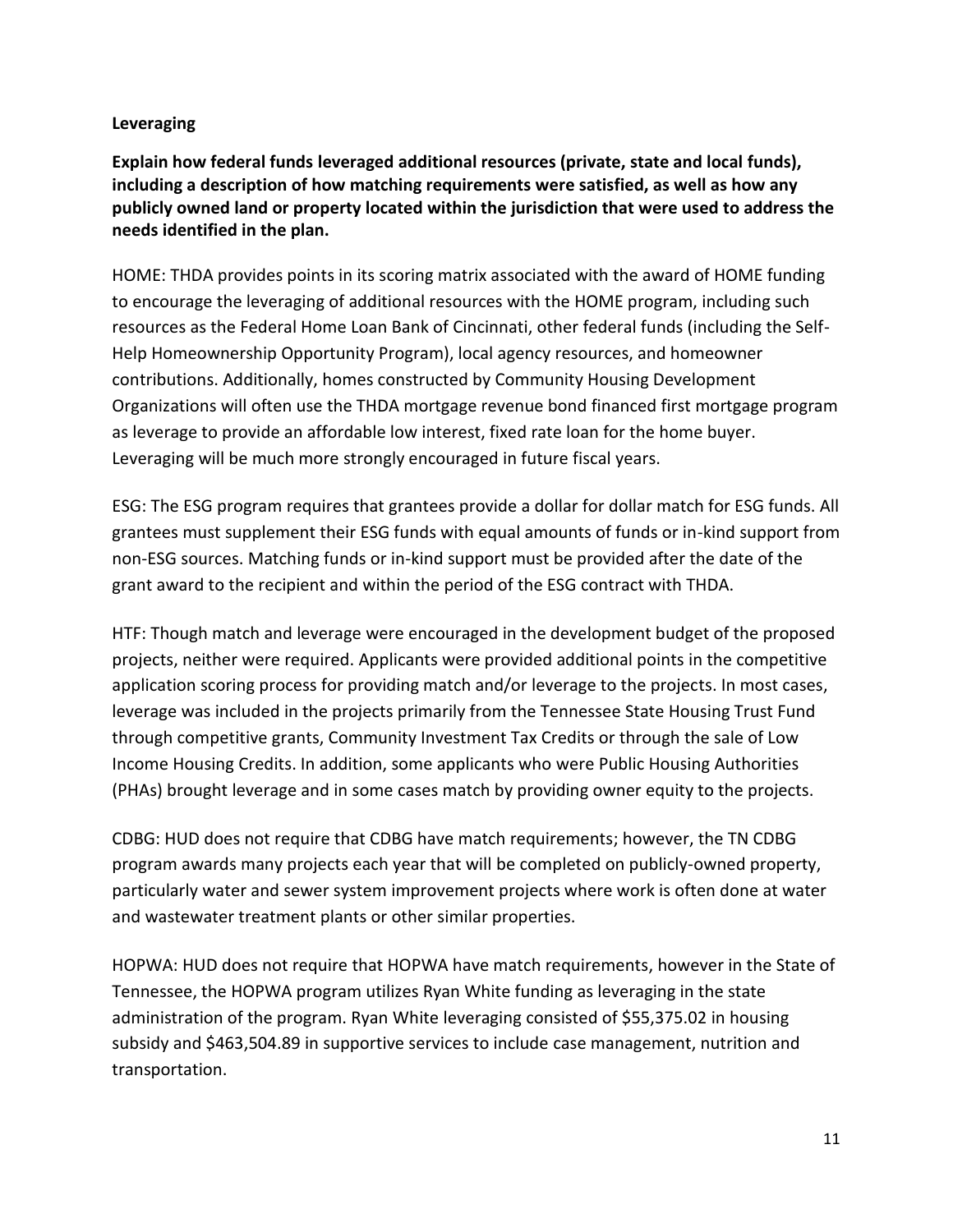### **HOME MATCH REPORT**

The HOME match report is based on the federal fiscal year for the period October 1, 2019 through September 30, 2020. Since the Annual Performance Report is due at HUD prior to September 30, 2020 and the state's match liability is based on HOME expenditures through that date, THDA will submit the match report by the end of December, 2020.

The below Match information is from the federal fiscal year October 1, 2018 - September 30, 2019, which was submitted on January 7, 2020.

| Fiscal Year Summary - HOME Match                                               |                |  |  |  |
|--------------------------------------------------------------------------------|----------------|--|--|--|
| 1. Excess match from prior Federal fiscal year                                 | \$3,169,596.86 |  |  |  |
| 2. Match contributed during current Federal fiscal year                        | \$538,590.53   |  |  |  |
| 3. Total match available for current Federal fiscal year (Line 1 plus Line 2)  | \$3,708,187.39 |  |  |  |
| 4. Match liability for current Federal fiscal year                             | \$1,678,247.81 |  |  |  |
| 5. Excess match carried over to next Federal fiscal year (Line 3 minus Line 4) | \$2,029,939.58 |  |  |  |
| Table 5 - Fiscal Year Summary - HOME Match Report                              |                |  |  |  |

| <b>Match Contribution for the Federal Fiscal Year</b> |              |             |                      |                         |                  |                    |
|-------------------------------------------------------|--------------|-------------|----------------------|-------------------------|------------------|--------------------|
| Project No.                                           | Date of      | Cash        | <b>Required</b>      | <b>Site</b>             | <b>Bond</b>      | <b>Total Match</b> |
| or Other ID                                           | Contribution | (non-       | <b>Infrastructur</b> | Preparation,            | <b>Financing</b> |                    |
|                                                       |              | Federal     | е                    | Constructio             |                  |                    |
|                                                       |              | sources)    |                      | n Materials,            |                  |                    |
|                                                       |              |             |                      | <b>Donated</b><br>labor |                  |                    |
| 14730                                                 | 4/22/2019    | \$15,480.19 |                      |                         |                  | \$15,480.19        |
|                                                       |              |             |                      |                         |                  |                    |
| 14460                                                 | 7/1/2019     | \$18,614.66 |                      |                         |                  | \$18,614.66        |
| 14551                                                 | 7/26/2019    | \$18,791.39 |                      |                         |                  | \$18,791.39        |
| 14735                                                 | 8/15/2019    | \$-         |                      |                         |                  | \$-                |
| 14267                                                 | 8/22/2019    | \$28,836.39 |                      |                         |                  | \$28,836.39        |
| 14433                                                 | 4/16/2019    | \$25,449.45 |                      |                         |                  | \$25,449.45        |
| 14437                                                 | 8/30/2019    | \$12,914.61 |                      |                         |                  | \$12,914.61        |
| 14436                                                 | 11/14/2018   | \$7,312.13  |                      |                         |                  | \$7,312.13         |
| 14456                                                 | 12/18/2018   | \$4,512.64  |                      |                         |                  | \$4,512.64         |
| 14541                                                 | 3/29/2019    | \$-         |                      |                         |                  | \$-                |
| 14525                                                 | 7/2/2019     | \$-         |                      |                         |                  | \$-                |
| 14526                                                 | 7/19/2019    | \$12,530.80 |                      |                         |                  | \$12,530.80        |
| 14556                                                 | 11/16/2018   | \$85,266.59 |                      |                         |                  | \$85,266.59        |
| 14583                                                 | 12/21/2018   | \$87,993.38 |                      |                         |                  | \$87,993.38        |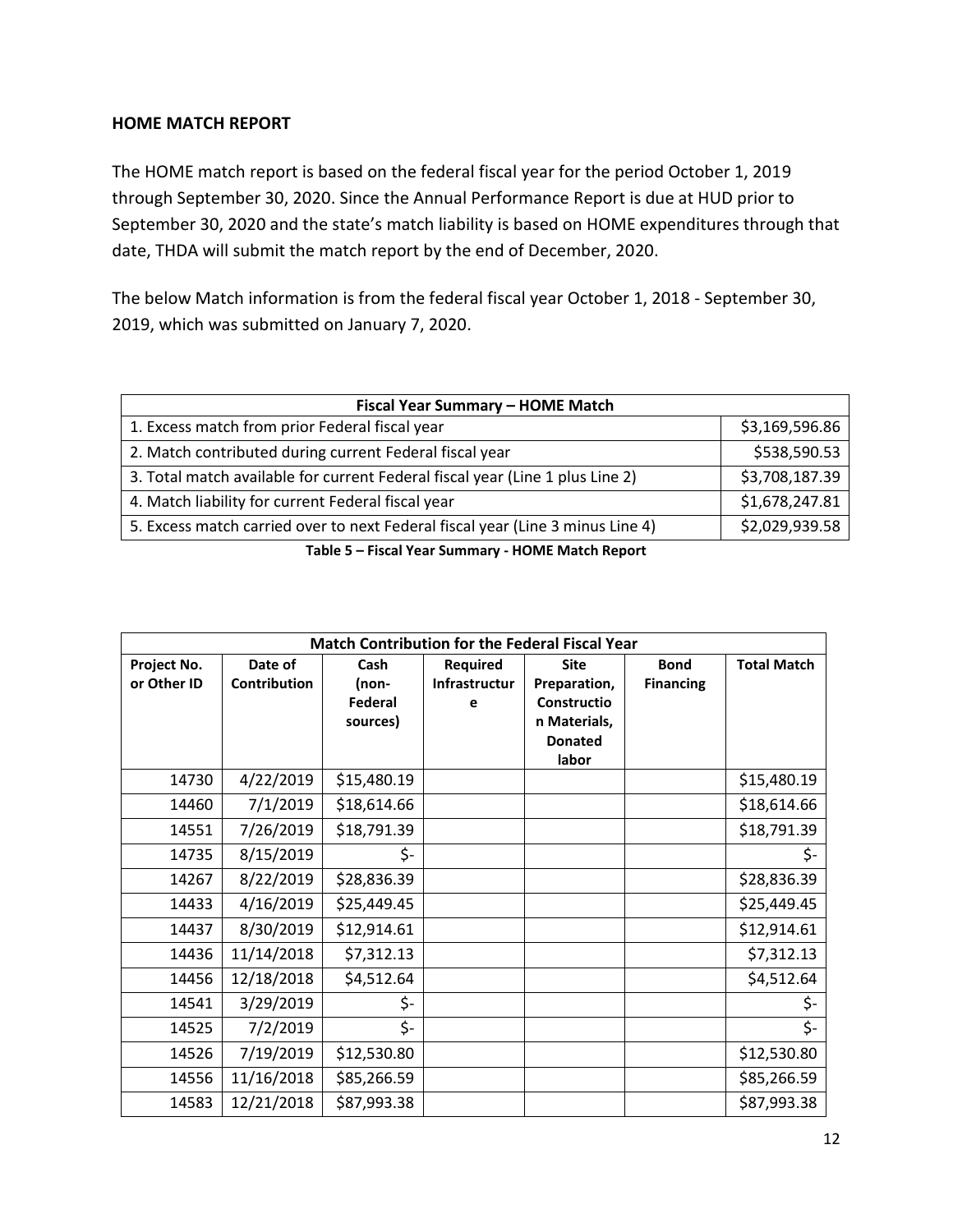| <b>Match Contribution for the Federal Fiscal Year</b> |                                |                                      |                                              |                                                                                       |                                 |                    |
|-------------------------------------------------------|--------------------------------|--------------------------------------|----------------------------------------------|---------------------------------------------------------------------------------------|---------------------------------|--------------------|
| Project No.<br>or Other ID                            | Date of<br><b>Contribution</b> | Cash<br>(non-<br>Federal<br>sources) | <b>Required</b><br><b>Infrastructur</b><br>е | <b>Site</b><br>Preparation,<br>Constructio<br>n Materials,<br><b>Donated</b><br>labor | <b>Bond</b><br><b>Financing</b> | <b>Total Match</b> |
| 14745                                                 | 4/26/2019                      | \$86,151.38                          |                                              |                                                                                       |                                 | \$86,151.38        |
| 14748                                                 | 4/26/2019                      | \$57,752.84                          |                                              |                                                                                       |                                 | \$57,752.84        |
| 14858                                                 | 9/20/2019                      | \$76,984.08                          |                                              |                                                                                       |                                 | \$76,984.08        |
|                                                       |                                |                                      |                                              |                                                                                       |                                 |                    |
|                                                       |                                |                                      |                                              |                                                                                       |                                 |                    |
|                                                       |                                |                                      |                                              |                                                                                       |                                 |                    |

**Table 6 – Match Contribution for the Federal Fiscal Year**

### **HOME MBE/WBE report**

| Program Income - Enter the program amounts for the reporting period |                                                                                   |                  |              |                  |  |  |  |
|---------------------------------------------------------------------|-----------------------------------------------------------------------------------|------------------|--------------|------------------|--|--|--|
| <b>Balance on hand</b>                                              | <b>Balance on hand</b><br><b>Total amount</b><br><b>Amount received</b><br>Amount |                  |              |                  |  |  |  |
| at begining of                                                      | during reporting                                                                  | expended during  | expended for | at end of        |  |  |  |
| reporting period                                                    | period                                                                            | reporting period | <b>TBRA</b>  | reporting period |  |  |  |
|                                                                     |                                                                                   |                  |              |                  |  |  |  |
| \$330,140.59                                                        | \$164,841.81                                                                      | \$447,977.47     | \$0          | \$47,004.93      |  |  |  |

**Table 7 – Program Income**

**Minority Business Enterprises and Women Business Enterprises –** Indicate the number and dollar value of contracts for HOME projects completed during the reporting period Total Minority Business Enterprises **White Non-**Alaskan | Asian<sup>or</sup> | Black Non- | Hispanic | Hispanic **Native or American Indian Asian or Pacific Islander Hispanic Hispanic**

**Contracts** Dollar

| Amount               | \$463,744.97 | 0 | 0 | \$463,744.97 |  |  |  |
|----------------------|--------------|---|---|--------------|--|--|--|
| Number               | 10           | υ |   | 10           |  |  |  |
| <b>Sub-Contracts</b> |              |   |   |              |  |  |  |
| Number               |              | υ |   | υ            |  |  |  |
| Dollar               |              |   |   |              |  |  |  |
| Amount               |              | 0 |   | 0            |  |  |  |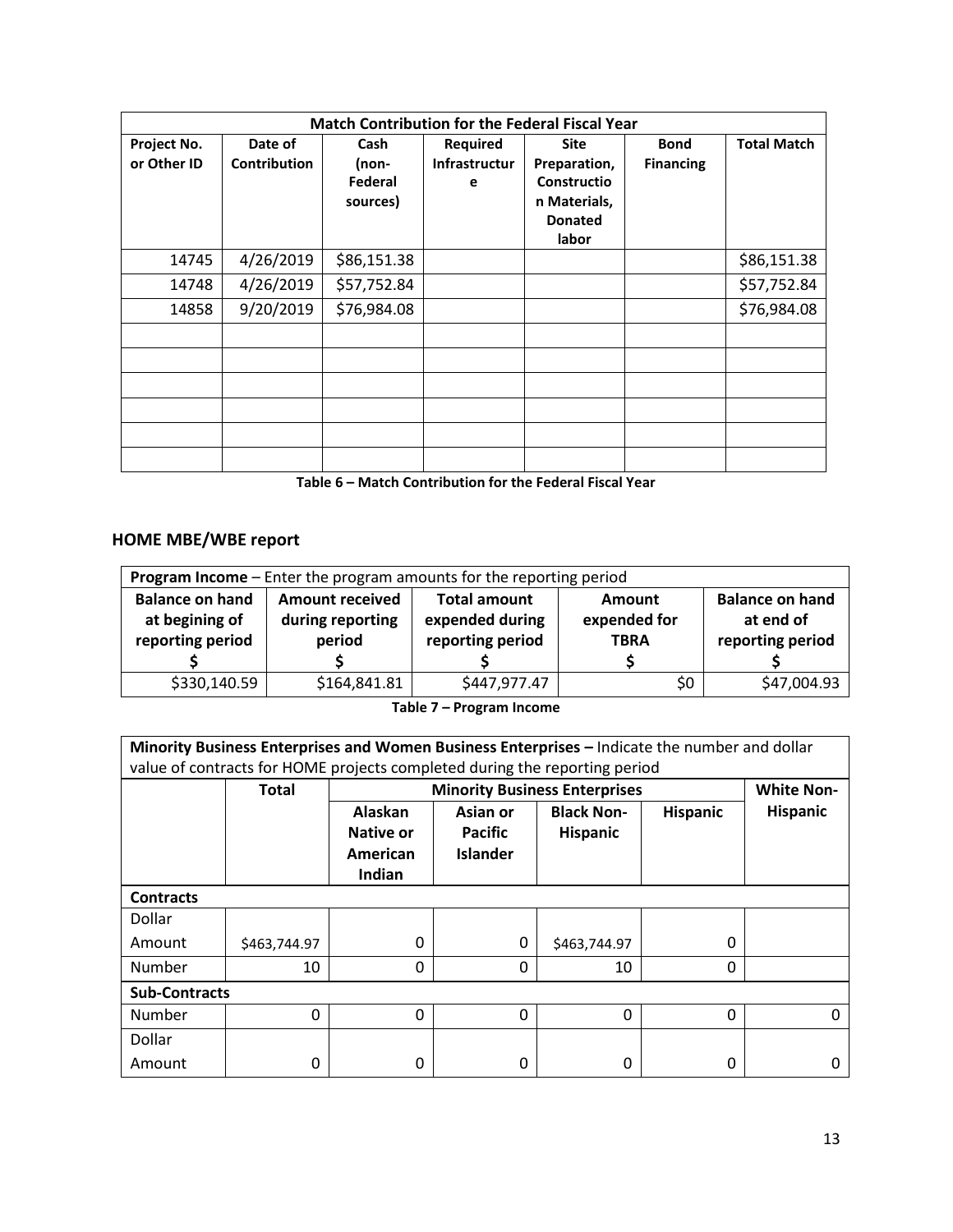|                      | <b>Total</b> | Women              | <b>Male</b> |
|----------------------|--------------|--------------------|-------------|
|                      |              | <b>Business</b>    |             |
|                      |              | <b>Enterprises</b> |             |
| <b>Contracts</b>     |              |                    |             |
| Dollar               |              |                    |             |
| Amount               | \$128,083    | \$128,083          |             |
| Number               | 2            | 2                  |             |
| <b>Sub-Contracts</b> |              |                    |             |
| Number               | O            | n                  | n           |
| Dollar               |              |                    |             |
| Amount               |              |                    |             |

**Table 8 - Minority Business and Women Business Enterprises Note: Totals for non-MBE and non-WBE were not calculated.** 

# **CR-20 - Affordable Housing**

**Evaluation of the jurisdiction's progress in providing affordable housing, including the number and types of families served, the number of extremely low-income, low-income, moderate-income, and middle-income persons served.**

\*Note: The One Year Goals will be auto-populated from the 2019-20 Annual Action Plan.

|                                          | <b>One-Year Goal</b> | Actual             |
|------------------------------------------|----------------------|--------------------|
|                                          |                      | ESG: 1,344         |
|                                          |                      | HOPWA: 99          |
|                                          |                      | <b>TN HTF: 21</b>  |
| Number of Homeless households to be      |                      | LIHC: 57,302       |
| provided affordable housing units        |                      | $HCV: 23*$         |
|                                          |                      | ESG: 455           |
|                                          |                      | <b>HOPWA: 529</b>  |
|                                          |                      | CITC: 2,629        |
|                                          |                      | <b>TN HTF: 714</b> |
| Number of Non-Homeless households to be  |                      | <b>HOME: 78</b>    |
| provided affordable housing units        |                      | HCV: 6,955         |
| Number of Special-Needs households to be |                      | <b>TN HTF: 11</b>  |
| provided affordable housing units        |                      | HCV: 3,128**       |
| Total                                    |                      |                    |

#### **Table 9 – Number of Households**

\*Households reporting homeless at admission on HUD Form 50058.

\*\*Households with at least one person reporting a disability.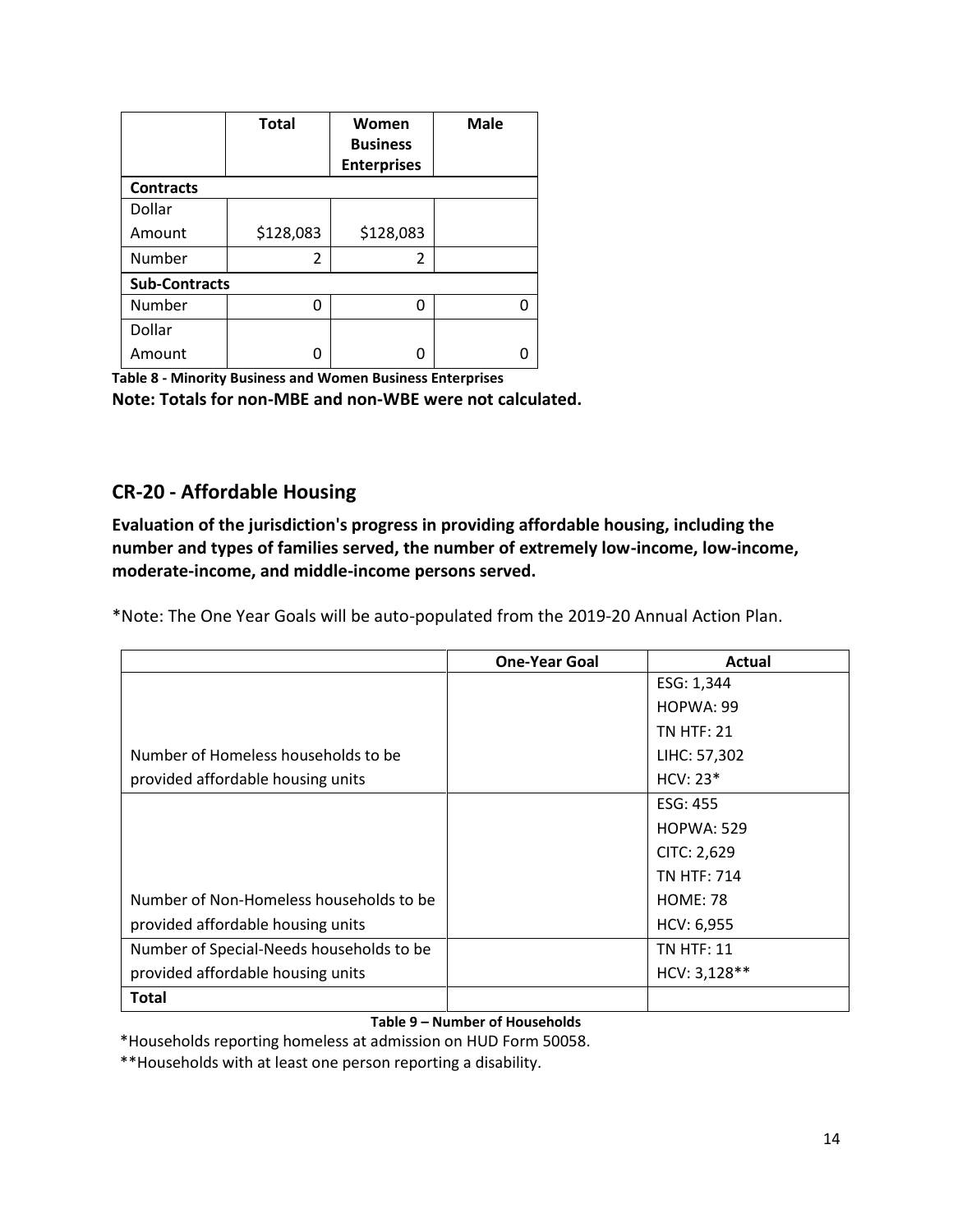|                                        | <b>One-Year Goal</b> | Actual             |
|----------------------------------------|----------------------|--------------------|
|                                        |                      | <b>HOPWA: 529</b>  |
|                                        |                      | ESG: 1,795         |
|                                        |                      | LIHC: 23,947       |
| Number of households supported through |                      | S8CA: 28,208       |
| <b>Rental Assistance</b>               |                      | HCV: 6,978         |
|                                        |                      | <b>HOME: 15</b>    |
|                                        |                      | CITC: 1,935        |
| Number of households supported through |                      | TN HTF: 160        |
| The Production of New Units            |                      | <b>LIHC: 454</b>   |
|                                        |                      | <b>HOME: 117</b>   |
|                                        |                      | <b>CITC: 619</b>   |
| Number of households supported through |                      | <b>TN HTF: 562</b> |
| <b>Rehab of Existing Units</b>         |                      | <b>LIHC: 807</b>   |
|                                        |                      | HOME: 3            |
|                                        |                      | <b>CITC: 75</b>    |
| Number of households supported through |                      | <b>TN HTF: 13</b>  |
| <b>Acquisition of Existing Units</b>   |                      | <b>LIHC: 807</b>   |
| <b>Total</b>                           |                      |                    |

| Table 10 - Number of Households Supported |
|-------------------------------------------|
|-------------------------------------------|

#### **Discuss how these outcomes will impact future annual action plans.**

Knowing how much of an impact all of our affordable housing programs have on housing preservation and production in the State, the Consolidated Planning Partners will adjust our annual housing goals to better reflect all of our programs and resources that contribute to affordable housing in Tennessee. Specifically, the State of Tennessee completed its 5 year Consolidated Plan in May 2020 and reviewed past CAPERs for a better understanding of goals and goal completion to help us set realistic goals in years moving forward.

#### **Include the number of extremely low-income, low-income, and moderate-income persons served by each activity where information on income by family size is required to determine the eligibility of the activity.**

| <b>Number of Households Served</b> | <b>CDBG Actual</b> | <b>HOME Actual</b> | <b>HTF Actual</b> |
|------------------------------------|--------------------|--------------------|-------------------|
| <b>Extremely Low-income</b>        | 23,484             |                    |                   |
| Low-income                         | 10,564             | 84                 |                   |
| Moderate-income                    | 44.988             |                    |                   |
| <b>Total</b>                       | 79.036             | 135                |                   |

**Table 11 – Number of Households Served**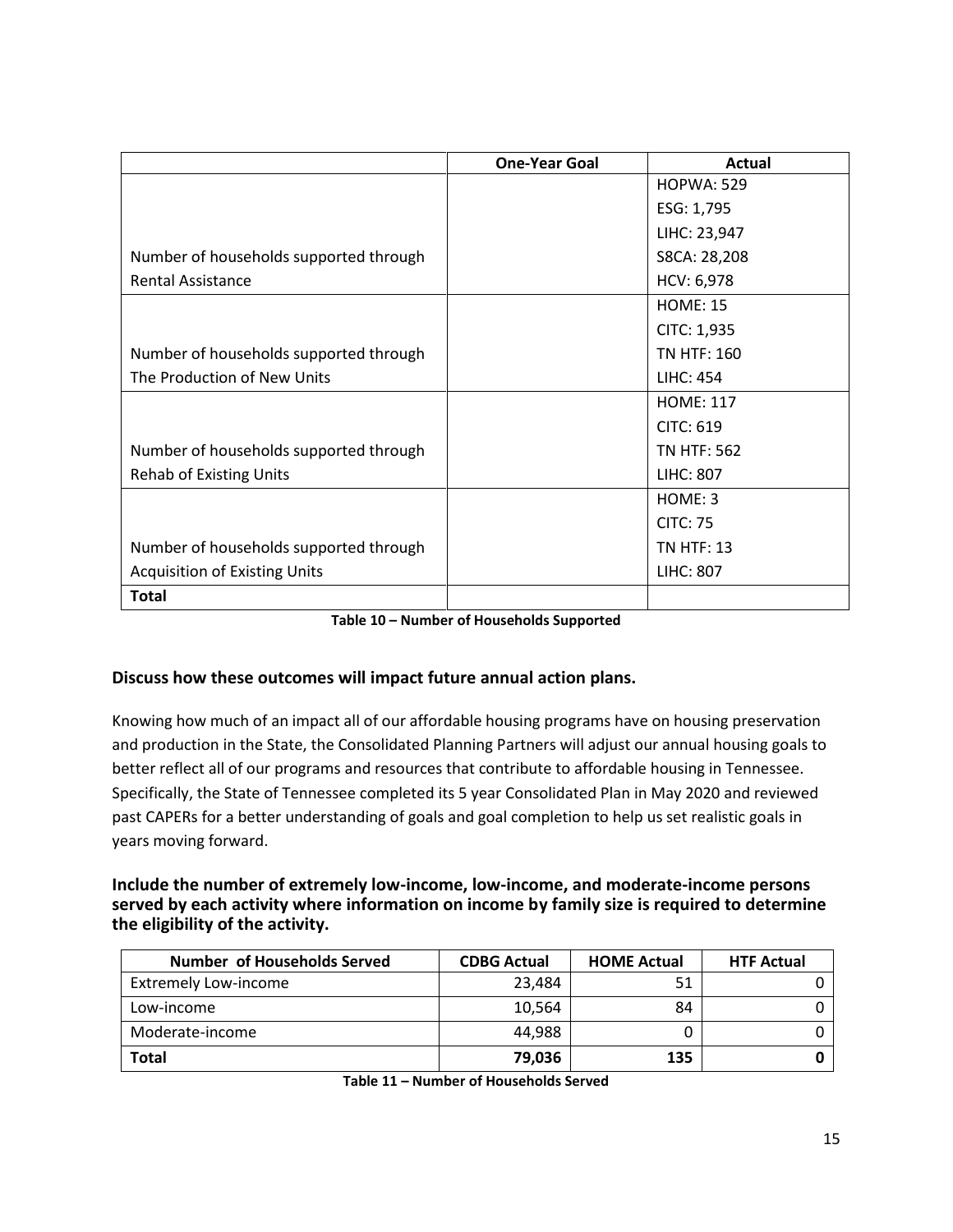Low-income households are defined as those households whose annual income is up to 80 percent of the Area Median Income (AMI) for the county in which the household resides. Extremely low-income households earn 30 percent or less of AMI. HOME does not serve moderate-income households. For the HOME program, 44 of the 84 "low income" beneficiaries are considered very low-income households, or having an income between 30-50% of AMI. Over a third of all HOME households served were extremely low-income.

HTF only serves extrememly low income households.

As previously mentioned, in addition to the data detailed above, THDA administers a number of other housing programs that also support these housing goals and help the state in providing affordable housing to lower income households.

The LIHC program is a large contributor to new and renovated affordable housing units in Tennessee. In the 2019 calendar year, \$651.1M of allocated LIHC funds (10 year total) were used to create or rehabilitate 6,340 units of affordable housing.

Lenders received Community Investment Tax Credits (CITC) on \$236.1M in below market loans or contributions made to eligible non-profit agencies and public housing authorities to assist 1,859 households through a range of housing services and to create or preserve units of affordable rental housing.

Many of the primary programs within THDA to address the worst case housing needs are funded through the state's Housing Trust Fund. During this reporting period, the Emergency Repair Program helped 198 elderly and/or disabled homeowners with critical home repairs; 70 homes were provide ramps and modifications based on disability needs; and 30 homes were bought by low income homebuyers through the state's Trust Fund support of Habitat for Humanity; 9 households were assisted that suffered weather related damage (Rebuild and Recover Program); and the Competitive Grants Program awarded \$3.5M to eight non-profit organizations to develop affordable rental housing across Tennessee (only seven non-profits accepted the awards, totaling \$3.4M), serving 306 households. Additionally, the Challenge Grant Program awarded \$500,000 to nonprofit organizations to improve housing conditions for 35 households. In October 2019, many THDA staff participated in the Jimmy and Rosalynn Carter Work Project with Habitat for Humanity Nashville. THDA was a sponsor of this event with 2018-2019 Challenge Grant Funds as noted in the prior year CAPER.

3,962 THDA homebuyers received homebuyer education during the program year as part of the Great Choice Home Loan Program. The HBEI program had \$633,520,733 in loan amounts and \$722,400 in payment amounts.

Each of these efforts are not only critical to our mission but also are responsive to overcoming impediments to fair housing choice. More information about any of the programs listed in this section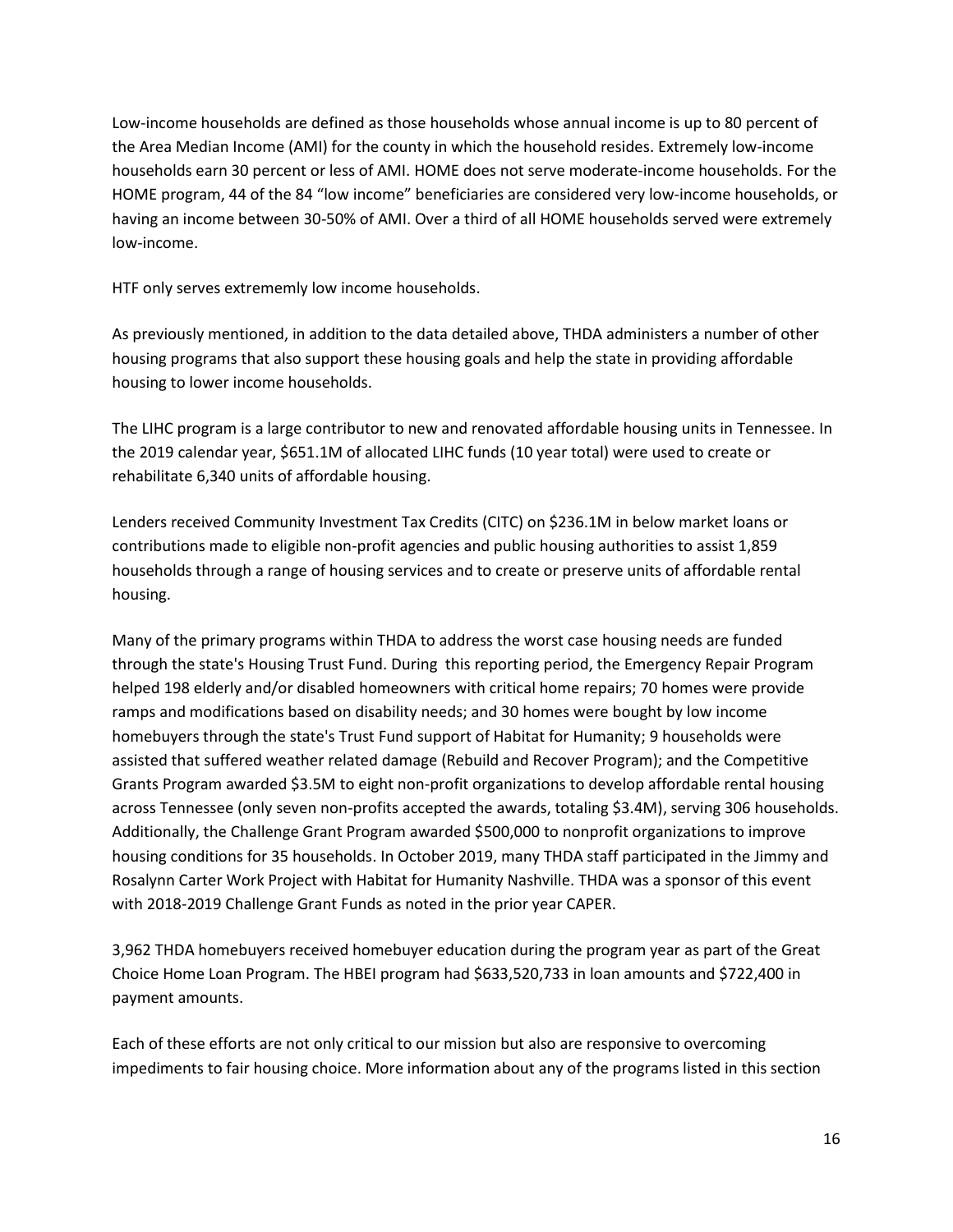can be found at THDA.org and calendar year annual spending and outcomes for these and other THDA programs are detailed in the Investments and Impacts Report.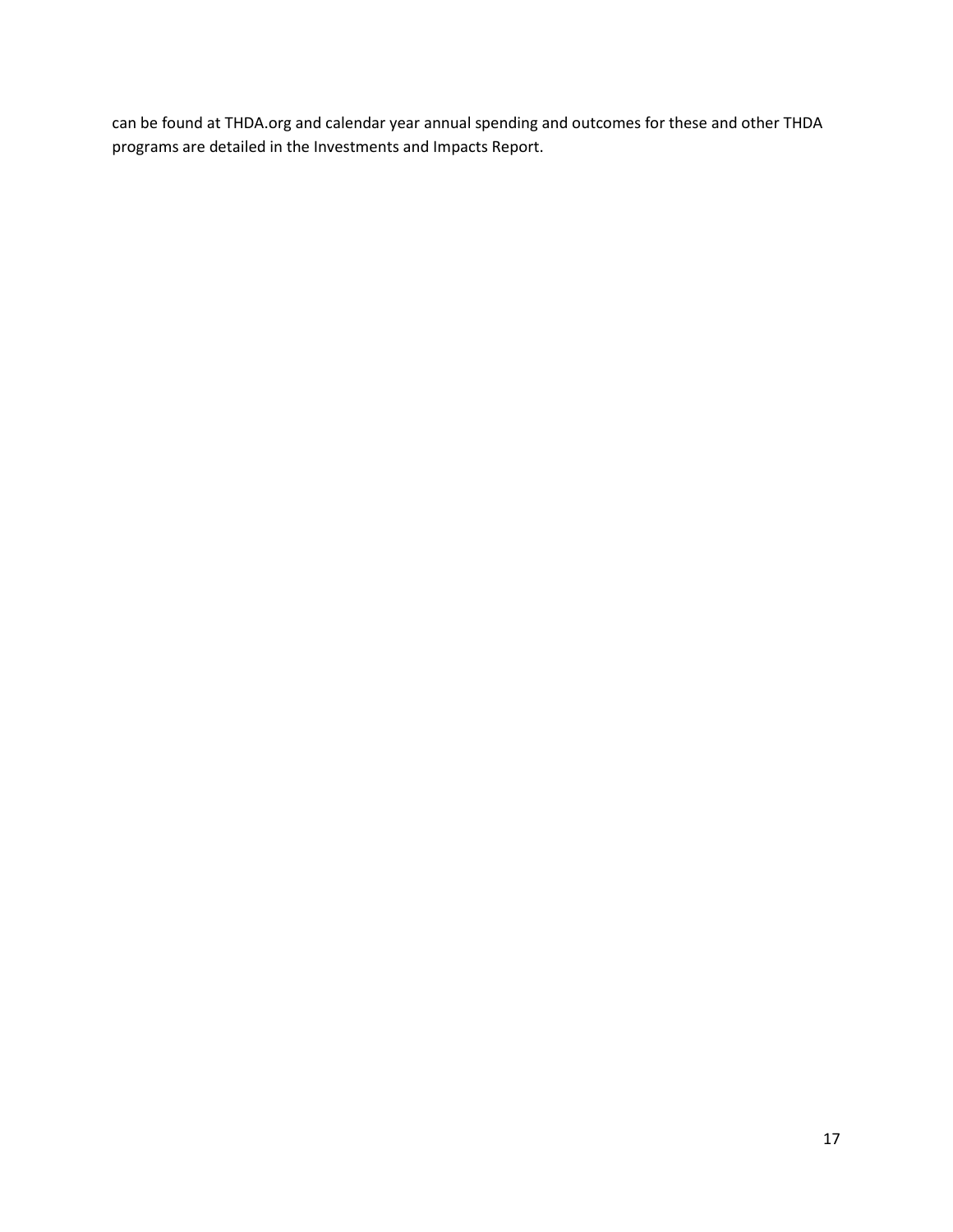# **CR-25 - Homeless and Other Special Needs**

## **Evaluate the jurisdiction's progress in meeting its specific objectives for reducing and ending homelessness through:**

### **Reaching out to homeless persons (especially unsheltered persons) and assessing their individual needs**

For the ESG program, street outreach activities, which include essential services to eligible participants provided on the street or in parks, abandoned buildings, bus stations, campgrounds, and in other such settings where unsheltered persons are staying are a key component for grantees. Eligible participants under this category/activity are unsheltered individuals and families who qualify as homeless under Category 1 of HUD's Definition of Homelessness.

Beyond engaging homeless persons through street outreach, grantees of the ESG program continue their support to this population through case management, which includes an assessment of housing and service needs, and coordinating the delivery of individualized services. To reach out to homeless persons and assess their individual needs, ESG grantees provided six main services:

- Engagement: The costs of activities to locate, identify, and build relationships with unsheltered homeless people and engage them for the purpose of providing immediate support, intervention, and connections with homeless assistance programs and/or mainstream social services and housing programs. These activities consist of making an initial assessment of needs and eligibility; providing crisis counseling; addressing urgent physical needs, such as providing meals, blankets, clothes, or toiletries; and actively connecting and providing information and referrals to programs targeted to homeless people and mainstream social services and housing programs, including emergency shelter, transitional housing, community-based services, permanent supportive housing, and rapid re-housing programs.
- Case Management: using the centralized or coordinated assessment system as required under § 576.400(d); conducting the initial evaluation required under § 576.401(a), including verifying and documenting eligibility; counseling; developing, securing and coordinating services; obtaining Federal, State, and local benefits; monitoring and evaluating program participant progress; providing information and referrals to other providers; and developing an individualized housing and service plan, including planning a path to permanent housing stability.
- Emergency health services: outpatient treatment of urgent medical conditions by licensed medical professionals; and providing medication and follow-up services.
- Emergency mental health services: outpatient treatment of urgent mental health conditions by licensed professionals; medication costs and follow up services;
- Transportation travel by outreach workers or other service providers during the provision of eligible outreach activities and the transportation of clients to emergency shelters or other service providers.
- Services to special populations which are essential services that have been tailored to address the needs of homeless youth, victims of domestic violence, and related crimes/threats, and/or people living with HIV/AIDS who are literally homeless.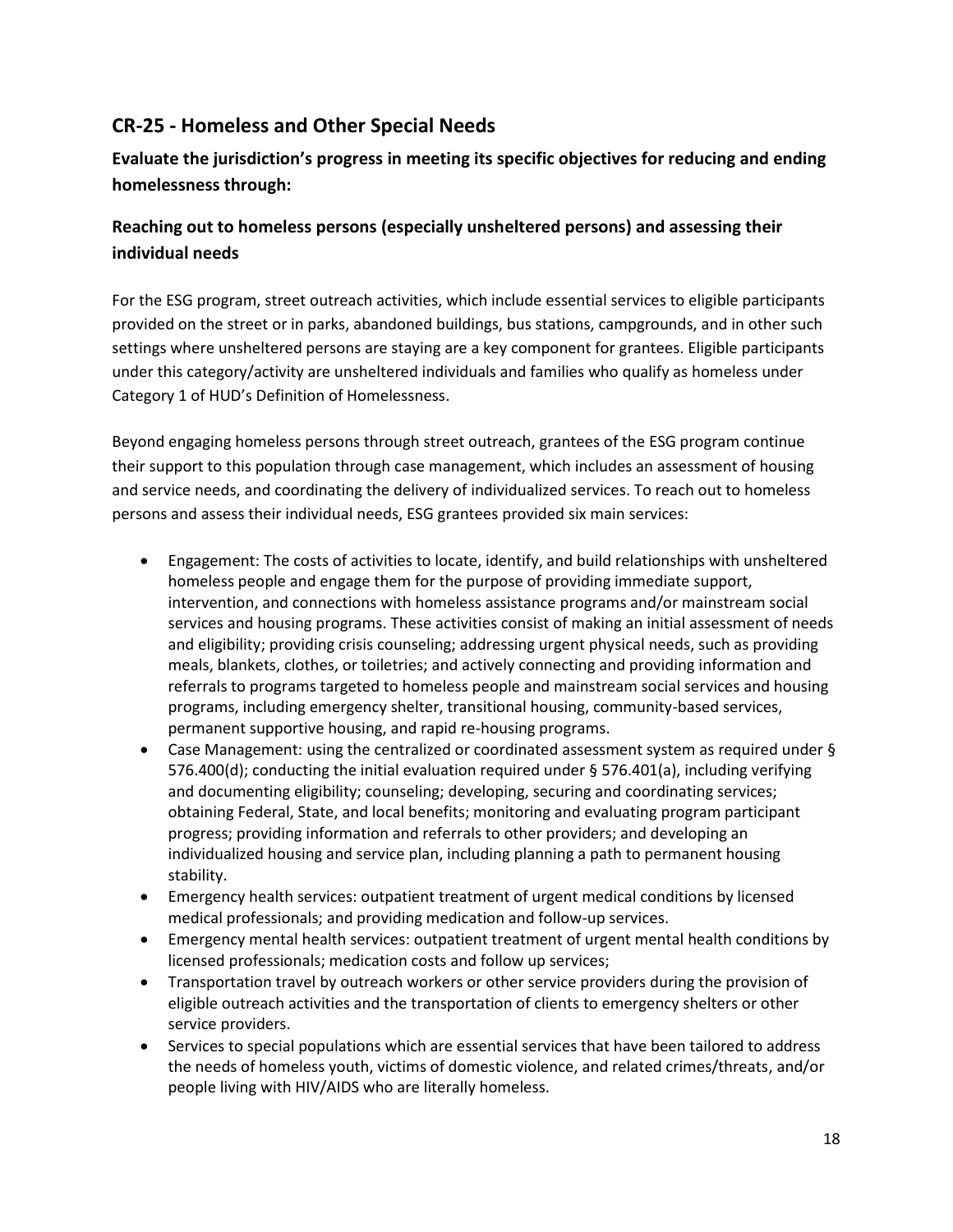#### **Addressing the emergency shelter and transitional housing needs of homeless persons**

To address emergency shelter and transitional housing needs of homeless persons, ESG grantees rehabilitate existing shelter or convert buildings for the purposes of providing emergency shelter, essential services and operational expenses. Renovation means rehabilitation that involves costs of 75 percent or less of the value of the building before renovation. Major rehabilitation means rehabilitation that involves costs in excess of 75 percent of the value of the building before rehabilitation. Conversion means a change in the use of the building to an emergency shelter for the homeless, where the cost of conversion exceeds 75 percent of the value of the building after conversion. Grantees receiving ESG assistance for major rehabilitation or conversion must maintain the building as a shelter for homeless individuals and families for 10 years; grantees receiving ESG assistance for renovations must maintain the building as a shelter for homeless individuals and families for three years.

In addition to rehabilitation, ESG grantees provide essential services that are connected to emergency shelter and transitional housing that include services concerned with employment, health, drug abuse, education and staff salaries necessary to provide these services and may include, but are not limited to the following, assistance in obtaining permanent housing; medical and psychological counseling and supervision; employment counseling; nutritional counseling; substance abuse treatment and counseling; assistance in obtaining other Federal, State and local assistance including mental health benefits; employment counseling; medical assistance; veteran's benefits; and income support assistance such as Supplemental Security Income, food stamps and aid to families with dependent children; other services such as child care, legal services, life skills training, transportation, job placement and job training; and the staff salaries necessary to provide the above services.

Under this category, operating expenses related to the operation of emergency and transitional housing, including but not limited to, maintenance, operation, rent, repair, security, fuel, equipment, insurance, utilities, food and furnishings are also included and make the State of Tennessee's efforts under this category possible.

**Helping low-income individuals and families avoid becoming homeless, especially extremely low-income individuals and families and those who are: likely to become homeless after being discharged from publicly funded institutions and systems of care (such as health care facilities, mental health facilities, foster care and other youth facilities, and corrections programs and institutions); and, receiving assistance from public or private agencies that address housing, health, social services, employment, education, or youth needs**

For the ESG program, eligible activities include activities related to preventing persons from becoming homeless and to assist participants in regaining stability in their current or other permanent housing. Specifically, ESG grantees typically provide financial assistance in order to help prevent and rapidly rehouse clients in the following ways: pay rental application fees (excludes pet deposit), moving costs, security deposit for rental or utility, payment of rental arrears up to six months, and short-term (up to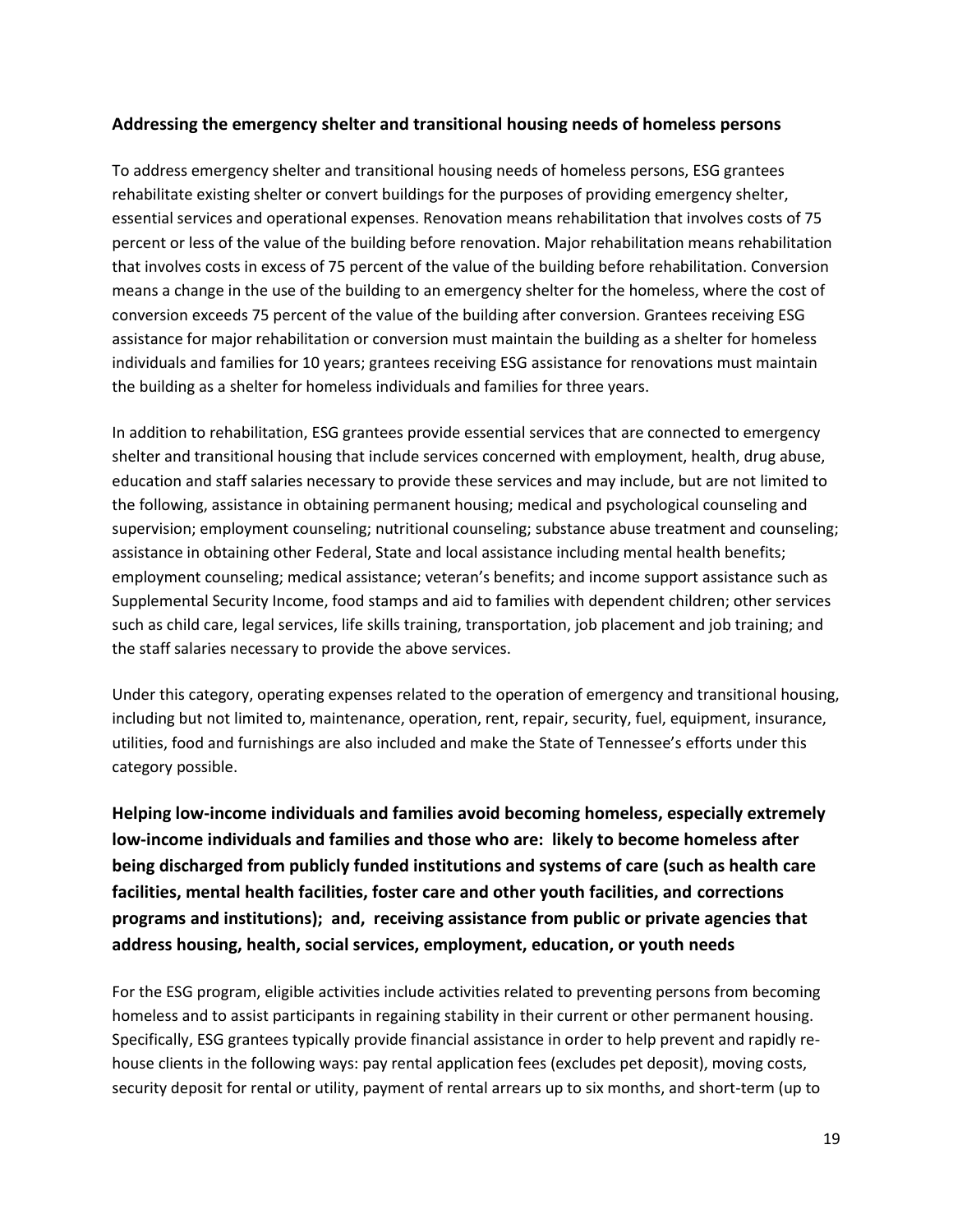three months) or medium-term (up to nine months) rental and/or utility assistance.

Under this category, THDA defines these low-income individuals and families as extremely low-income individuals and families with household incomes of at or below 30% of Area Median Income who qualify as homeless under Categories 2, 3 and 4 of HUD's Definition of Homelessness or any category of HUD's Definition of "At Risk of Homelessness".

**Helping homeless persons (especially chronically homeless individuals and families, families with children, veterans and their families, and unaccompanied youth) make the transition to permanent housing and independent living, including shortening the period of time that individuals and families experience homelessness, facilitating access for homeless individuals and families to affordable housing units, and preventing individuals and families who were recently homeless from becoming homeless again**

To help homeless persons make the transition to permanent housing and independent living, ESG grantees provide financial assistance for the following: moving costs, security deposit for rental or utility, payment of rental arrears up to six months, and short-term (up to 3 months) or medium-term (up to 9 months) rental and/or utility assistance. Under this category, in order to be eligible, individuals and families must meet the definition of "homeless" who live in an emergency shelter or other place described in the definition provided by HUD.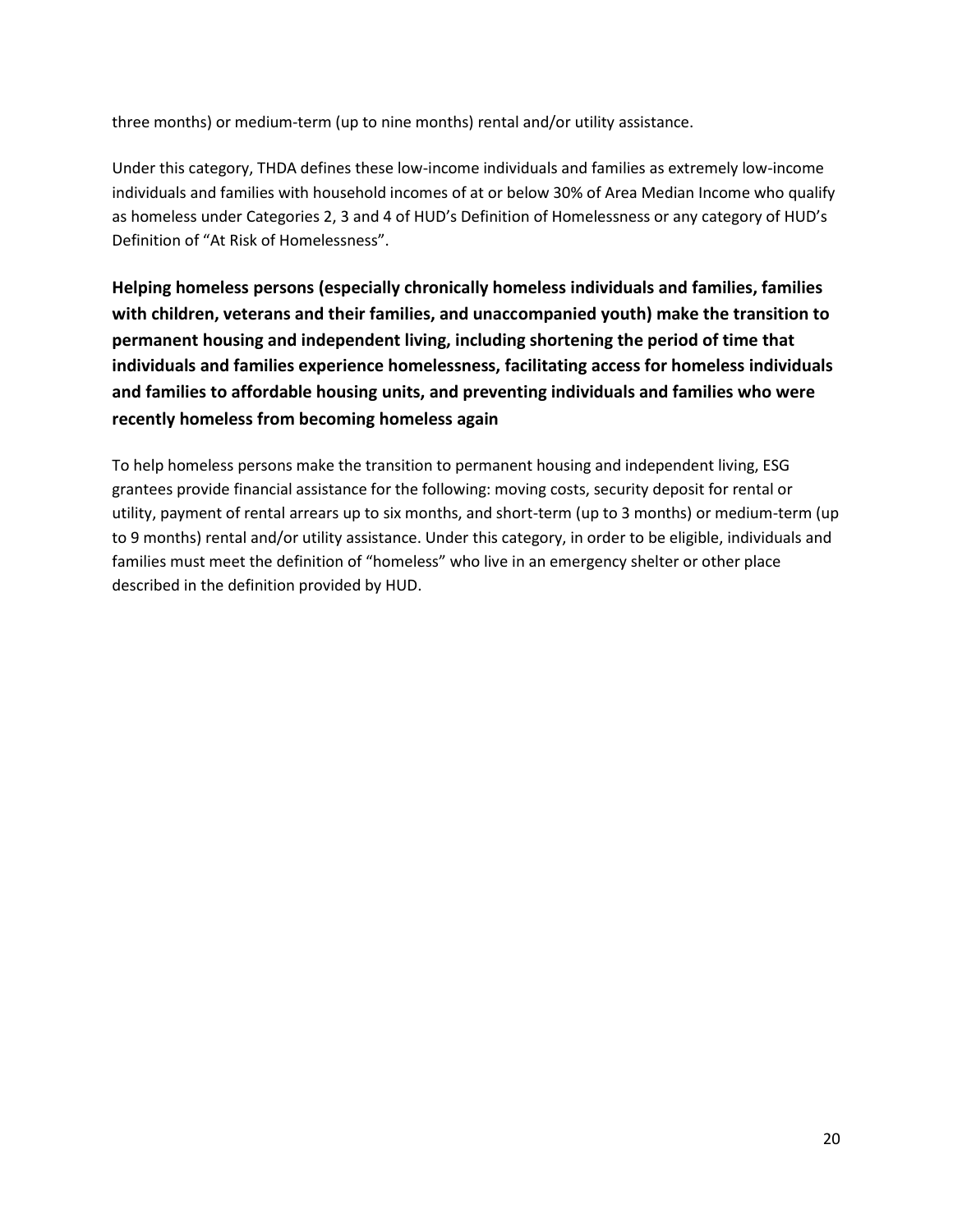### **CR-30 - Public Housing**

#### **Actions taken to address the needs of public housing**

During this reporting period, THDA met with Public Housing Authority (PHA) Executive Directors and conducted a survey related to seniors/65+ persons residing in public housing and services available on site to inform ongoing discussion surrounding the growing need for affordable housing with integrated services among seniors. The 2021 Draft Qualified Allocation Plan (QAP) for the Low Income Housing Credit (LIHC) program includes a set-aside of up to 20% of the state's annual competitive housing credit authority to assist the redevelopment of public housing units. Within the set-aside, THDA prioritizes applications involving public housing authorities (PHAs) which HUD has selected for the Rental Assistance Demonstration (RAD) program. The 2021 Draft QAP includes a preference for subsequent phases to previously funded RAD conversations. In this way, THDA ensures that local PHAs have the resources necessary to complete largescale multiphase RAD conversions. The 2021 Draft QAP sets aside an additional \$1.7M of Tennessee's annual competitive tax credit authority to assist PHAs awarded a Choice Neighborhoods Initiative (CNI) Implementation Grant from HUD. In this way THDA is confronting gentrification and helping serve Tennessee's low-income residents and communities. THDA also uses its discretionary basis boost authority under the Housing and Economic Recovery Act (HERA) to ensure that these transactions are financially viable. The 2021 Draft QAP has been approved by the THDA Board of Directors and is awaiting Gov. Lee's signature.

To bring awareness to the needs of public housing residents and other affordable housing recipients, the Research and Planning Division of THDA published a report which provided an in-depth look at the age and physical condition of existing affordable housing properties in the state, along with other risk factors for loss of affordable units, such as HUD rental subsidy contract expirations. The report also contains a county-by-county breakdown of the number of Section 8, public housing and USDA units that are greater than 15 years old. This report will help to guide THDA's efforts and resources to help fill this gap of aging affordable housing, including the aging of public housing options in the State of Tennessee.

Additionally, PHAs are eligible applicants for the Housing Trust Fund (HTF) and THDA has made a considerable effort to communicate with and encourage PHAs to apply for HTF funds to support their RAD conversions. Five of nine recent Housing Trust Fund awards went to PHAs.

### **Actions taken to encourage public housing residents to become more involved in management and participate in homeownership**

THDA created the New Start Loan Program, which is designed to promote the construction of new homes for homeownership opportunities for low- and very-low income Tennesseans, which is often the income range for public housing residents. The New Start Loan Program is a zero interest loan program delivered through non-profit organizations with established programs for the construction of single family housing for low- and very-low income households. The total number of New Start Loans funded during FY 2019-20 was 29, a decrease from 31 in the previous fiscal year.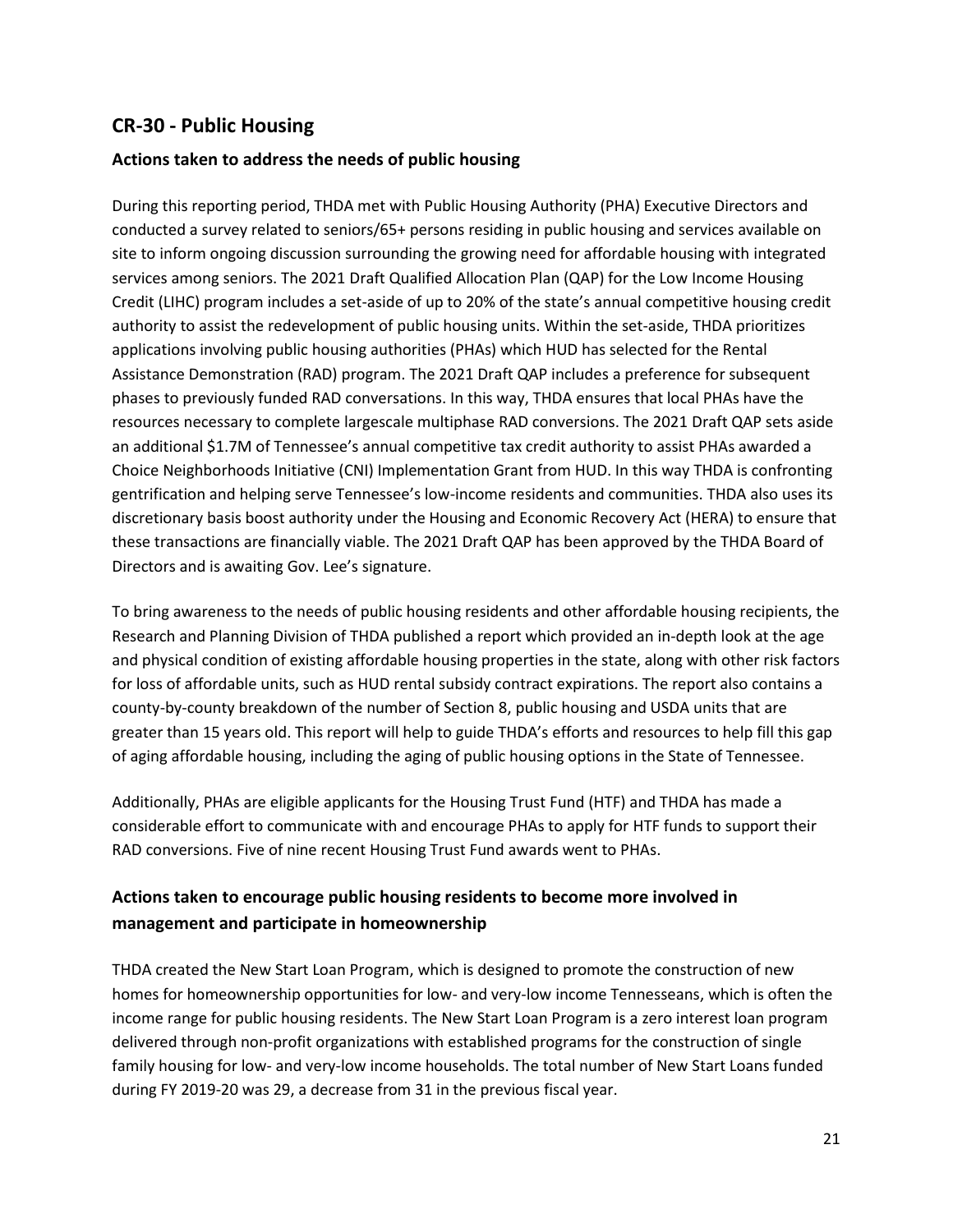THDA manages a Family Self Sufficiency (FSS) program for its Housing Choice Voucher (HCV) Program participants as an effort to enable participants to become self-sufficient or independent of welfare assistance.

The FSS program includes financial counseling and pre-purchase homeownership counseling for participants. FSS participants sign a five-year contract in which they agree to find employment and identify goals for achieving financial independence. Staff assists participants in identifying goals and provides referrals for resources in the community. Participants are eligible for the establishment of an escrow account, which is based on increased income as a result of employment. The funds in the escrow account may be accessed by the participant once the contract is fulfilled or the family requires an interim disbursement in pursuit of an established goal.

In 1998, the FSS program was mandated to have 181 participants. Since 1998, over 181 participants have graduated from the program, making the program voluntary. THDA has opted to have 225 slots available to Housing Choice Voucher participants. At the end of the reporting period, June 30, 2020, 99 home closings had occurred using this program.

THDA also offers a homeownership voucher option to participants of the FSS program. The THDA Homeownership Voucher Program offers a mortgage subsidy to low-income families who are not able to afford to purchase a home through traditional financing. With the Homeownership Voucher Program, families typically pay 30 percent of their monthly-adjusted income (or the family's Total Tenant Payment) towards homeownership expenses and THDA pays the difference between the family Total Tenant Payment and the actual monthly mortgage payment. The mortgage assistance payment is paid directly to the lender or loan servicing company and not to the family.

### **Actions taken to provide assistance to troubled PHAs**

Not applicable.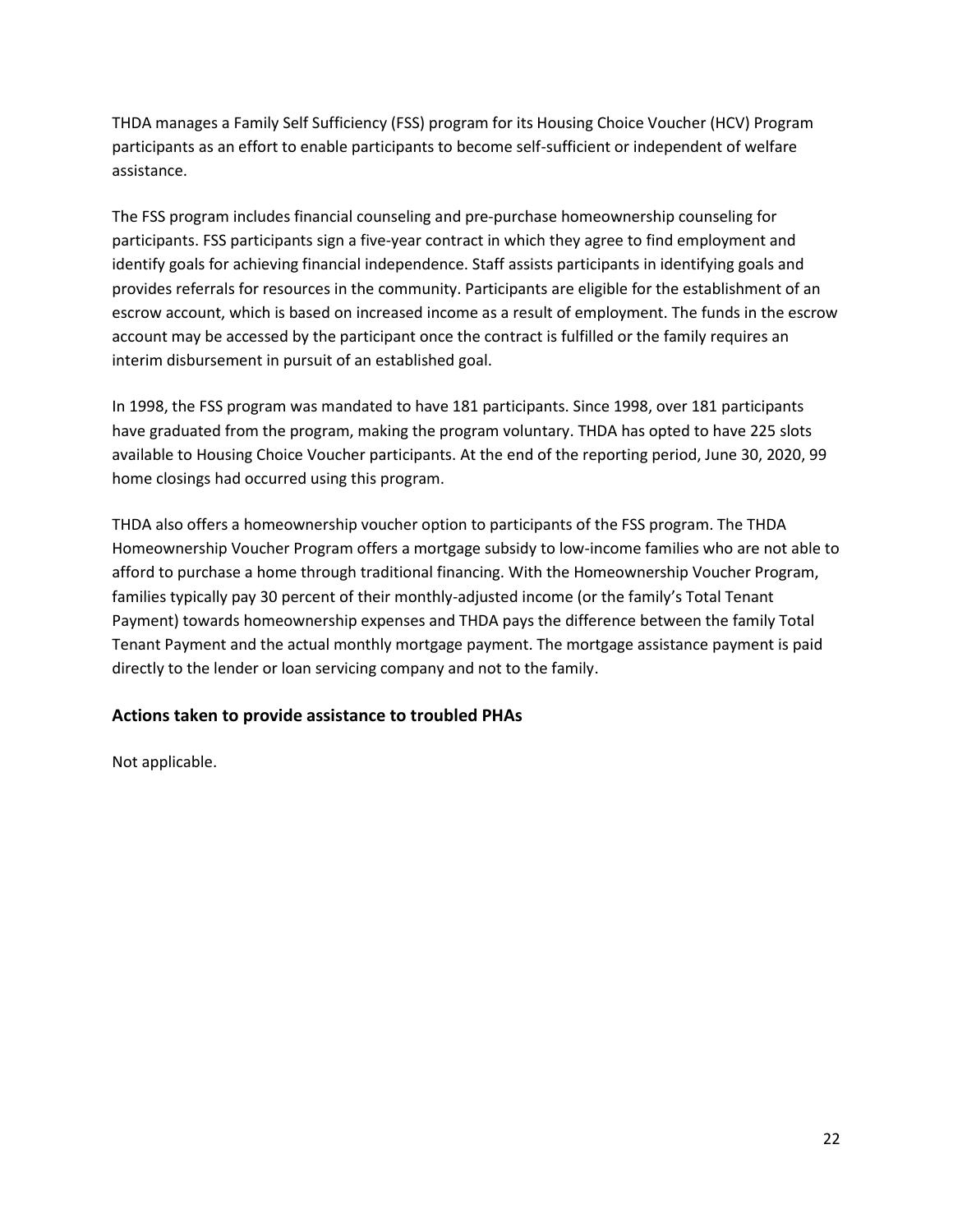### **CR-35 - Other Actions**

**Actions taken to remove or ameliorate the negative effects of public policies that serve as barriers to affordable housing such as land use controls, tax policies affecting land, zoning ordinances, building codes, fees and charges, growth limitations, and policies affecting the return on residential investment.** 

The State of Tennessee implements a number of programs outside of the five Consolidated Planning programs that remove barriers to affordable housing and support our FY 2015-2019 Consolidated Plan. The following programs encourage the preservation and creation of affordable housing units.

Community Investment Tax Credit Program – in order to encourage the development of affordable housing units, this program enables financial institutions to obtain a credit against the sum total of taxes imposed by the Franchise and Excise Tax Laws when qualified loans, qualified investments, grants or contributions are extended to eligible housing entities for engaging in eligible low income housing activities. Eligible activities include creating or preserving affordable housing for low-income Tennesseans; activities that assist low-income Tennesseans in obtaining safe and affordable housing; activities that build the capacity of an eligible non-profit organization to provide housing opportunities for low-income Tennesseans; and any other low-income housing related activity approved by the THDA Executive Director and the Commissioner of Revenue.

Low Income Housing Credits – Another program that encourages the development and preservation of affordable housing is the Low-Income Housing Credit (LIHC) program. LIHC is a credit against federal income tax liability each year for 10 years for owners and investors in low-income rental housing. The amount of tax credits is based on the portion of the buildings' total depreciable cost basis dedicated to serving qualified low-income residents. THDA ensures that costs are reasonable and determined in compliance with Section 42 of the Internal Revenue Code.

Multifamily Tax-Exempt Bond Authority - The Bond Authority program, like the LIHC program, supports rehabilitation, acquisition and rehabilitation, and new construction of affordable rental units. Municipalities request an allocation of the state's bond authority and sell bonds in support of housing development. Proposed developments utilizing tax exempt bonds are eligible for non-competetive Low Income Housing Credits.

Tennessee Housing Trust Fund - Many of the primary programs within THDA to address the worst case housing needs are funded through the state's Housing Trust Fund. During this reporting period, the Emergency Repair Program helped 198 elderly and/or disabled homeowners with critical home repairs; 70 homes were provide ramps and modifications based on disability needs; and 30 homes were bought by low income homebuyers through the state's Trust Fund support of Habitat for Humanity; 9 households were assisted that suffered weather related damage (Rebuild and Recover Program); and the Competitive Grants Program awarded \$3.5M to eight non-profit organizations to develop affordable rental housing across Tennessee (only seven non-profits accepted the awards, totaling \$3.4M), serving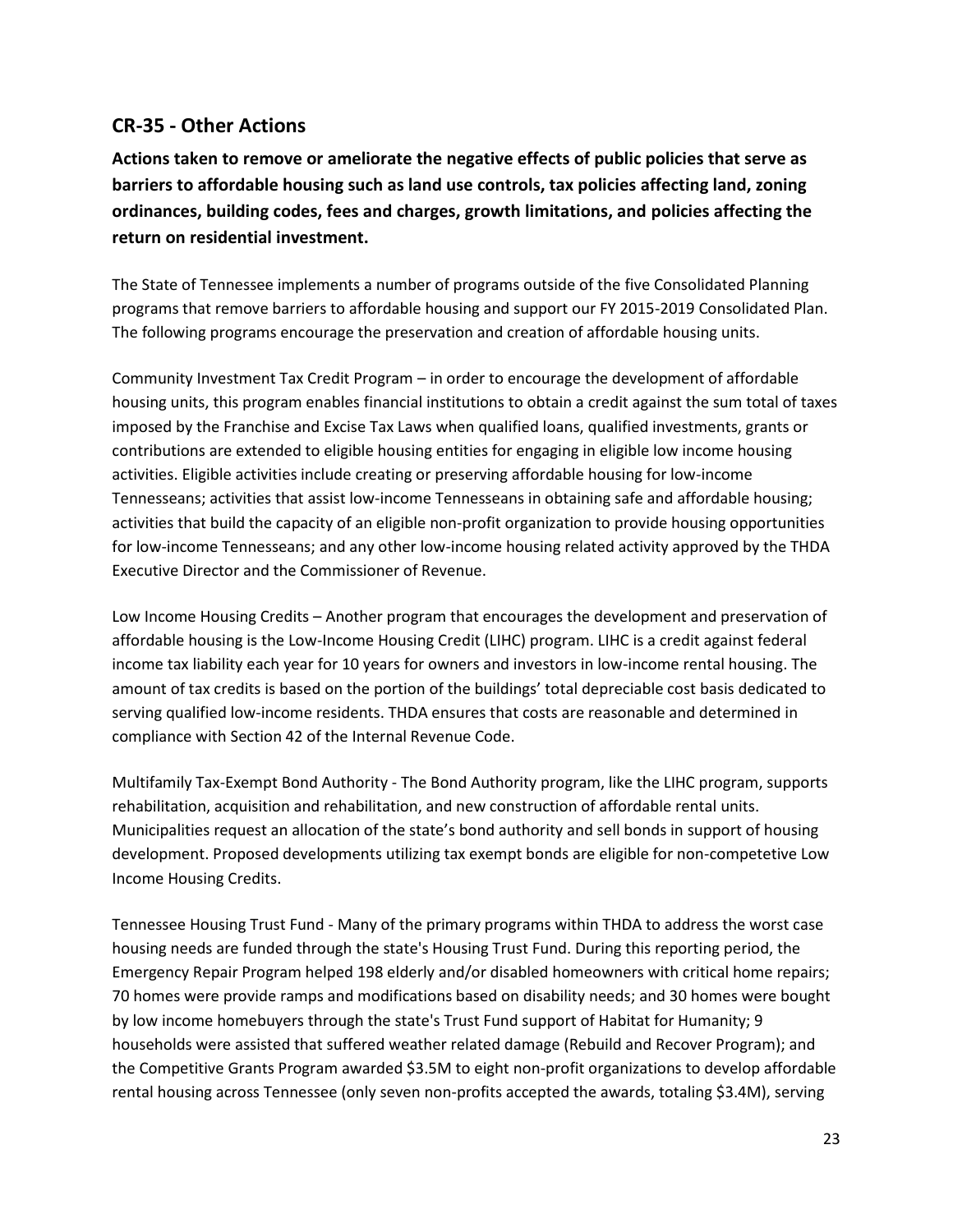306 households. Additionally, the Challenge Grant Program awarded \$500,000 to nonprofit organizations to improve housing conditions for 35 households. In October 2019, many THDA staff participated in the Jimmy and Rosalynn Carter Work Project with Habitat for Humanity Nashville. THDA was a sponsor of this event with 2018-2019 Challenge Grant Funds as noted in the prior year CAPER.

#### **Actions taken to address obstacles to meeting underserved needs.**

The State of Tennessee is committed to addressing the obstacles to meeting the needs of the underserved. Our 2015-2019 Consolidated Plan identified affordable housing, community development and infrastructure, and housing and services for persons experiencing homelessness and those with special needs as focus areas to better meeting the needs of those underserved.

Each program used the needs assessment data provided in the 2015-2019 Consolidated Plan to inform its program actions. Funds were directed to the areas of the state with greatest need and/or areas that have had disproportionately fewer funds made available to them. HOME used the Not Proportionally Served measure to advantage counties not receiving as many funds per capita than other counties. CDBG used the Ability to Pay measure that determines the level of local financial contribution that is required, allowing impoverished communities receiving grants to receive more funds. This ability to pay determination includes per capita income, the value of taxable property, and the value of taxable sales.

A new program was added recently to address an unmet need in special needs housing. The Creating Homes Initiatives-2 (CHI-2) provides funds for the development of permanent rental housing for individuals recovering from substance use disorders (SUD).

Another underserved need is supporting communities in Tennessee with disaster resilience. An accomplishment worth noting is that the TN Department of Economic and Community Development (ECD) was a winner of the National Disaster Resilience Competition (CDBG-NDR) from HUD and the Rockefeller Foundation during this reporting period. NDRC is funded through CDBG – Disaster Recovery appropriations provided by the Disaster Relief Appropriations Act of 2013. The initiative is a federal, state and local collaborative effort to create rural resilient communities along the Mississippi River in Tennessee. HUD funding will help with the restoration of two miles of degraded floodplain, the rehabilitation of a wastewater lagoon, and the creation of wetlands and recreation space.

#### **Actions taken to reduce lead-based paint hazards.**

Title X of the federal Residential Lead Based Paint Hazard Reduction Act of 1992 became effective on December 6, 1996. On September 26, 2000, the Tennessee Department of Environment and Conservation (TDEC) implemented a certification program and compiled a registry of certified lead inspectors, risk assessors, contractors, and training facilitators.

In April 2001, HUD and the Environmental Protection Agency (EPA) issued a joint memorandum to clarify Title X requirements for rehabilitation of housing to clarify the definition of abatement under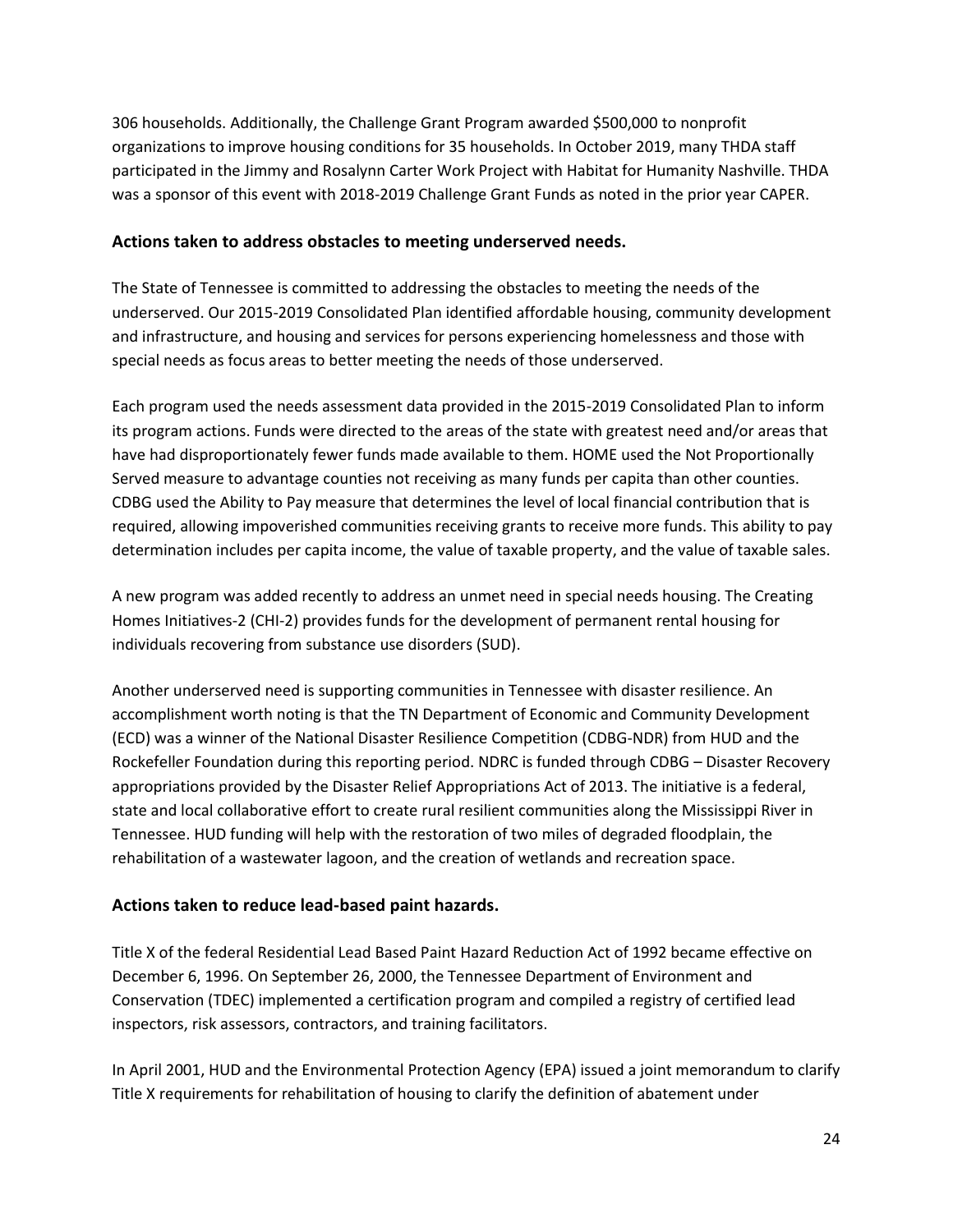regulations issues by EPA and HUD. It also asserted in the memorandum that HUD and EPA regulations were complementary. On May 2, 2011, THDA and TDEC issued a joint memorandum that allowed for the use of HUD regulations in rehabilitation projects. TDEC certified that lead-based paint professionals must be used. These joint efforts have enabled rehabilitation efforts to continue.

Each of the five Consolidated Planning grant programs have lead-based paint requirements. In regards to the CDBG and HOME programs, subrecipients must give participants of the program notice of possible lead hazards within the unit when the house is dated pre-1978 and must inform them of possible dangers. The Lead Chapter of the HOME Operations Manual, which provides further guidance for compliance with HUD regulations, is made available to all grantees and can be found on THDA's website. THDA monitors for compliance with lead-based paint regulations during project monitoring. Housing assisted with RSG funds are also subject to the Lead Based Paint Poisoning Prevention Act and based on the activity, must comply with various subparts of the Act.

The Housing Trust Fund follows the same requirements as the HOME program. Data on lead-based paint in Tennessee was recently updated in the 2020-2024 Consolidated Plan.

#### **Actions taken to reduce the number of poverty-level families.**

In all the work done by the Consolidated Partners to address housing and community development needs, there is the core mission to reduce the number of poverty-level families in the State of Tennessee. Through the services provided by the five programs addressed in this plan and the other resources brought to bear on housing and community development needs across the state, the economic well-being of families is being addressed through safe, sound affordable housing and communities.

For several years, the CDBG program did not separate extremely low-, very low-, and low-income beneficiary data to show participants below 30 percent of the AMI. ECD is now collecting data on program participants below 30 percent of the AMI. Also, as a part of its scoring mechanism for housing rehabilitation, project need points are awarded based on the number of persons with higher poverty levels in the state, specifically persons 62 years of age or above, and/or female heads of household, and/or disabled individuals.

Very low-income households are defined as those households whose annual income is 50 percent or less of the AMI for the county in which the household resides. Low-income households are defined as those households whose annual income is between 50 percent and 80 percent of the AMI for the county in which the household resides. The HOME Program serves low-income households. Over the reporting period, more than a third of households served by HOME (51 households) were extremely low-income, or had incomes at or below 30% of AMI. 44 households were considered very low-income, while 40 households were low-income. Over the last few years, HOME has committed to serving increased numbers of families who meet the extremely low-income definition.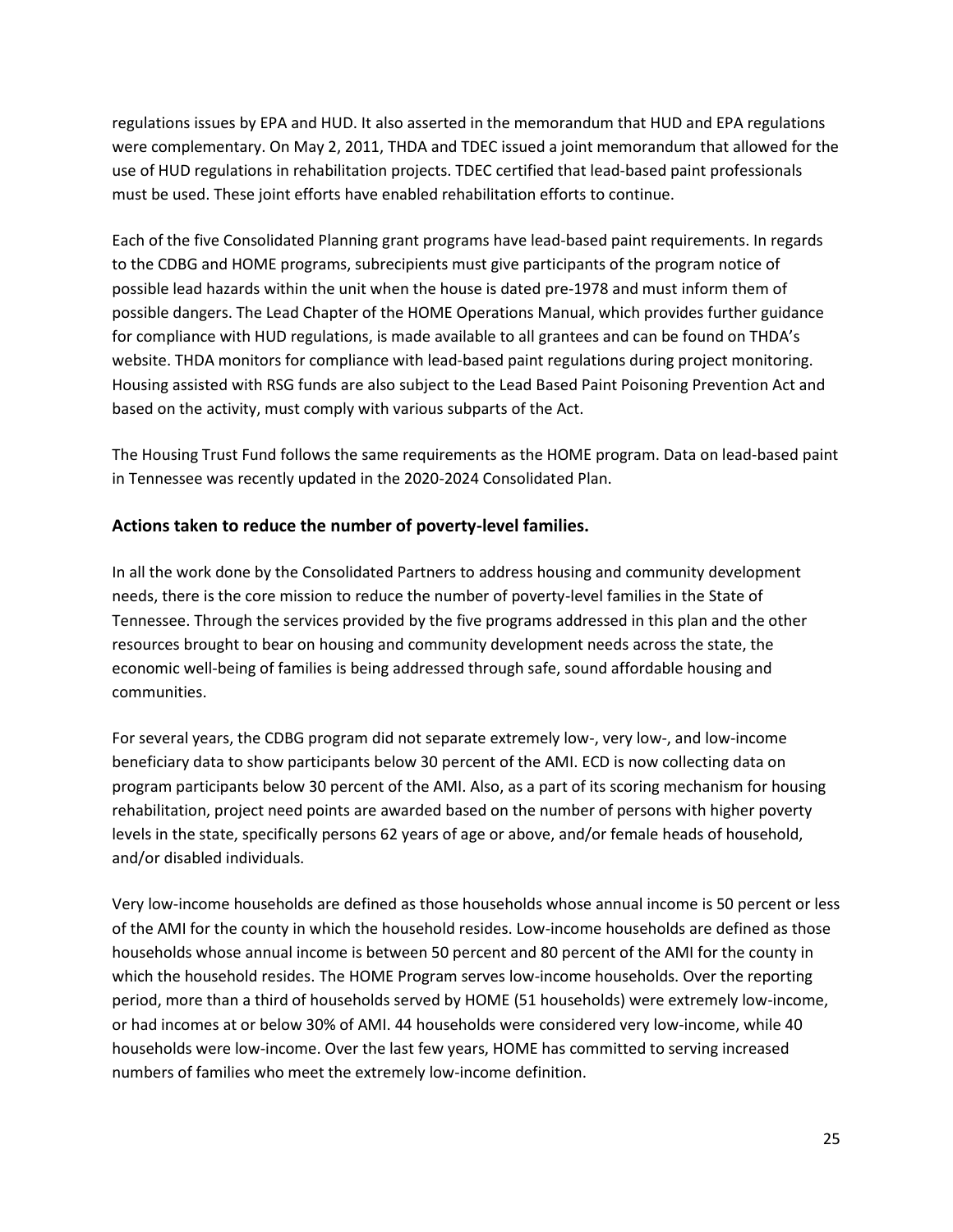As of June 30, 2020 in the HTF program, THDA has provided awards totaling \$13,858,711 for the development of 269 units of rental housing for families or individuals whose income is at or below 30 percent of AMI. As of the end of the program year, \$2,208,781 has been requested and 26 HTF units have been completed and put into service.

Additionally, the state coordinates resources so that services to households at or below 80 percent AMI are effectively administered. Continued coordination efforts include plans to further address the housing needs of those hard to serve. Specifically, youth transitioning out of foster care and exoffenders, groups that are often experiencing or are at-risk of living at the poverty level, have become a focus for THDA and its grantees. We have enhanced a number of our housing programs to encourage the development of housing options for these populations. Specific program details will be addressed in next year's CAPER.

#### **Actions taken to develop institutional structure.**

Please see below.

### **Actions taken to enhance coordination between public and private housing and social service agencies.**

To enhance coordination between public and private housing and social service agencies, as well as the development of the institutional structure, the Consolidated Planning partners and their programs complete the following activities and foster the following partnerships:

By using CHDOs, local and regional governments, and social service agencies, the state has invested in the existing structure to implement our programs while requiring and monitoring a level of quality that improves the housing affordability and quality of the units impacted by these funds.

Additionally, THDA remains a strong supporter of the state and regional Affordable Housing Coalitions. We remain committed to providing staffing support to the Coalitions as they continue their transition to full independence from THDA. The Coalition is made up of 262 members including non-profits, municipal entities (including PHAs), financial institutions (including CDFI's), state or Federal government officials, and other (including developers, realtors, consultants, property managers, etc.). This year THDA gave Development Districts extra technical assistance funding to attend these and other similar events.

THDA has a Lender/Realtor Advisory Board, as well as an advisory board for homebuyer educators, that assists us in ensuring that our programs are responsive to the needs of our consumers and our partners. THDA also hosts a peer session for our Homebuyer Education Initiative (which includes a section of fair housing education) and the Energy Efficiency/Weatherization Advisory Board.

Our grantees are local governments, regional Development Districts and not-for-profits. Each of these partnerships adds strength to the overall institutional structure as well as the strong public-private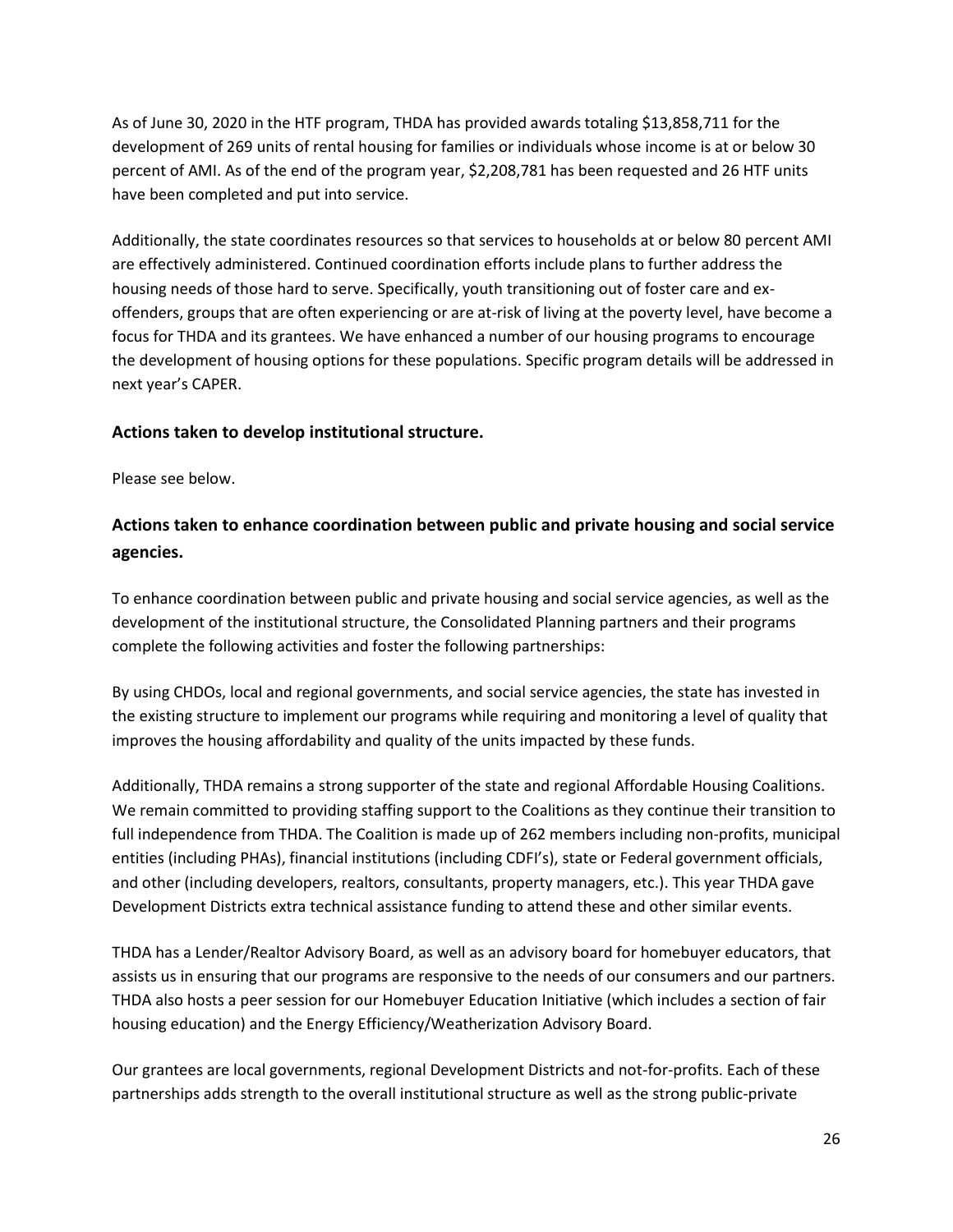partnerships that exist throughout the state.

Additionally, THDA promotes participation and the active involvement of HCV residents in all aspects of the Housing Choice Voucher program mission and operation. HCV participants are invited to serve on a Resident Advisory Board to represent their interests. THDA's Resident Advisory Board is composed of active HCV participants who provide supportive assistance to HCV personnel. The Resident Advisory Board consist of a maximum of 15 members. If more than 15 persons volunteer for the Board, THDA utilizes a random selection process to ensure proportionate representation from the East, West and Middle divisions of the state. In addition, as required by the federal regulations, the THDA Board of Directors includes one eligible resident board member who is eligible to vote on Housing Choice Voucher program issues. The goal of the Resident Advisory Board is to positively impact the overall quality and delivery of HCV services and improve the overall quality of life for HCV participants.

### **Identify actions taken to overcome the effects of any impediments identified in the jurisdictions analysis of impediments to fair housing choice.**

Appendix A provides a detailed assessment of fair housing activites undertaken by CDBG, HOME, HTF, ESG, HOPWA, and other relevant programs, including updates on fair housing planning for 2020-2021. The fair housing plan included in the 2019-2020 Annual Action Plan was updated with achievements and follows the discussion in the appendix.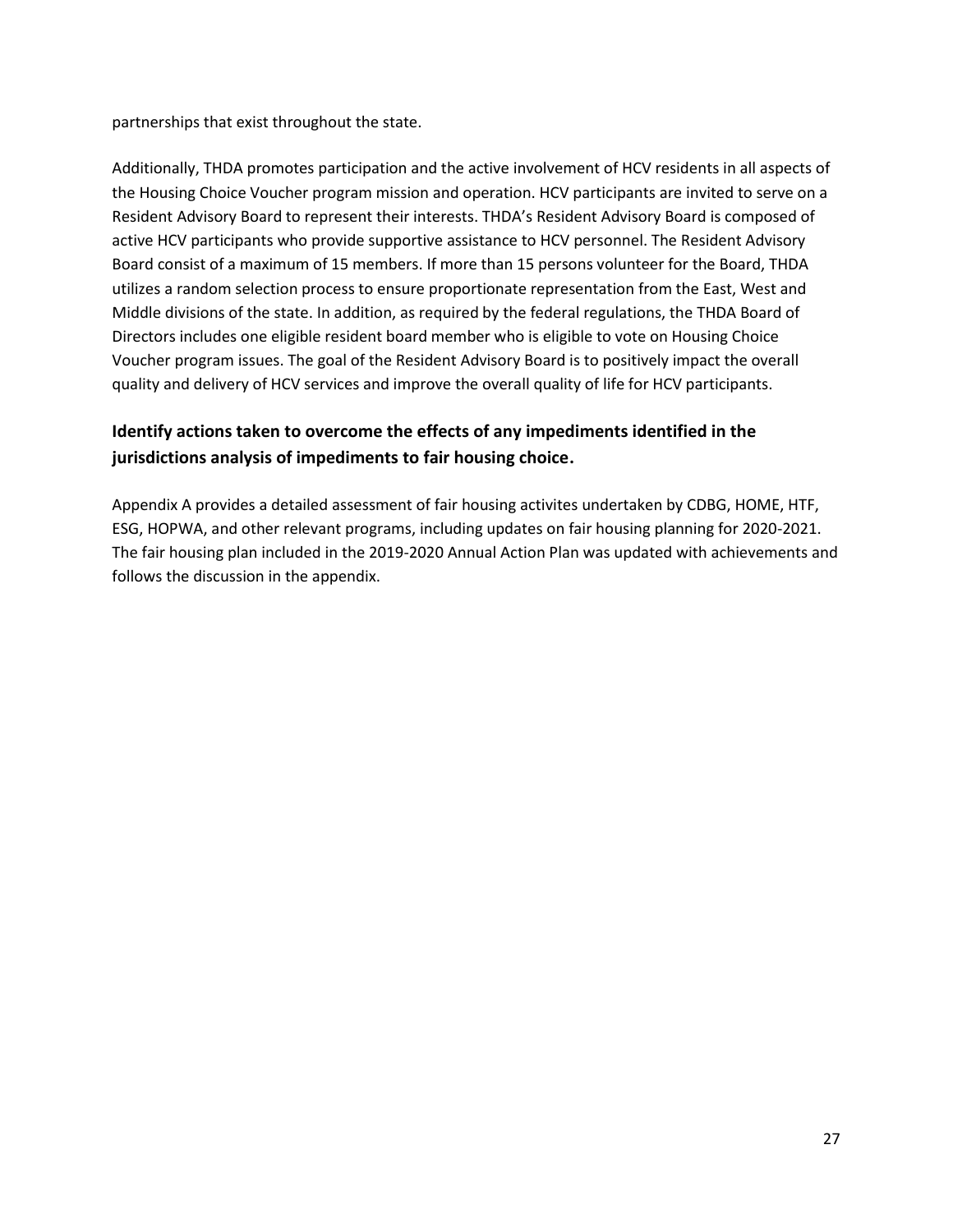### **CR-40 - Monitoring**

**Describe the standards and procedures used to monitor activities carried out in furtherance of the plan and used to ensure long-term compliance with requirements of the programs involved, including minority business outreach and the comprehensive planning requirements**

The State of Tennessee has established standards and procedures to monitor the use of federal grant funds. Each state department that manages a Consolidated Planning grant program allocates grant resources received in accordance with the preapproved uses of the funds. Contracts, agreements, and other documentation with program participants incorporate the services and activities to be completed, the compliance requirements, and the specific conditions under which funds may be released.

Further, designated staff are responsible for monitoring compliance with applicable federal and state regulations for programs. Each department conducts monitoring activities regularly or as required by HUD regulations to ensure compliance. Some examples of monitoring activities for funded programs include program site visits, regular review of participant-level data via web-based tracking systems, reviews of deliverables reported in monthly and quarterly reports, environmental reviews, on-site construction inspections, and other activities that ensure program compliance.

Specific to minority business outreach and Section 3, within the program documents that grantees receive, there are policies and procedures detailed regarding the affirmative steps that must be taken to ensure that women and minority businesses are afforded opportunities to bid on service, material, and construction contracts. Grantees also receive a statewide Diversity Business Enterprise Directory to help connect grantees to women and minority owned business options in the state. They are also given the Disadvantaged Business Enterprise Directory to help grantees be in compliance with Section 3 and the required HUD forms for both of these areas so that they are even more aware of their obligation to affirmatively market and connect with minority owned businesses and provide economic opportunities for low- and very low-income persons.

### **Citizen Participation Plan 91.105(d); 91.115(d)**

#### **Description of the efforts to provide citizens with reasonable notice and an opportunity to comment on performance reports.**

For the FY 2019-2020 CAPER, the State of Tennessee provided an Executive Summary (in English and Spanish) and a draft of the CAPER on the THDA website. Public notices and links were published on Tennessee Department of Economic and Community Development website, Tennessee Department of Health website, on each of the nine Development District websites, as well as 13 major newspapers across the State. The State of Tennessee also sent an email blast promoting the draft and public comment period to advocacy and social service groups serving protected classes in Tennessee. Social media was also used to engage public participation. Citizens could submit their public comment on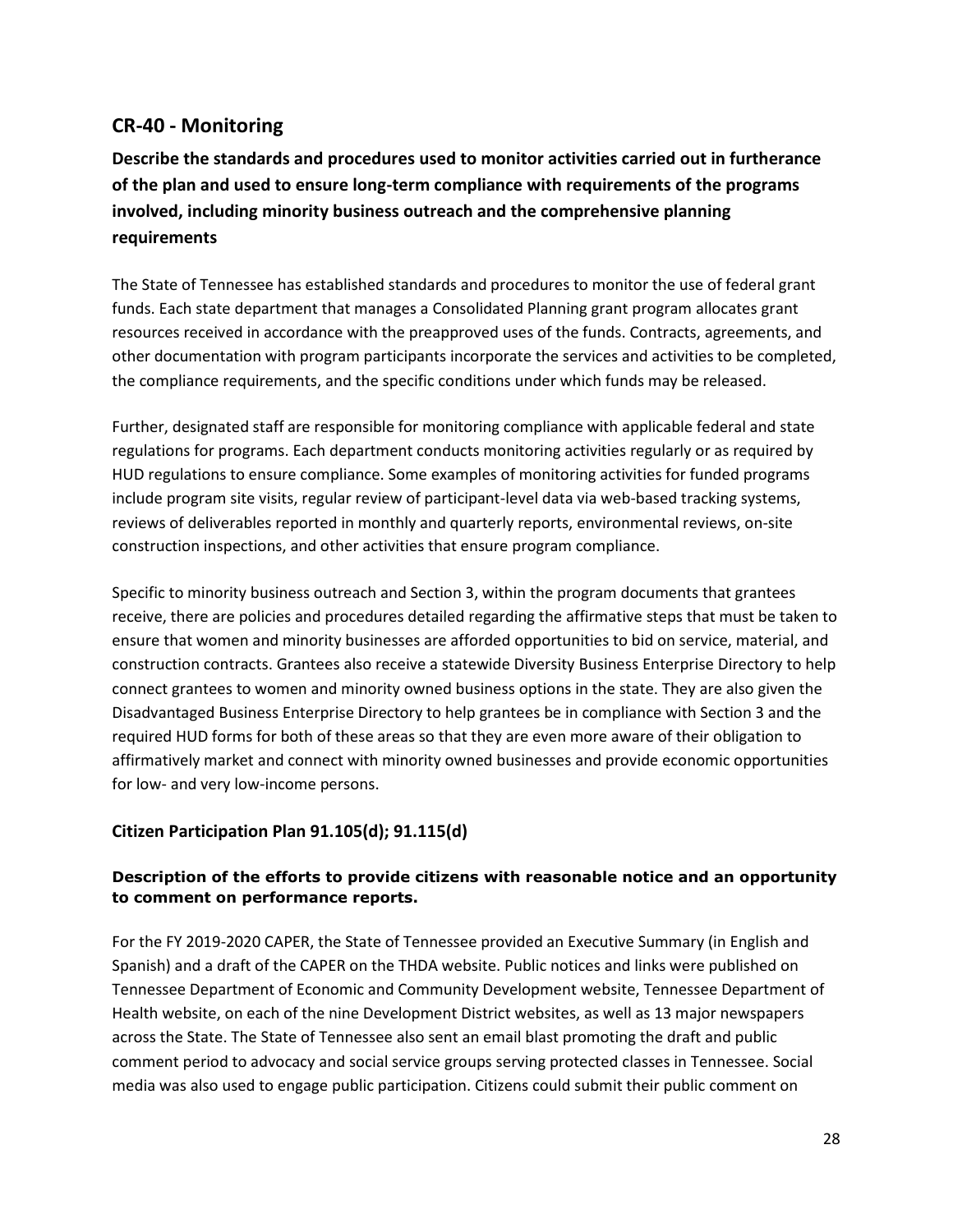THDA's website via a SurkeyMonkey form. This year, the public notice was published in ten English newspapers and three in Spanish:

- Memphis Commercial Appeal
- The Tennessean (Nashville)
- The Herald Citizen (Cookeville)
- The State Gazette (Dyersburg)
- Chattanooga Times Free Press (Chattanooga)
- The Leaf Chronicle (Clarksville)
- Johnson City Press (Johnson City)
- The Knoxville News Sentinel (Knoxville)
- The Daily Herald (Columbia)
- The Jackson Sun (Jackson)
- La Prensa Latina (Memphis)
- El Crucero de Tennessee (Nashville)
- La Campana (Franklin)

In addition to Spanish, public notices were translated into Arabic, Badini, Chinese, Korean, Laotian, Somali, Sorani, and Vietnamese, and available on the THDA website and the feedback form. The Executive Summary and public comment form were made available on THDA's website from October 28 through November 13, 2020, which meets the requirements set forth in the State of Tennessee's Citizen Participation Plan. This CAPER was produced and put out for comment later than usual per a HUD waiver granting additional time to allow focus on CARES Act funding. The appendix contains copies of the translations, posted notices, and other outreach efforts. Due to COVID-19 restrictions and guidance, promoting the CAPER was limited to online resources.

One public comment was received during the comment period and is included in the appendix.

# **CR-45 - CDBG**

# **Specify the nature of, and reasons for, any changes in the jurisdiction's program objectives and indications of how the jurisdiction would change its programs as a result of its experiences.**

This year, a public meeting was held in Nashville and was broadcast via webinar for those unable to attend in person. Few comments were received, but the majority related to the proposed changes in a portion of the water and sewer system scoring. These changes featured in the inclusion of bonus points for water and sewer systems that were positively and actively engaged in planning and management of the system. The program objectives remained unchanged for FY 2019-20.

### **Does this Jurisdiction have any open Brownfields Economic Development Initiative (BEDI)**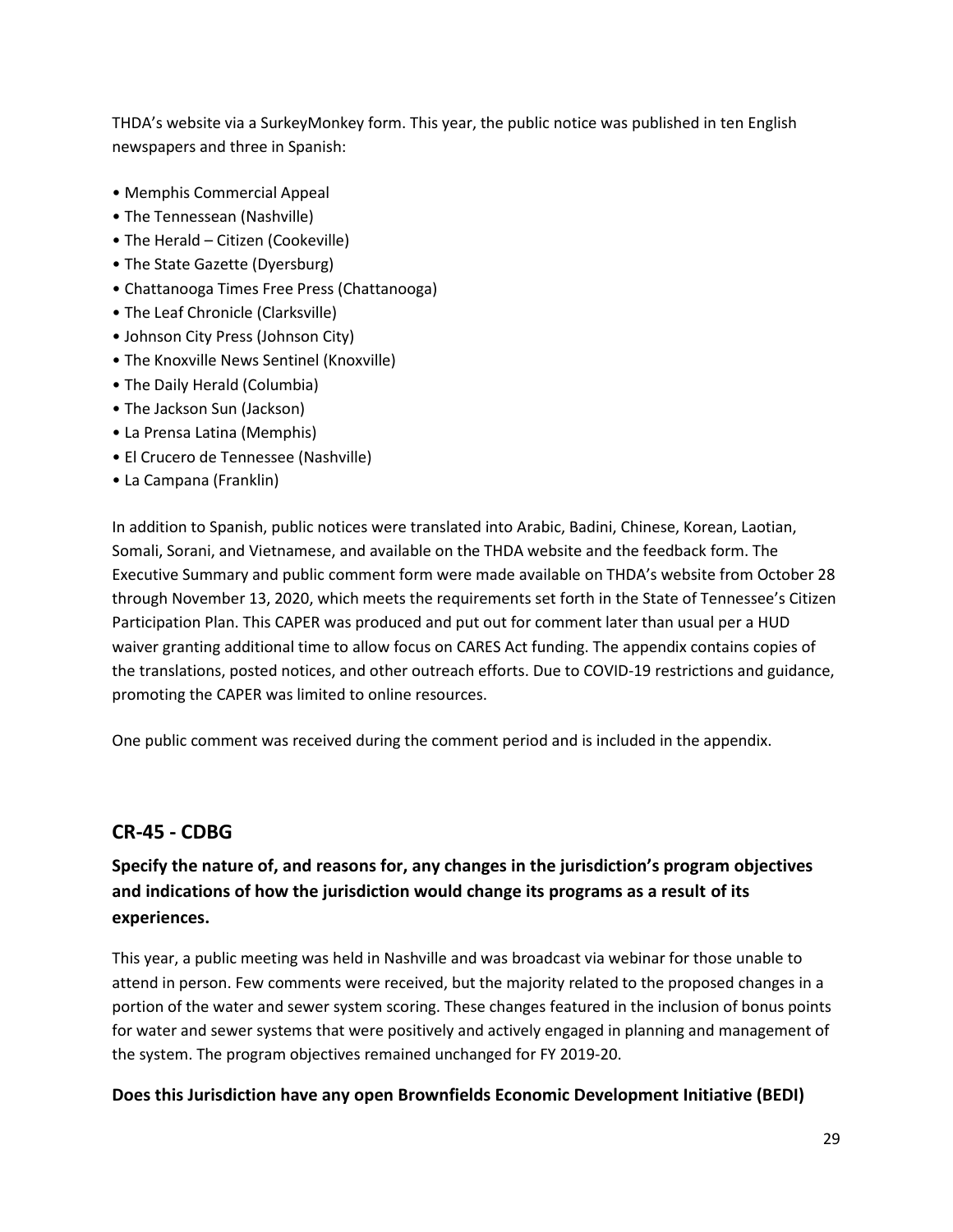# **grants?**

No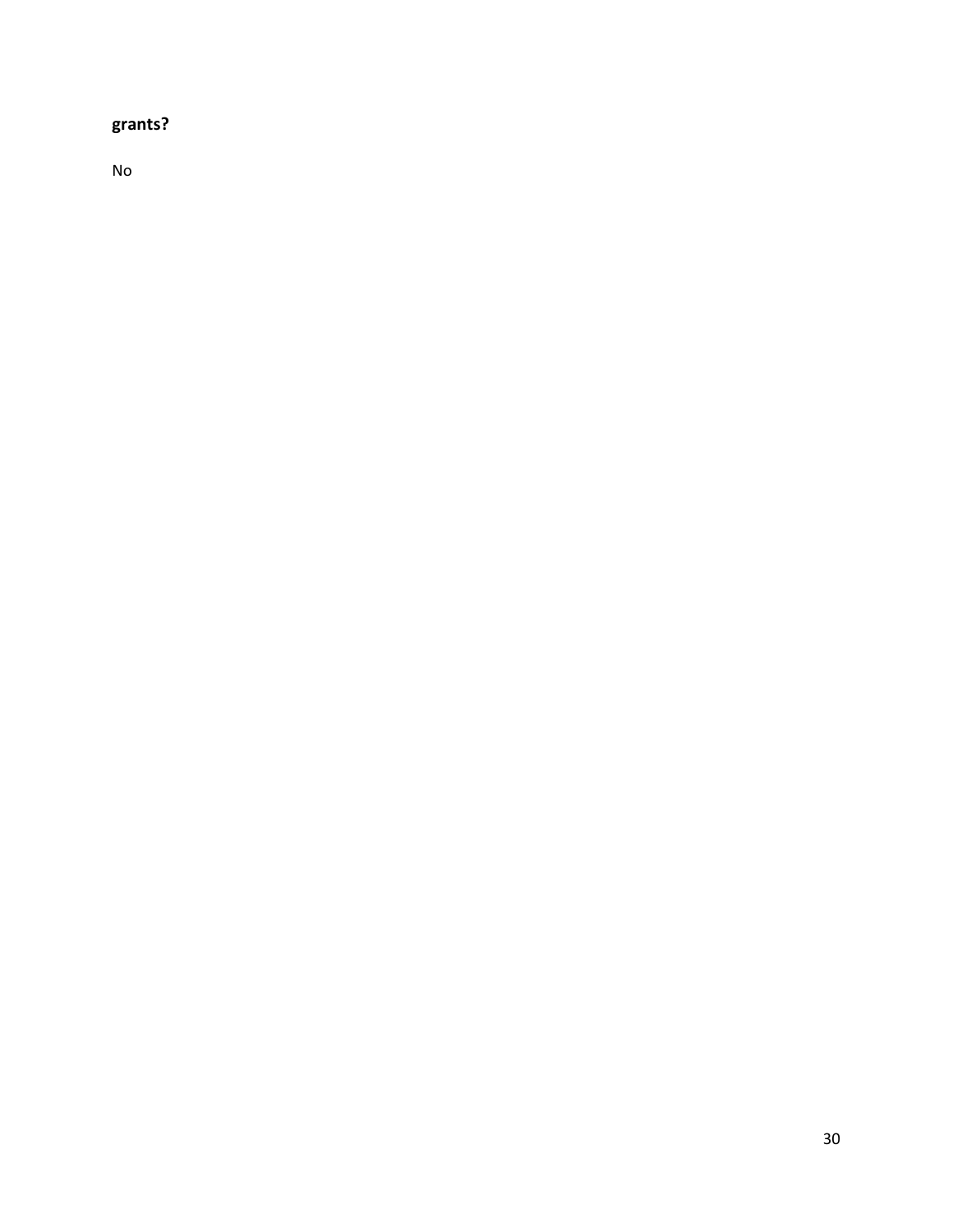### **CR-50 - HOME**

### **Include the results of on-site inspections of affordable rental housing assisted under the program to determine compliance with housing codes and other applicable regulations**

*Please list those projects that should have been inspected on-site this program year based upon the schedule in §92.504(d). Indicate which of these were inspected and a summary of issues that were detected during the inspection. For those that were not inspected, please indicate the reason and how you will remedy the situation.*

All of these projects were inspected.

- 1. Chattanooga CHDO No issues detected
- 2. Blount County Habitat for Humanity No issues detected
- 3. Bradley County No issues detected
- 4. Caryville No issues detected
- 5. Clinch Powell RC & D No issues detected
- 6. Coffee County No issues detected
- 7. Columbia Drug free workplace working agreement wording not included; Housing Rehabilitation Policies and Procedures were not adopted
- 8. Cowan Homeowners income was not re-certified
- 9. Creative Compassion, Inc. No issues detected
- 10. Eastern Eight CDC No issues detected
- 11. Erwin No issues detected
- 12. Fentress County No issues detected
- 13. Friendsville No issues detected
- 14. Huntsville No issues detected
- 15. Jamestown No issues detected
- 16. LaFollette No issues detected
- 17. Lexington No issues detected
- 18. Loretto Homeowners income was not re-certified
- 19. Loudon No issues detected
- 20. Manchester Homeowners income was not re-certified
- 21. Maury County No issues detected
- 22. McMinn County No issues detected
- 23. McNairy County Did not complete Environmental Review Tier 2 for assisted units
- 24. Neighborhood Housing, Inc. No issues detected
- 25. Paris Work write ups were not initialed or signed by the homeowners
- 26. Roane County No issues detected
- 27. Scott County No issues detected
- 28. Selmer Did not complete Environmental Review Tier 2 for assisted units
- 29. Spring Hill No issues detected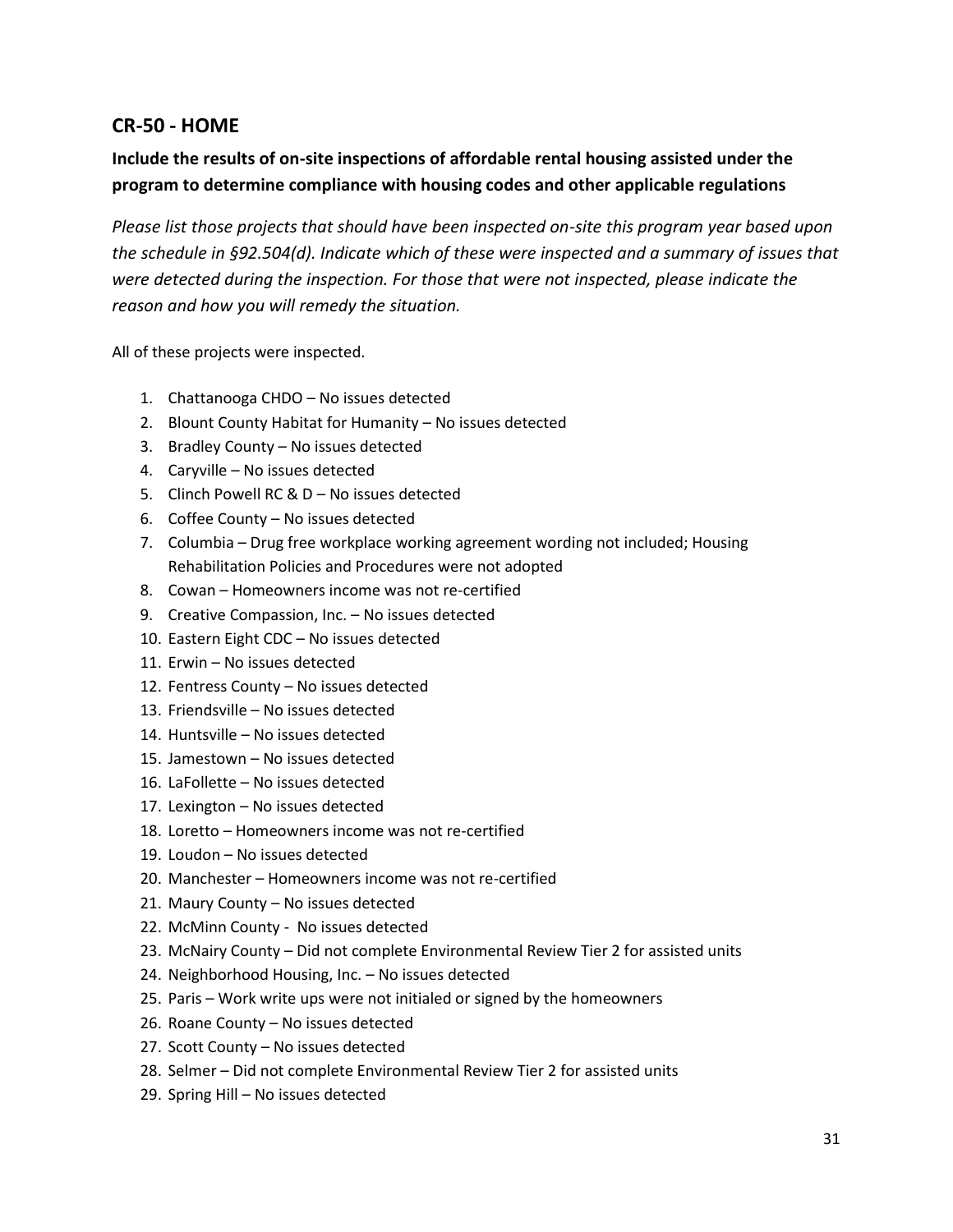- 30. Surgoinsville No issues detected
- 31. Unicoi County No issues detected

These are the HOME projects that were scheduled to be inspected.

- 1. Cumberland Regional Development Corporation scheduling issues due to COVID
- 2. City of Dyersburg scheduling issues due to COVID
- 3. Genesis House scheduling issues due to COVID
- 4. Hilltoppers, Inc. scheduling issues due to COVID-
- 5. Paladin, Inc. scheduling issues due to COVID
- 6. Southwest Tennessee CDC scheduling issues due to COVID
- 7. Volunteer Behavioral Health Care System scheduling issues due to COVID

Since its implementation of the 2013 HOME funds in calendar year 2014, THDA has not funded rental housing activities under its HOME program. Beginning with Program Year 2013, THDA moved all rental production from HOME to the THDA-funded Tennessee Housing Trust Fund Competitive Grants program. HOME is exploring utilizing funds for rental projects in future grant cycles.

For FY2013 and prior year HOME funding, THDA required that the units meet all applicable local codes, rehabilitation standards, ordinances, and zoning ordinances at the time of project completion and prior to making the final payment on rehabilitation or construction of rental units. In the absence of a local code, HOME-assisted rental new construction of apartments of three or more units must have met the State-adopted International Building Code; HOME-assisted new construction or reconstruction of singlefamily rental units or duplexes must have met the State-adopted International Residential Code for Oneand Two-Family Dwellings; and HOME-assisted rental rehabilitation must have met the State-adopted International Existing Building Code. Rental new construction must also have met the International Energy Conservation Code. In addition, all new construction must have met Energy Star standards as certified by an independent Home Energy Rating System (HERS) rater. All other HOME-assisted rental housing (e.g., acquisition) must met all applicable state and local housing quality standards and code requirements, and if there were no such standards or code requirements, the housing must have met the Uniform Physical Condition Standards (UPCS).

The 2013 HOME Rule made significant revisions to the Property Standards at §92.251, which were to be effective January 24, 2014. However, the effective date was delayed pending additional guidance from HUD. THDA moved forward with the requirements of the new regulations and adopted written design standards for all HOME-assisted rehabilitation activities. In addition, new construction of rental units must also have met accessibility requirements and mitigated disaster impact, as applicable per state and local codes, ordinances, etc. THDA reviewed and approved written cost estimates and determined cost reasonableness prior to the grantee putting the project out to bid. These changes were implemented with the 2012 HOME projects funded under Supported Housing Development and 2012 CHDO rental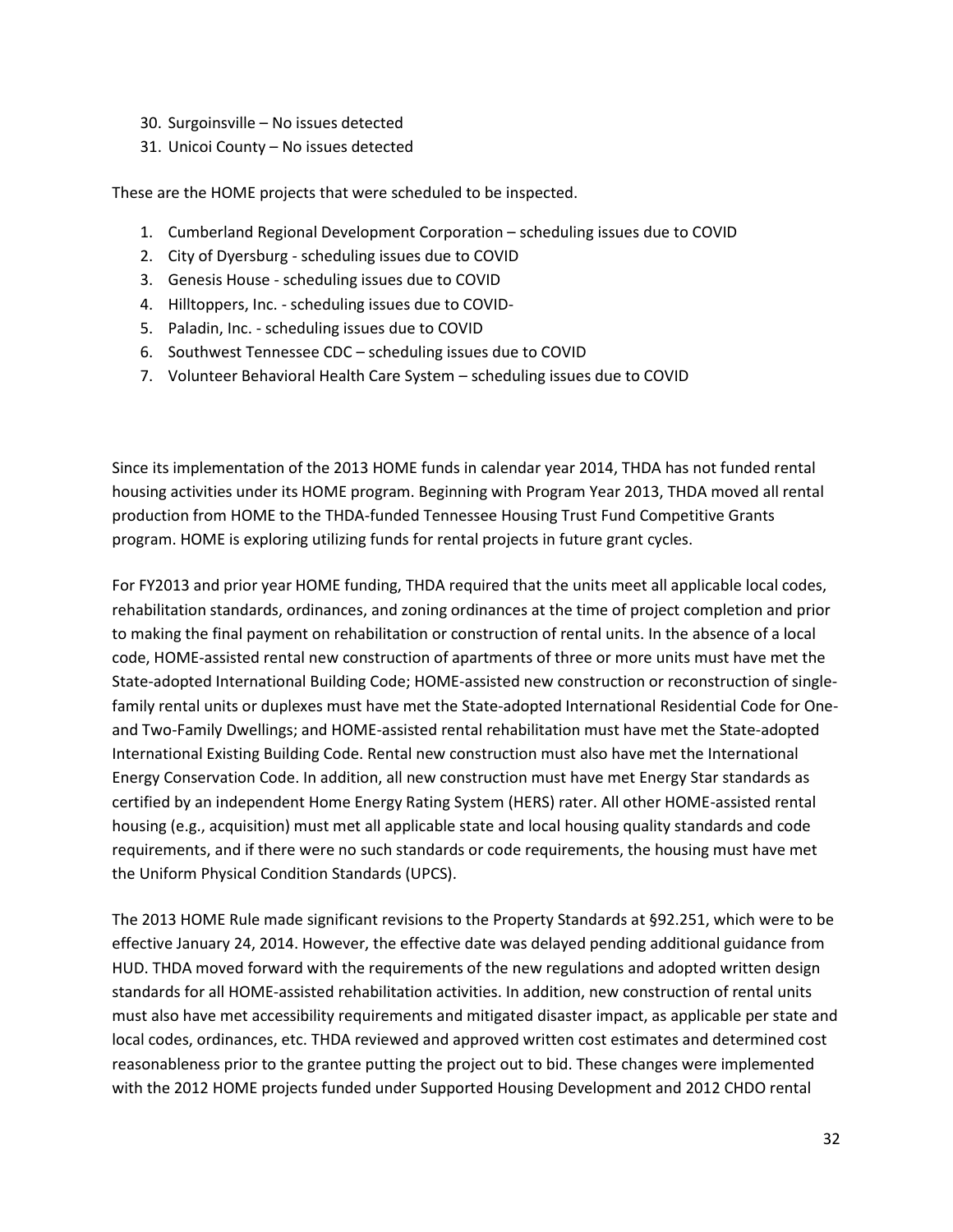projects in advance of a new effective date.

THDA staff checks a sample of the units when conducting monitoring visits to insure that the work was completed as contracted. After closeout, projects are scheduled for continued monitoring by Community Programs staff throughout the period of affordability.

### **Provide an assessment of the jurisdiction's affirmative marketing actions for HOME units. 92.351(b)**

Prior to beginning a HOME project, grant recipients must adopt affirmative marketing procedures and requirements for all HOME funded home buyer projects with five or more units. Affirmative marketing steps consist of actions to provide information and otherwise attract eligible persons in the housing market area to the available housing without regard to race, color, national origin, sex, religion, familial status or disability. These must be approved by THDA prior to any HOME funds being committed to a project. Requirements and procedures must include:

• Methods for informing the public, owners and potential tenants about fair housing laws and the local program's policies;

• A description of what owners and/or the program administrator will do to affirmatively market housing assisted with HOME funds;

• A description of what owners and/or the program administrator will do to inform persons not likely to apply for housing without special outreach;

• Maintenance of records to document actions taken to affirmatively market HOME-assisted units and to assess marketing effectiveness; and

• Description of how efforts will be assessed and what corrective actions will be taken where requirements are not met.

THDA encourages its grantees to identify those populations who are least likely to apply for assistance and to make outreach to those populations. To accomplish this, THDA recommends that the grantee advertise for assistance availability at churches, convenience stores, libraries, senior centers, and local offices of the TN Department of Human Services.

Additionally, THDA requires that each grantee have policies and procedures to assist non-English speaking applicants. Each grantee must also have a process that notifies LEP persons of language assistance availability (i.e. notices, signs) and that is accessible to individuals seeking assistance. Grantee staff should be knowledgeable of all procedures and processes.

THDA also requires all grantees to use the Fair Housing logo on all program materials.

### **Refer to IDIS reports to describe the amount and use of program income for projects, including the number of projects and owner and tenant characteristics**

During this reporting period, THDA received \$164,841.81 in HOME program income that will be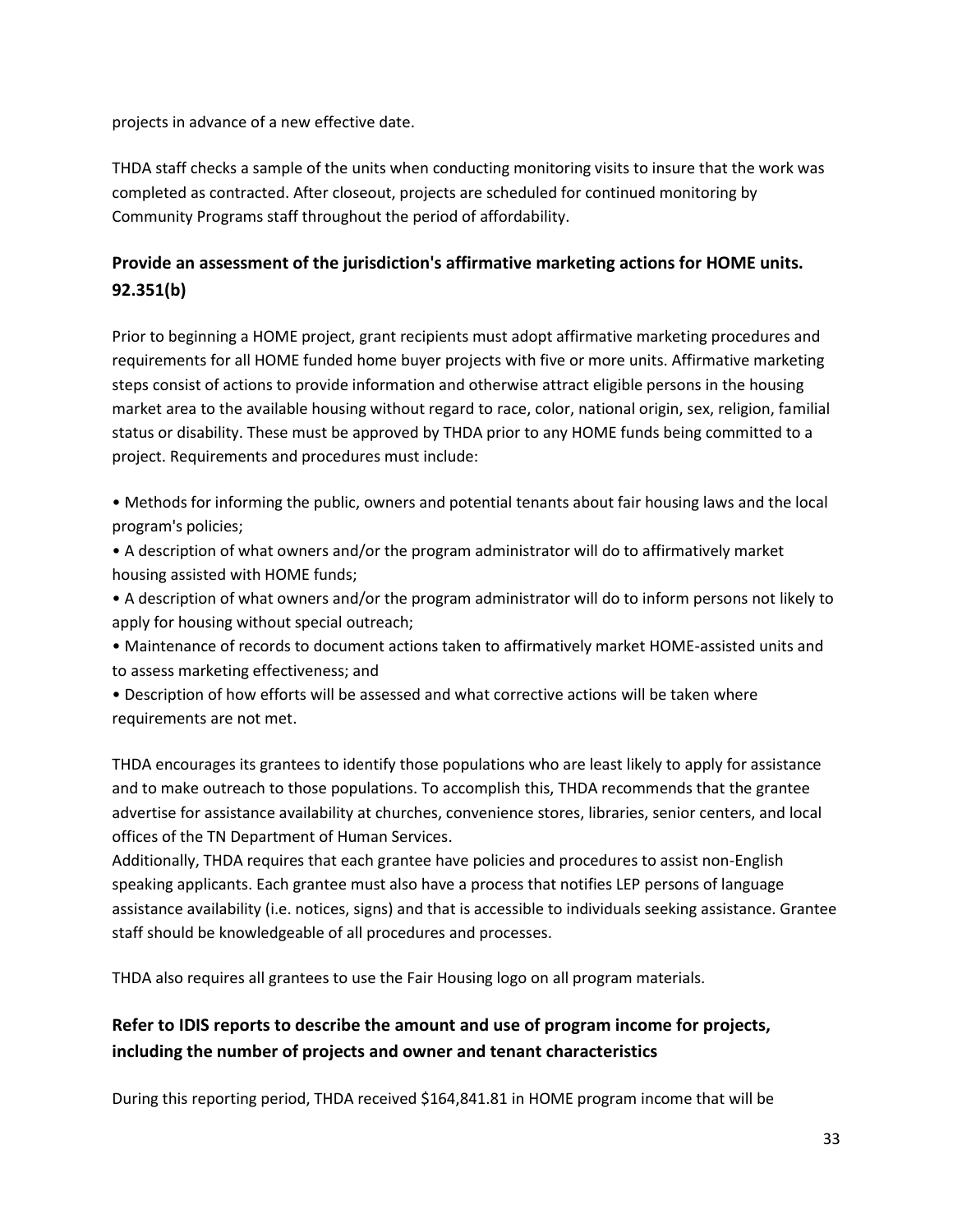allocated to awards made under the 2020 program year. In FY 2019-20, there were 135 HOME units completed that assisted 51 extremely low-income households, 44 very low-income households, and 40 low-income households.

All 135 HOME units completed during 2019-20 were owner-occupied. 112 were rehabilitation only projects and 15 were new construction only. There were three acquisition only projects, and five acquisition and rehabilitation projects.

In terms of demographics, 100 of the HOME program beneficiaries were White and 35 were Black/African American. One beneficiary of Hispanic origin identified as "white". HOME assisted 41 single, non-elderly residents, 60 elderly residents, 14 single parent households, 10 two parent households, and 10 households of other compositions. Forty-five percent (61 households) of beneficiaries lived alone, while 66 households contained 2-4 people, and eight households contained 5 or more people.

### **Describe other actions taken to foster and maintain affordable housing, including the coordination of LIHTC with the development of affordable housing.**

The State of Tennessee will continue to invest HOME and CDBG funds to promote the production, preservation, and rehabilitation of affordable housing for individuals and families of low- and very lowincome. The state will also invest in community infrastructure to support communities that are home to low-income households. ESG and HOPWA also provide both permanent and short term affordable housing to special needs populations to support their affordable housing needs. The state also maintains relationships with local organizations, which provide alternative housing services to fill the gaps between government-funded programs. This has been an important part to both fostering and maintaining affordable housing throughout the state.

Additional efforts are being made, both through regulatory and development avenues, to find new ways of providing quality, affordable housing. Energy efficiency improvements to the existing housing stock, emergency repair programs, and low-income housing tax credits are just some of the housing considerations being made to foster more housing that is affordable and in close proximity to resources and services. Further, THDA launched the Tennessee Housing Trust Fund, which targets assistance to persons of very low-income, those earning 50 percent or less of the area median income. Within the Housing Trust Fund, competitive grants support the chronically homeless, persons with disabilities, single mothers recovering from substance addiction or physical abuse, veterans with multiple needs and ex-offenders, and youth transitioning out of foster care. In 2006, the Housing Trust Fund was established with \$12 million of THDA funds, over a two-year period. Currently, the Housing Trust Fund is \$7.5 million per year. This allows for complimentary housing activities in addition to those funding with CDBG and HOME funds, providing or maintaining critical affordable housing throughout Tennessee.

THDA's Low Income Housing Credit (LIHC) Qualified Allocation Plan (QAP) prioritizes the preservation of affordable housing. The 2021 Draft QAP sets-aside up to 25% of the state's annual competitive housing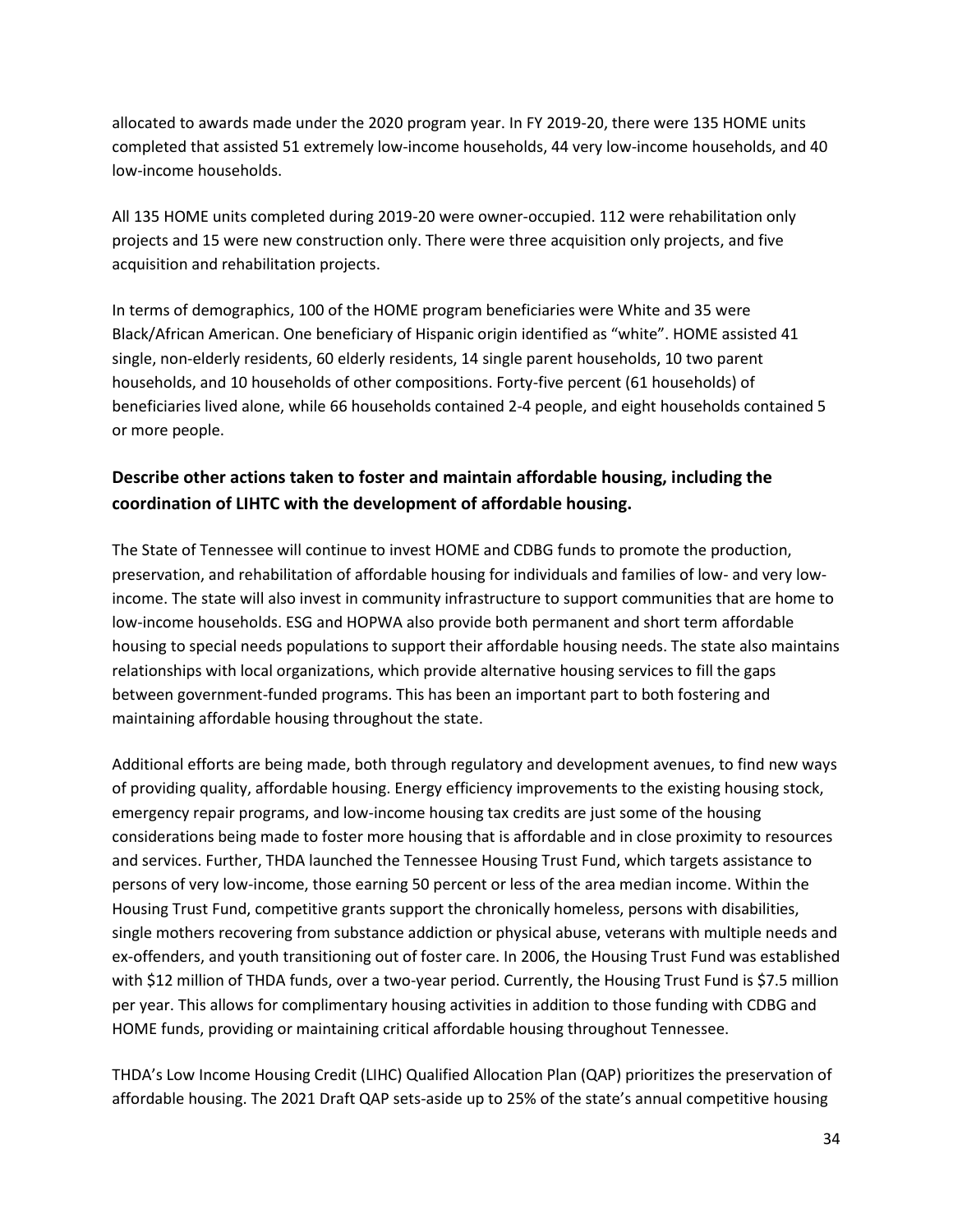credits to existing multifamily housing or adaptive reuse of existing buildings. Through this set-aside THDA is creating new affordable housing opportunities while respecting historical character of existing communities. THDA's Qualified Contract Guide assists in the preservation of affordable housing. LIHC properties eligible to exit from the program are marketed for sale on THDA's website. As potential purchasers contact THDA about these exiting properties, other THDA financing options can be discussed, which can assist the preservation of this housing. THDA is proud to be one of few states nationwide to allocate a substantial share of competitive credits to public housing authorities participating in RAD in order to serve the very lowest income residents in Tennessee. The 2021 Draft QAP has been approved by the THDA Board of Directors and is awaiting Gov. Lee's signature.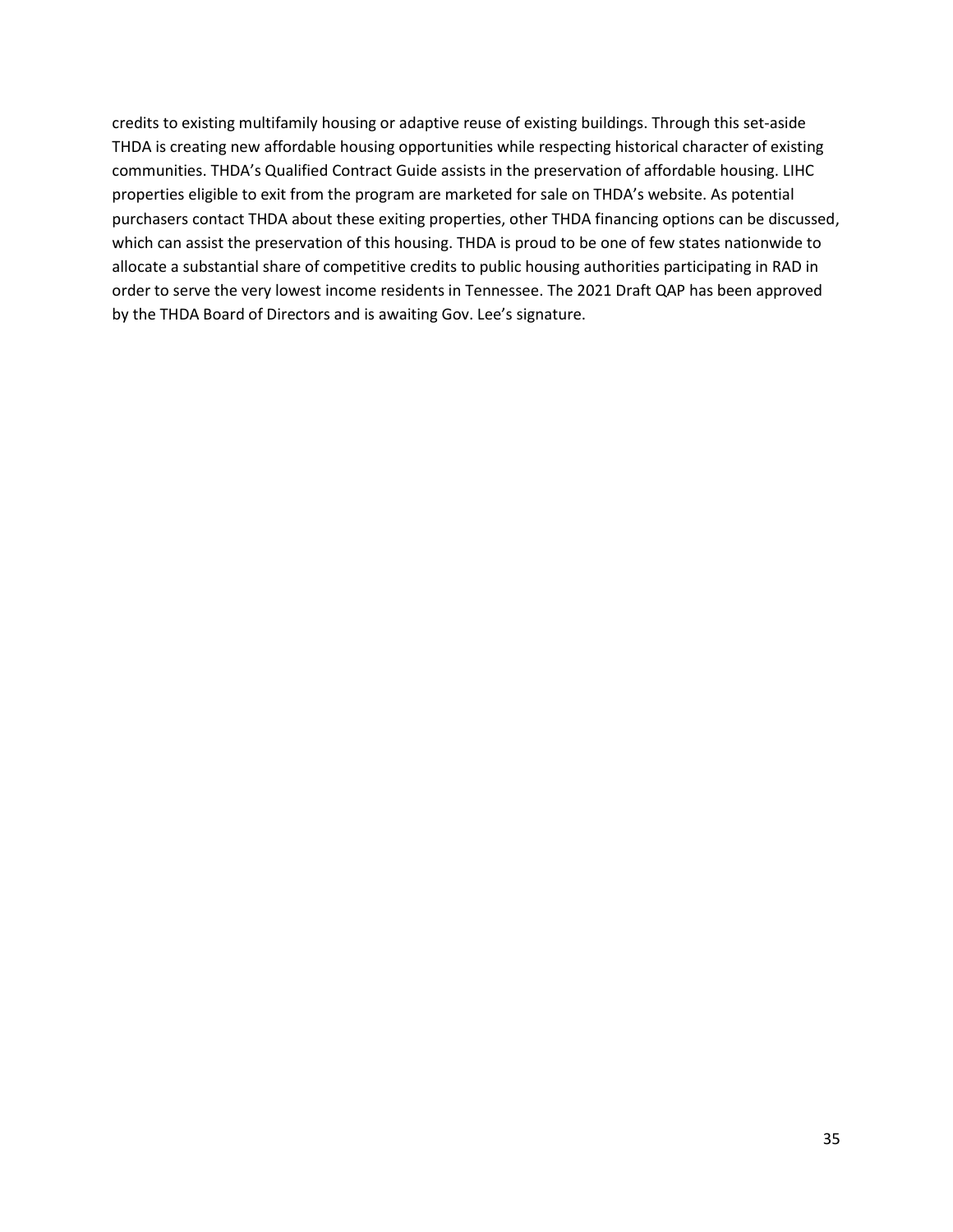# **CR-55 - HOPWA**

### **Identify the number of individuals assisted and the types of assistance provided**

Table for report on the one-year goals for the number of households provided housing through the use of HOPWA activities for: short-term rent, mortgage, and utility assistance payments to prevent homelessness of the individual or family; tenant-based rental assistance; and units provided in housing facilities developed, leased, or operated with HOPWA funds.

| <b>Number of Households Served Through:</b>    | <b>One-year Goal</b> | Actual |
|------------------------------------------------|----------------------|--------|
| Short-term rent, mortgage, and utility         |                      |        |
| assistance to prevent homelessness of the      |                      |        |
| individual or family                           | 406                  | 401    |
| Tenant-based rental assistance                 | 37                   | 38     |
| Units provided in permanent housing facilities |                      |        |
| developed, leased, or operated with HOPWA      |                      |        |
| funds                                          | 86                   | 102    |
| Units provided in transitional short-term      |                      |        |
| housing facilities developed, leased, or       |                      |        |
| operated with HOPWA funds                      | 74                   | 99     |
| Total                                          | 603                  | 640    |

**Table 12 – HOPWA Number of Households Served**

#### **Narrative**

During the reporting period, the HOPWA program served 532 households, with some households receiving multiple services. A comprehensive assessment of HOPWA and its beneficiaries can be found in the HOPWA CAPER attached in the appendix of this document.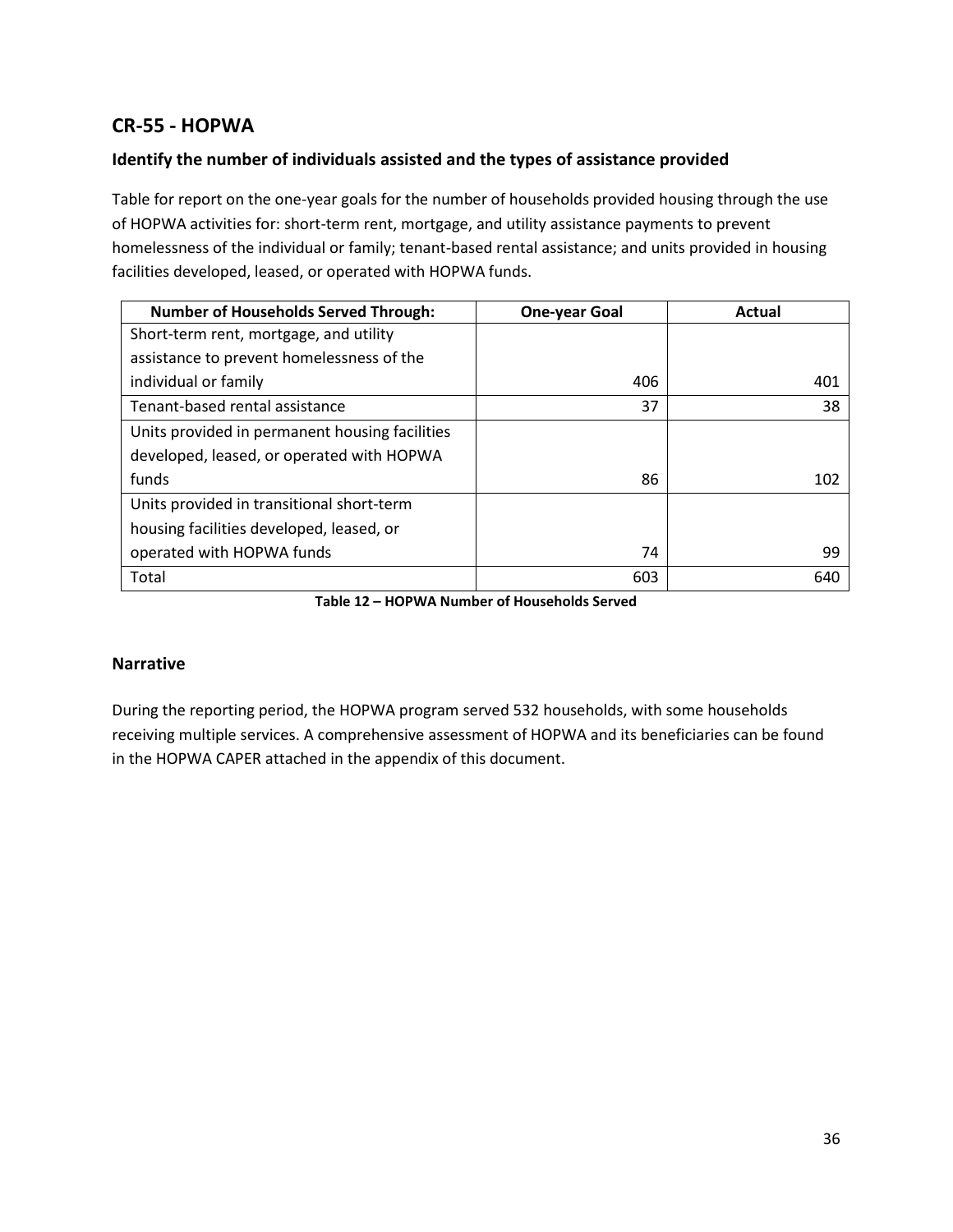### **CR-56 - HTF**

## **Describe the extent to which the grantee complied with its approved HTF allocation plan and the requirements of 24 CFR part 93.**

HTF – As of June 30, 2020, THDA has provided awards totaling \$13,858,711 for the development of 269 units of rental housing for families or individuals whose income is at or below 30 percent of AMI. As of the end of the program year, \$2,208,781 has been requested and 26 HTF units have been completed and put into service.

| Tenure Type | $0 - 30%$ | 0% of 30+ to | % of the     | Total    | Units      | Total     |
|-------------|-----------|--------------|--------------|----------|------------|-----------|
|             | AMI       | poverty line | higher of    | Occupied | Completed, | Completed |
|             |           | (when        | 30+ AMI or   | Units    | <b>Not</b> | Units     |
|             |           | poverty line | poverty line |          | Occupied   |           |
|             |           | is higher    | to 50% AMI   |          |            |           |
|             |           | than 30%     |              |          |            |           |
|             |           | AMI)         |              |          |            |           |
|             |           |              |              |          |            |           |
| Rental      | 0         | $\Omega$     | $\Omega$     | 0        | $\Omega$   | 0         |
| Homebuyer   | 0         | 0            | $\Omega$     | 0        | $\Omega$   | 0         |

### **Table 15 - CR-56 HTF Units in HTF activities completed during the period**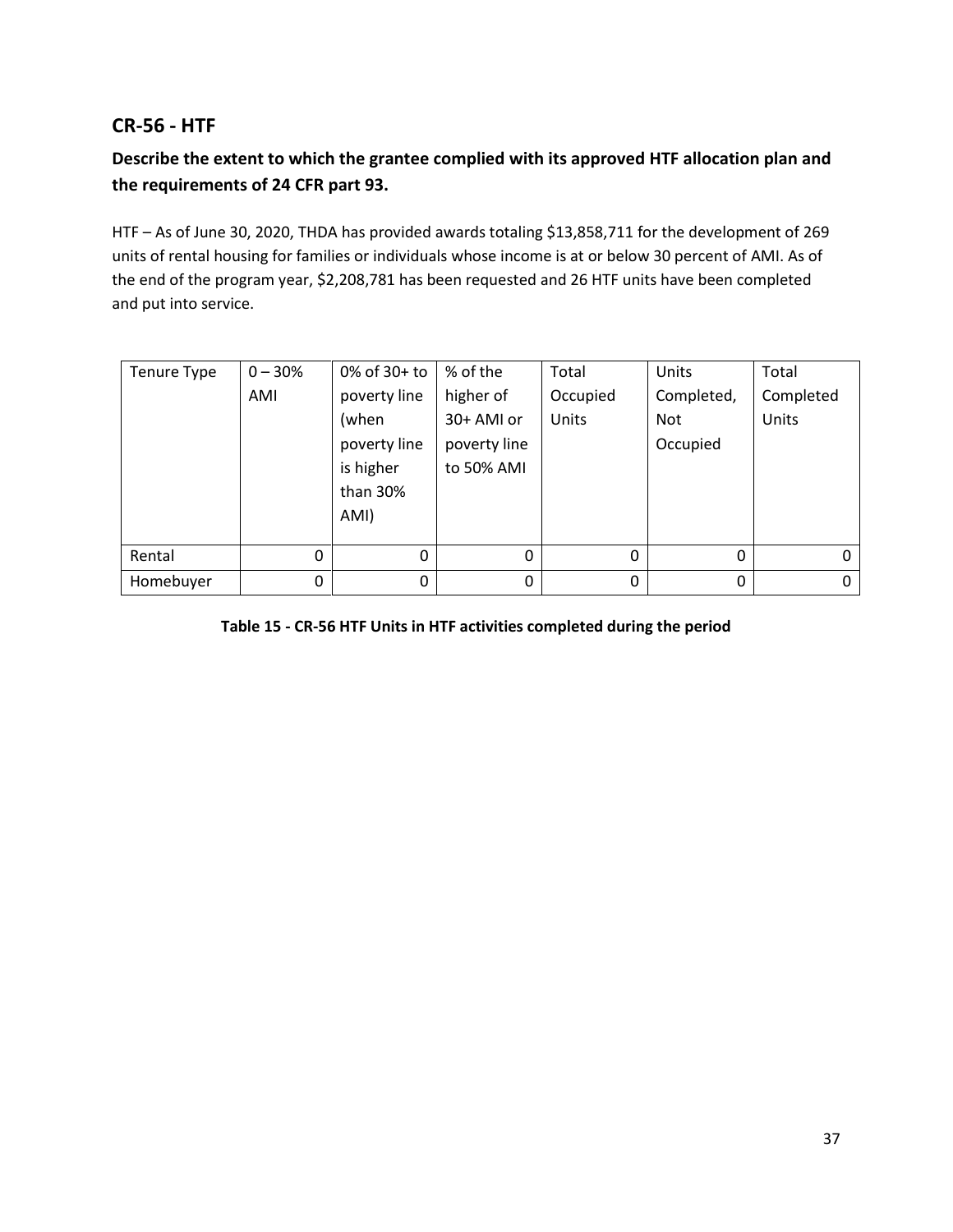# **CR-70 – ESG - Assistance Provided and Outcomes**

### **10. Shelter Utilization**

| Number of New Units - Rehabbed       |        |
|--------------------------------------|--------|
| Number of New Units - Conversion     |        |
| Total Number of bed-nights available | 1,810  |
| Total Number of bed-nights provided  | 1.222  |
| Capacity Utilization                 | 68.00% |

**Table 24 – Shelter Capacity**

# **11. Project Outcomes Data measured under the performance standards developed in consultation with the CoC(s)**

The Tennessee ESG Policies and Procedures Manual instructs grantees to adopt performance standards consistent with HUD and THDA program requirements.

Performance Standards/Measures: THDA must ensure that programs and activities funded through the ESG program meet certain Performance Standards as set by the local Continuum of Care, THDA, and HUD. The following is an example of the types of Standards that THDA and its sub-recipients will be required to meet in order to demonstrate success of the ESG program:

- Reducing the average length of time a person is homeless
- Reducing returns to homelessness
- Improving program coverage
- Reducing the number of homeless individuals and families
- Reducing the number of chronically homeless individuals and families
- Improving employment rate and income amounts of program participants
- Reducing first time homelessness
- Preventing homelessness and achieving independent living in permanent housing for families and youth defined as homeless under other Federal programs

Although THDA understands many sub-recipients have chosen to provide one-time emergency rent or utility assistance to prevent homelessness, sub-recipients receiving ESG funds should use all available resources that will ensure the ongoing housing stability of program participants.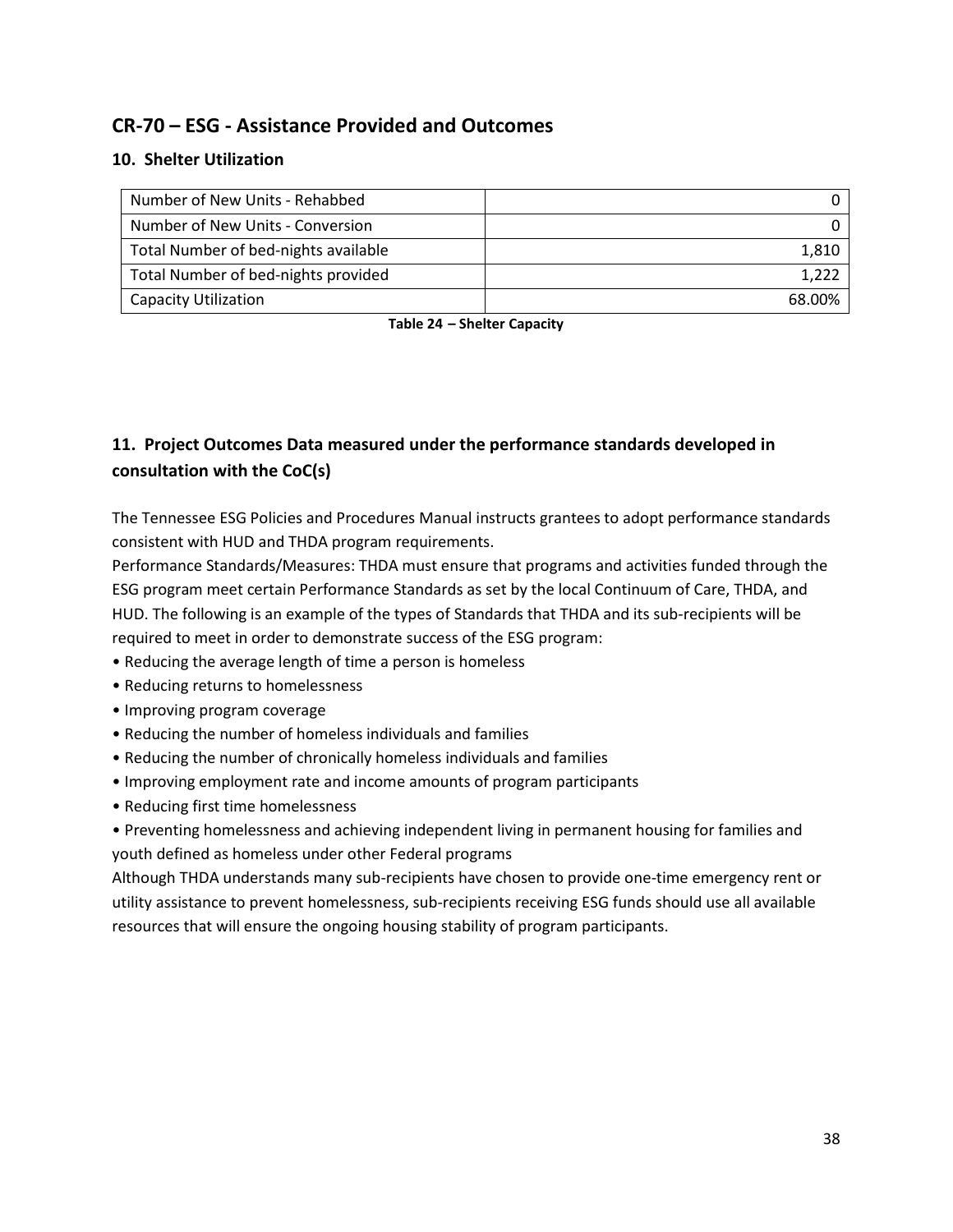# **CR-75 – Expenditures**

### **11. Expenditures**

### **11a. ESG Expenditures for Homelessness Prevention**

|                                                      | <b>Dollar Amount of Expenditures in Program Year</b> |           |             |  |
|------------------------------------------------------|------------------------------------------------------|-----------|-------------|--|
|                                                      | 2017                                                 | 2018      | 2019        |  |
| <b>Expenditures for Rental Assistance</b>            | \$0                                                  | \$0       | \$0         |  |
| Expenditures for Housing Relocation and              |                                                      |           |             |  |
| <b>Stabilization Services - Financial Assistance</b> | \$9,355                                              | \$67,782  | \$35,968.52 |  |
| Expenditures for Housing Relocation &                |                                                      |           |             |  |
| <b>Stabilization Services - Services</b>             | \$8,435                                              | \$40,998  | \$8,992.13  |  |
| Expenditures for Homeless Prevention under           |                                                      |           |             |  |
| <b>Emergency Shelter Grants Program</b>              | \$0                                                  | \$0       | \$0         |  |
| <b>Subtotal Homelessness Prevention</b>              | \$17,790                                             | \$108,780 | \$44,960.65 |  |

**Table 25 – ESG Expenditures for Homelessness Prevention**

### **11b. ESG Expenditures for Rapid Re-Housing**

|                                                      | <b>Dollar Amount of Expenditures in Program Year</b> |             |                |  |
|------------------------------------------------------|------------------------------------------------------|-------------|----------------|--|
|                                                      | 2017                                                 | 2018        | 2019           |  |
| <b>Expenditures for Rental Assistance</b>            | \$0                                                  | \$0         | \$0            |  |
| Expenditures for Housing Relocation and              |                                                      |             |                |  |
| <b>Stabilization Services - Financial Assistance</b> | \$791,916                                            | \$733,253   | \$676,467.15   |  |
| Expenditures for Housing Relocation &                |                                                      |             |                |  |
| <b>Stabilization Services - Services</b>             | \$533,889                                            | \$568,381   | \$553,473.13   |  |
| Expenditures for Homeless Assistance under           |                                                      |             |                |  |
| <b>Emergency Shelter Grants Program</b>              | \$0                                                  | \$0         | \$0            |  |
| <b>Subtotal Rapid Re-Housing</b>                     | \$1,325,805                                          | \$1,301,634 | \$1,229,940.28 |  |

**Table 26 – ESG Expenditures for Rapid Re-Housing**

### **11c. ESG Expenditures for Emergency Shelter**

|                           | <b>Dollar Amount of Expenditures in Program Year</b> |           |              |  |
|---------------------------|------------------------------------------------------|-----------|--------------|--|
|                           | 2019<br>2017<br>2018                                 |           |              |  |
| <b>Essential Services</b> | \$0                                                  | \$748,206 | \$706,245.23 |  |
| <b>Operations</b>         | \$1,300,434                                          | \$493,059 | \$470,830.16 |  |
| Renovation                | \$0                                                  | \$0       |              |  |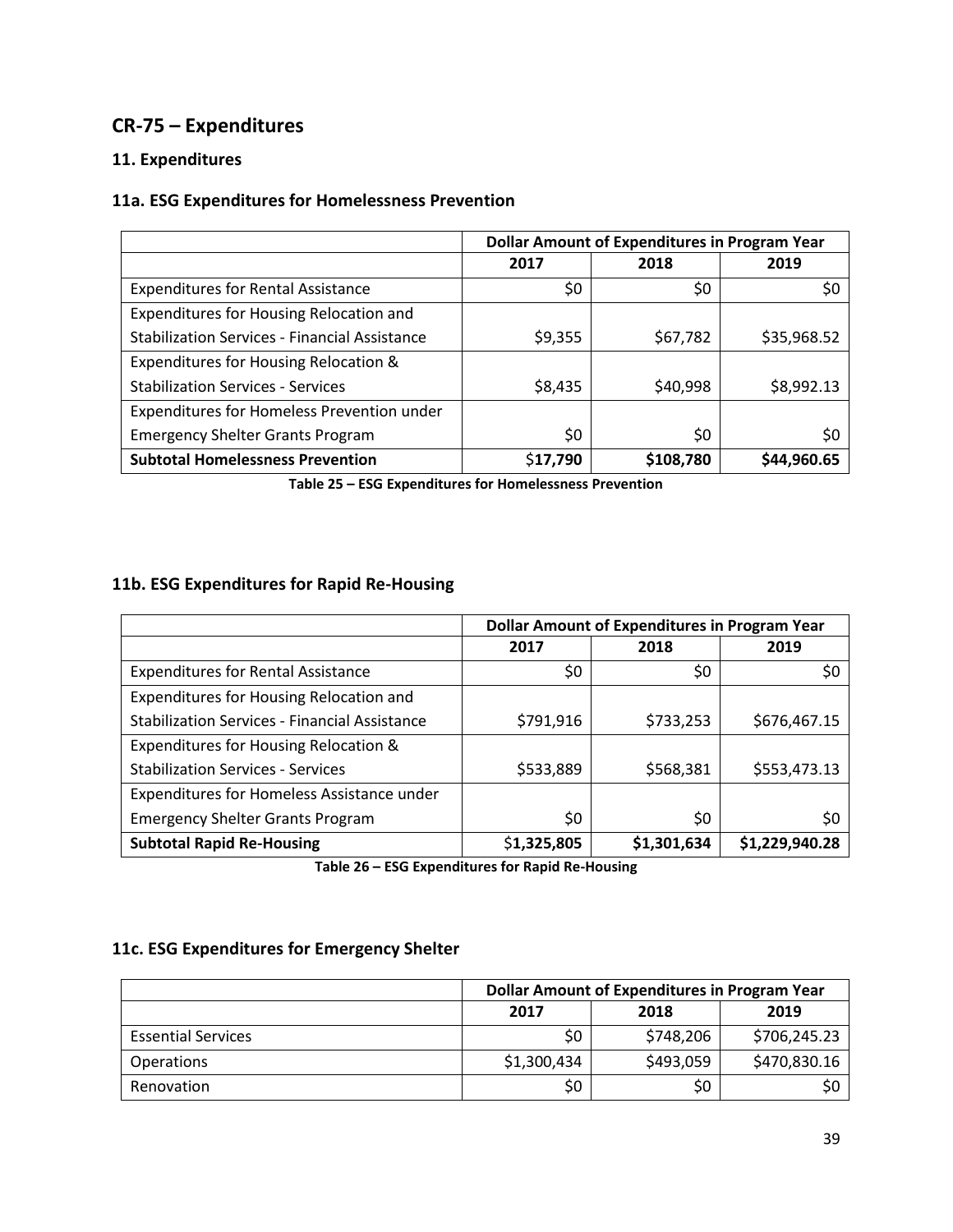| Major Rehab     | \$0         | \$0         | \$0            |
|-----------------|-------------|-------------|----------------|
| Conversion      | \$0         | \$0         | \$0            |
| <b>Subtotal</b> | \$1,300,434 | \$1,241,265 | \$1,177,075.39 |

**Table 27 – ESG Expenditures for Emergency Shelter**

### **11d. Other Grant Expenditures**

|                        | <b>Dollar Amount of Expenditures in Program Year</b> |           |              |
|------------------------|------------------------------------------------------|-----------|--------------|
|                        | 2017                                                 | 2018      | 2019         |
| <b>Street Outreach</b> | \$58,641                                             | \$86,544  | \$99,671.55  |
| <b>HMIS</b>            | \$218,473                                            | \$286,579 | \$272,004.08 |
| Administration         | \$25,427                                             | \$33,650  | \$40,686.03  |

**Table 28 - Other Grant Expenditures**

### **11e. Total ESG Grant Funds**

| <b>Total ESG Funds</b><br>Expended | 2017        | 2018        | 2019           |
|------------------------------------|-------------|-------------|----------------|
|                                    | \$2,946,570 | \$3,058,452 | \$2,864,337.98 |

**Table 29 - Total ESG Funds Expended**

#### **11f. Match Source**

|                            | 2017        | 2018        | 2019           |
|----------------------------|-------------|-------------|----------------|
| Other Non-ESG HUD Funds    | \$168,691   | \$128,779   | \$265,001.88   |
| <b>Other Federal Funds</b> | \$174,362   | \$190,072   | \$449,474.11   |
| <b>State Government</b>    | \$23,769    | \$49,607    | \$0            |
| Local Government           | \$40,715    | \$24,154    | \$314,078.14   |
| <b>Private Funds</b>       | \$166,625   | \$418,863   | \$112,000.00   |
| Other                      | \$657,384   | \$439,735   | \$1,860,398.38 |
| Fees                       | \$0         | \$0         | \$0            |
| Program Income             | \$0         | \$0         | \$0            |
| <b>Total Match Amount</b>  | \$1,231,546 | \$1,251,210 | \$3,000,952.51 |

**Table 30 - Other Funds Expended on Eligible ESG Activities**

**11g. Total**